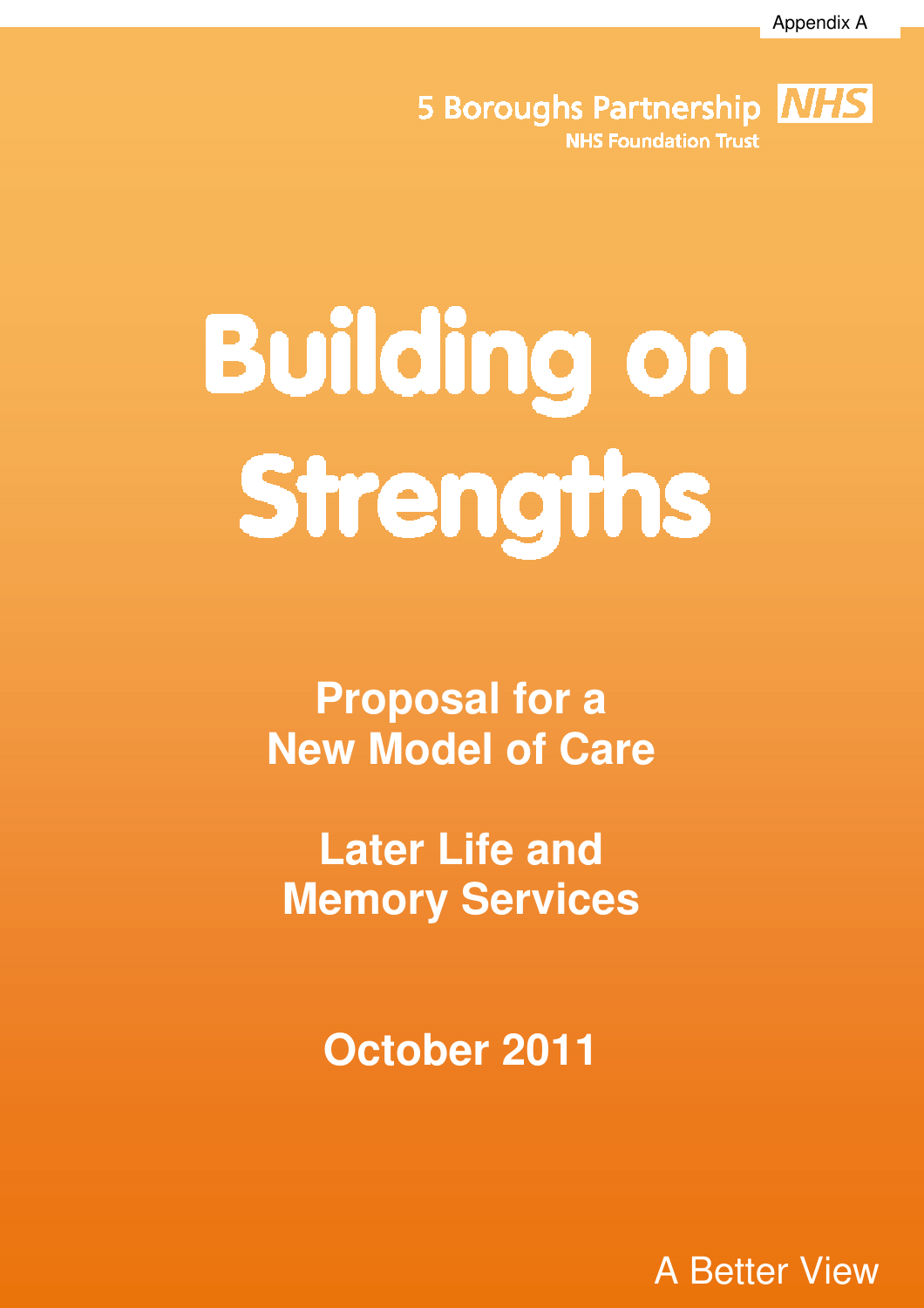## **Contents**

|                                                                                            | <b>Page</b> |
|--------------------------------------------------------------------------------------------|-------------|
| <b>Executive Summary</b>                                                                   | 3           |
| 1. Introduction                                                                            | 4           |
| 2. Scope                                                                                   | 4           |
| 3. Background                                                                              | 5           |
| 4. National and Local Strategies and Drivers                                               | 10          |
| <b>5. Performance Trends</b>                                                               | 16          |
| <b>6. Proposed New Model of Service</b>                                                    | 17          |
| <b>7. Evidence-based Clinical Care</b>                                                     | 24          |
| 8. Estates and Facilities Considerations                                                   | 30          |
| <b>9. Summary of Benefits</b>                                                              | 31          |
| 10. Mapping the Change                                                                     | 32          |
| 11. Cost Improvement and Efficiency                                                        | 33          |
|                                                                                            |             |
| <b>Appendices</b>                                                                          |             |
| (i) Community Data                                                                         | 34          |
| (ii) In-Patients Data                                                                      | 35          |
| (iii) Admissions – number and source                                                       | 36          |
| (iv) Mental Health Act (Sections) report                                                   | 37          |
| (v) Diagnosis Data                                                                         | 38          |
| (vi) Pathway for New Model                                                                 | 39          |
| (vii) Proposal for Pilot of New Pathway<br>(viii) LLAMS service user and carer forum dates | 40<br>41    |
|                                                                                            |             |
| <b>References</b>                                                                          | 42          |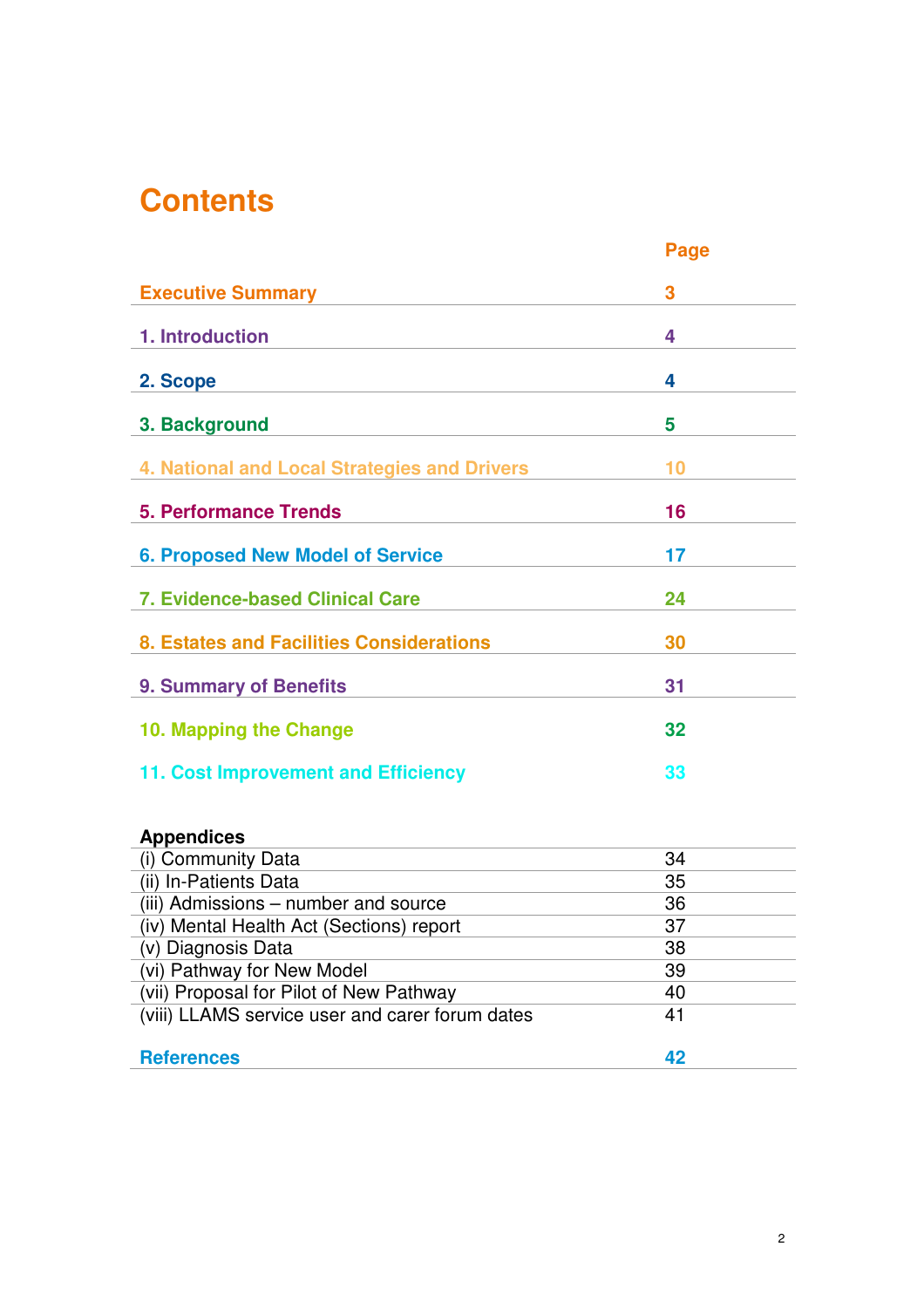## **Executive Summary**

**This model outlines proposals to qualitatively change the nature and balance of service provision by 5 Boroughs Partnership NHS Foundation Trust (hereafter called 'The Trust') and its partners for people having their mental health needs met within the Later Life and Memory Service Business Stream.** 

A new and robust model of care is proposed, that will enable the modernisation of services which reflects the Commissioning intentions set out in the 4 Borough Alliance strategy 'Securing Better Mental Health for Older Adults (2009). This focuses on early intervention and home/community based support and treatment promoting independence and personalised care. Effective Mental Health Services will be provided on a partnership basis. The Trust strategic objectives emphasise that recovery focused Mental Health services require statutory and voluntary agencies to work together closely with service users, carers and families to ensure that services are needs-led, local, accessible and well resourced.

In accordance with National drivers, this model aims to concentrate on improving productivity and eliminating duplication whilst focusing on clinical quality (DoH 2010a). We aim to deliver, in partnership with Primary Care, Social Care, Local Authority, Statutory, Independent and Not for Profit sectors, a comprehensive, evidence based Older Adults Mental Health specialist model (DoH 2008). This will encompass core functions to deliver a high quality needs led service for people with organic and/or specific Older Adult functional needs.

The model includes a proposal to utilise a single point of access / gateway function to provide cognitive and functional screening with direct access to advanced assessment and consultation. The model also outlines a Crisis Intervention function for Older Adults requiring specialist Old Age mental health services, and will provide greater integration between inpatients and community services allowing for extending hours to services.

The model encompasses a dedicated Community Mental Health Service to deliver person-centred interventions and care on the basis of need not age, in accordance with the Department of Health four priority areas (DOH 2010b). These are an integral part of improving the care and experience of service users and carers.

Also, in line with the National Dementia Strategy objectives (DOH 2009) our multidisciplinary memory services will provide high quality services including:

- Health promotion and education within Primary Care settings
- Early detection and diagnosis of cognitive impairment
- Specialist treatment and intervention for service users and carers in partnership with local authorities and third sector organisations.
- Specialist input to minority groups e.g. Black Asian and Minority Communities, Younger people with Dementia, Learning Disabilities and Dementia.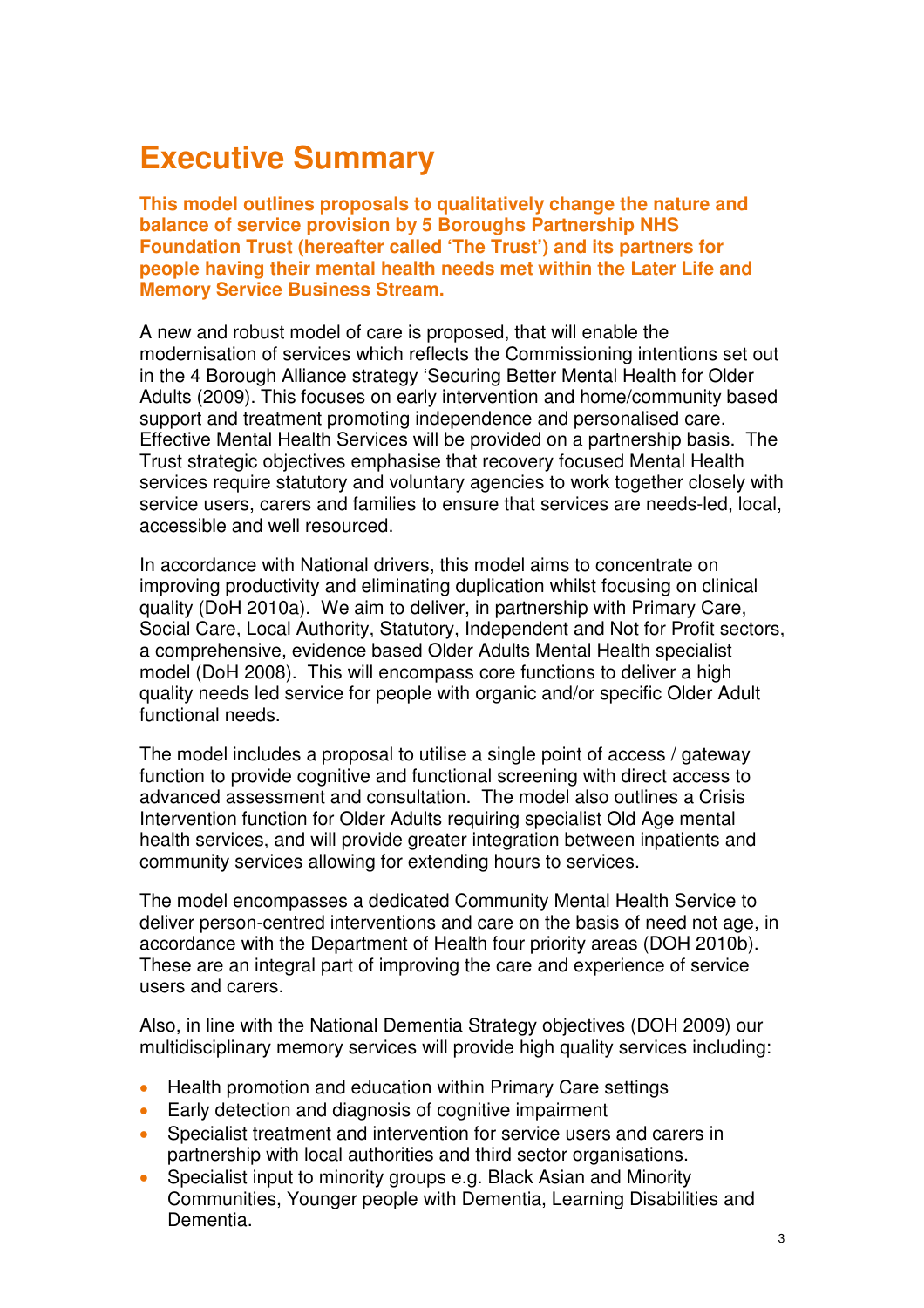Building on current partnership working with statutory and voluntary sector organisations will enable the provision of additional support on a range of areas including accommodation, welfare benefits, advocacy, carer assessment and support.

The model is designed to improve productivity by simplifying the assessment and treatment pathway, thereby creating the capacity to meet increased demand for the services.

## **1. Introduction**

**Using the principals and objectives contained in recent Department of Health publications, we aim to deliver a community based service supporting people to remain at home, whilst improving and maintaining the quality of life of service users and their carers.** 

The care pathway will clarify and standardise the care delivered to people with organic conditions and older adults with complex functional conditions whose needs are best met by specialist older people's services.

Community provision will be supported by access to specialist in-patient beds in instances when the service user cannot be safely or appropriately managed within their local communities.

The in-patient beds will form a Centre of Excellence delivering short term assessment and treatment within an excellent physical environment with care delivered by a specialist multi-professional team of staff.

This model proposes a pathway for older people's mental health services that will enable the Trust and its partner agencies to deliver a comprehensive range of integrated, evidence based services in accordance with stakeholders' wishes and appropriate to meet the challenge of rapidly increasing levels of need. Being fully committed to integrated, local community services, the model enables the delivery of enhanced community provision.

# **2. Scope**

**The model includes the delivery of service to the geographic areas of the five boroughs of Halton, St Helens, Knowsley, Wigan and Warrington and to services commissioned for the population of the area by NHS commissioning bodies.** 

Its primary focus is services for people with organic mental health conditions, i.e. Alzheimer's disease, Vascular dementia, Dementia with Lewy Bodies, Fronto-temporal dementia (including Pick's disease) and others, some of whom may also have a functional illness, such as depression *and* those people with a functional illness whose needs are better met by the later life and memory services.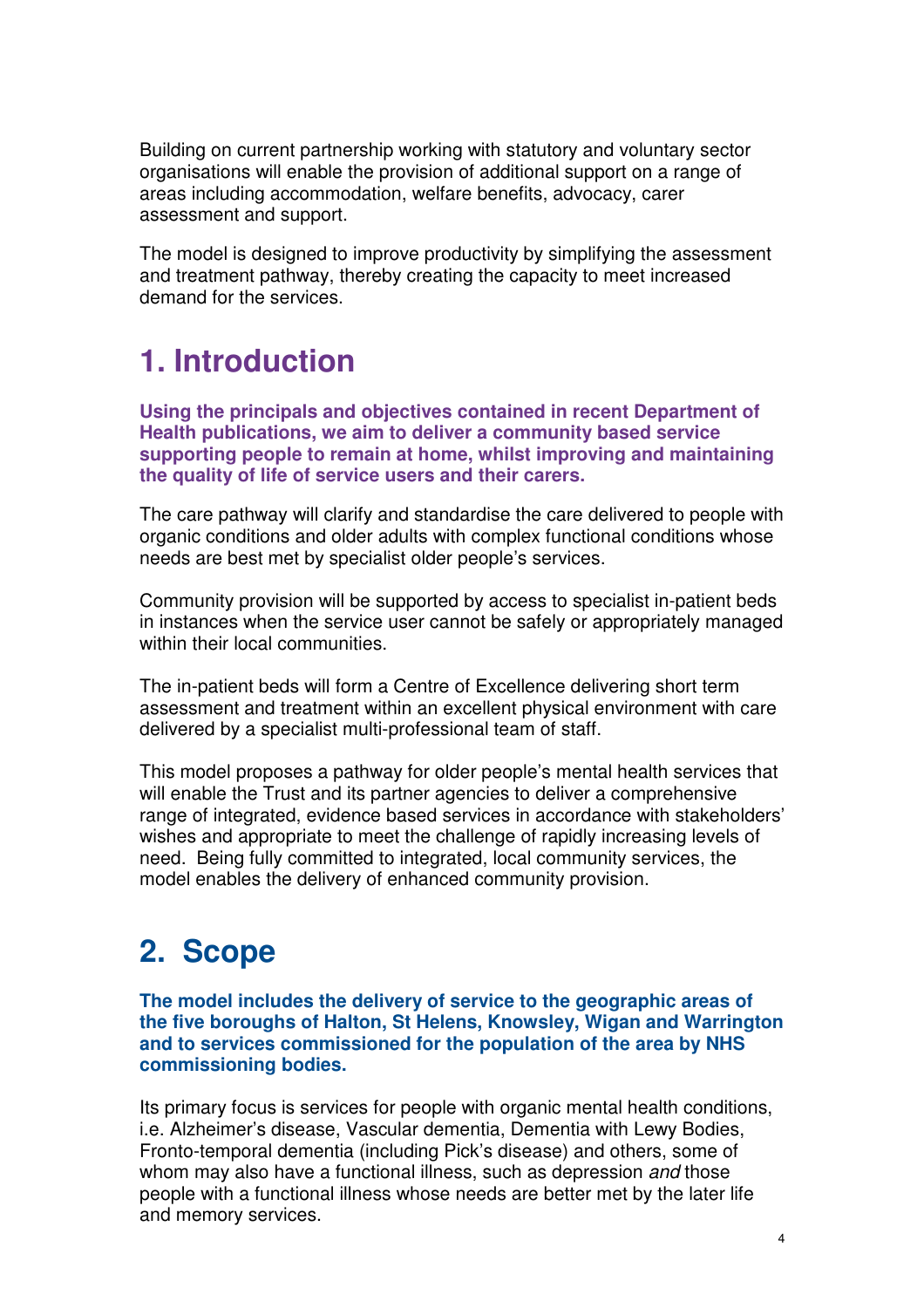# **3. Background**

**Under the Equality Act (DOH 2010h), age discrimination in the provision of facilities, goods, services and public function is prohibited; therefore, services must be provided on the basis of needs not age. Older people who have mental health problems have a different medical presentation compared to younger adults and services have to respond to this.** 

The model outlined in this strategy details specialist provision for adults with older people's needs, and is not an age specific service. The services will work collaboratively with Adults Services to ensure that provision is equable as set out in the Equality Act (2010).

In the UK, it is estimated that 700,000 people have dementia and have an estimated cost of £17 billion pounds per year. By 2037, this is set to double to 1.4 million people with an increased cost of £50 billion per year. Dementia costs approximately £8.2 billion per year in direct health and social care costs; however, much of this spend is in response to crisis in later stages of the disease. The Department of Health (DoH) launched the National Dementia Strategy in February 2009, which is a comprehensive yet ambitious 5 year plan aimed at helping people live well with dementia. The DoH estimated that the strategy would cost £1.9 billion to implement over 10 years and this would be funded largely through efficiency savings. These savings could be achieved by reducing the amount of time that people with dementia spend in hospital when they no longer have a medical need to be there, or by reducing premature entry to care homes by providing better support in the community (estimated that £1.93 billion direct cost of dementia in care homes in 2009: House of Commons, 2010). These savings could then be re-directed to other areas such as early diagnosis and interventions in people's own homes. Also, national and regional leadership would be put in place and initial seed funding of £150 million would be allocated to Primary Care Trusts (PCTs) to assist the implementation over the first two years.

However, in practice, the Department has failed to match its commitments to raise the quality and priority of dementia care with a robust approach to implementation. It has failed to align leadership, funding, incentives and information to help deliver the strategy (House of Commons, 2010). Consequently, services are reviewing their working arrangements with partner agencies and key stakeholders to strive to meet the aims of the Department's strategy despite the current fiscal pressures.

#### **3.1 Current service configuration and environment**

Evaluation of the Trust's current services for older people reveals that modernisation has been limited and varies greatly from one borough to the next. Services lack flexibility and do not fully meet the needs of service users and carers, e.g. lack of access to out of hours services. Currently, community services operate Monday – Friday, 9am – 5pm excluding Bank Holidays, and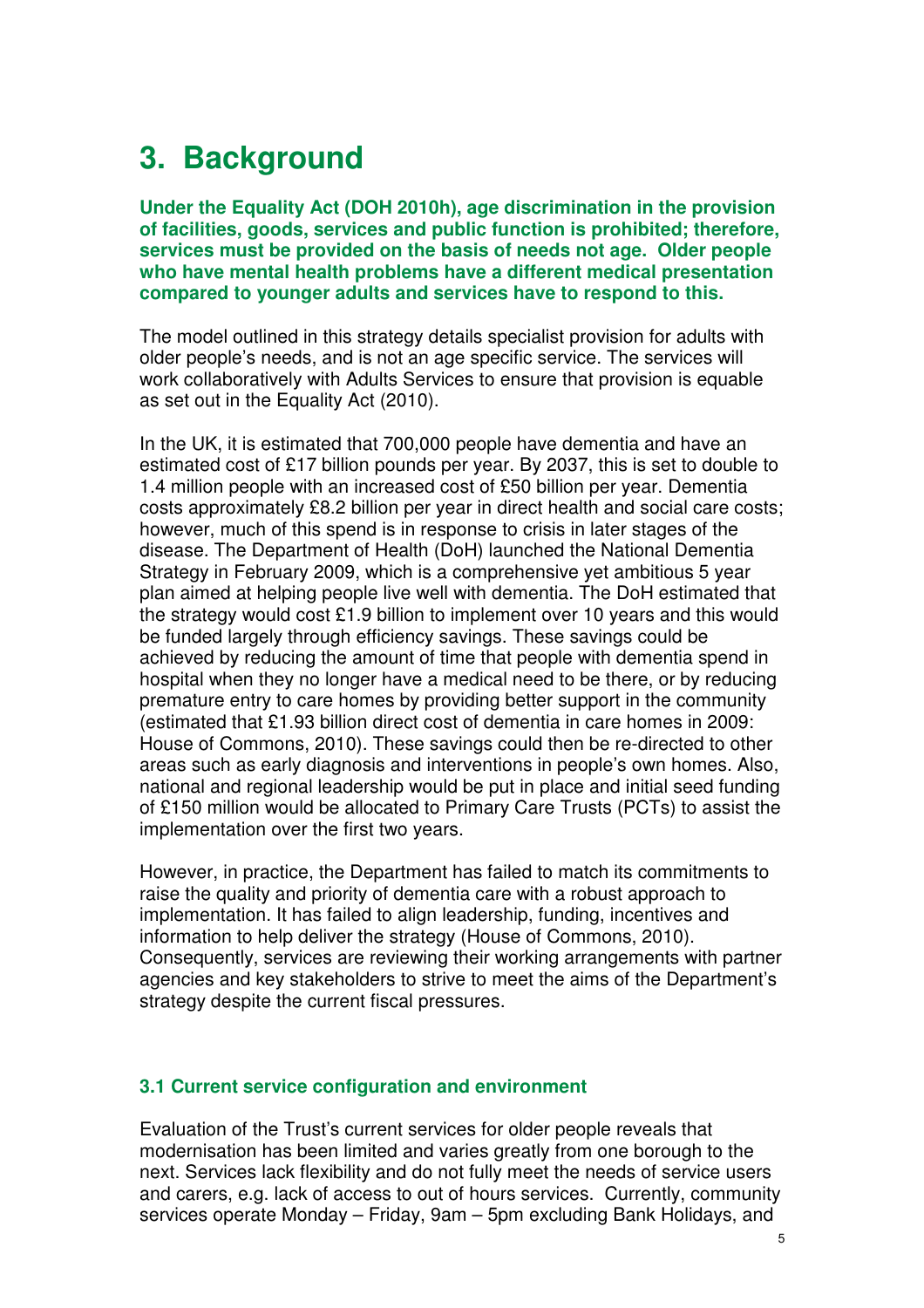In-patient wards are available 24/7. Whilst there has been some development in the form of designated memory services, they are, in the main, provided through a traditional model of service that is in need of modernisation to enable services to deal with the forecast substantial growth in demand.

At present, each borough has its own Organic in-patient ward: Stewart Assessment ward based at Peasley Cross St. Helens, Sephton Unit based at Leigh Infirmary, Kingsley ward based at Hollins Park Warrington, Grange ward based at the Brooker Centre in Halton, and Rydal ward based at Whiston Hospital in Knowsley; older people with functional health needs are admitted to the Adult Acute in-patient wards. However, there are occasions where it is not considered appropriate for older, frail service users to be admitted to adult wards, and they are admitted to the organic wards.

#### Map of location of current inpatient wards.  $\bar{z}$  = Site.

#### **The map is a separate attachment to this document.**

Only one of the organic wards is currently fit for purpose, having undergone major refurbishment in 2010 which has brought about ensuite single bedrooms, a sensory garden area, conservatory and quiet lounge area, along with consulting rooms.

#### **The photographs of the refurbished unit are on a separate attachment.**

The décor and signage within the ward has been chosen specifically to suit service users with dementia. Whilst the other organic wards have had some minor updating, they do not fully meet our aspirations to provide an excellent environment for patients being admitted with Dementia. A key issue for the Trust is that whilst we meet the DoH guidance on provision of single sex accommodation, we do not currently have single sex organic wards, and this adds to the difficulty in nursing people with increasingly challenging clinical presentations. However, despite these challenges the in-patient wards all meet Essence of Care (EOC) and Accreditation of Inpatient Mental Health Services (AIMS) standards and have successfully implemented the Advancing Quality Initiatives (AQIs) improving the quality of inpatient care.

In the community service provision varies: gateway and/or access services are provided in various ways:

- Assessment and Treatment Centres in two boroughs,
- Memory clinics in four boroughs,
- Day services in two boroughs,
- Older people's Community Mental Health teams (CMHTs) in four boroughs,
- 'Ageless' CMHTs in the Wigan borough,
- Hospital liaison services provided for all five boroughs.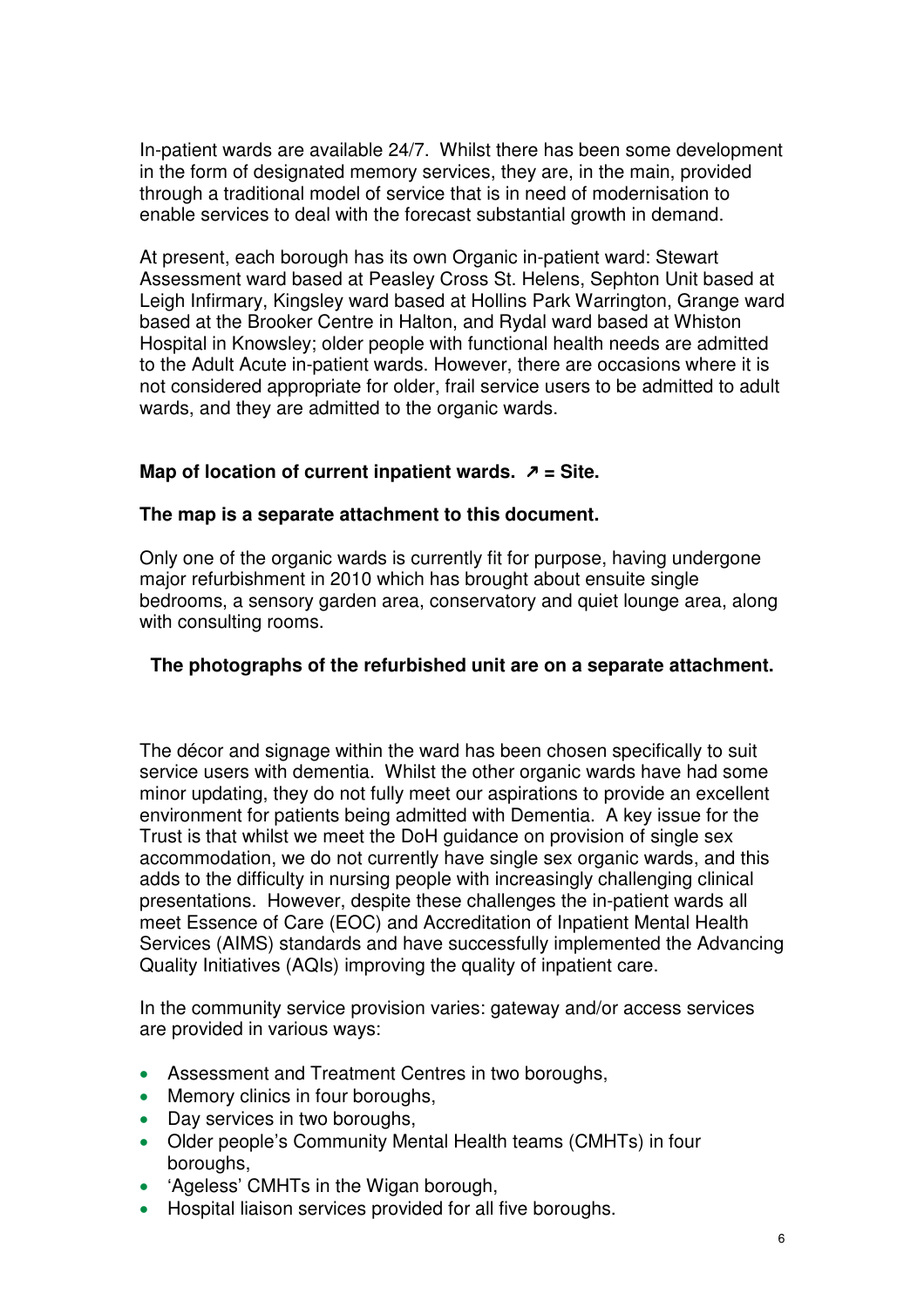Dedicated crisis services do not exist. Currently a crisis is managed through existing community services, during normal opening hours, but there is very little available outside routine opening times.

In addition all boroughs undertake psychiatric out-patient clinics. Services are provided from a range of sites – some of which are Trust owned, but not all, and again they are not all 'fit for purpose' i.e. lack sufficient consulting rooms, have poor décor, lack appropriate waiting areas, and are not all easily accessible.

#### **3.2 Current staffing skill mix**

On review of the current staffing skill mix it becomes clear that there is a heavy emphasis on nursing staff, whilst therapy staff and psychologists are poorly represented within the directorate.



**Table 1 Breakdown of Older People's Services Community staff**

Table 1 shows that the majority of staff (Band 7 and below) working across community services are qualified nurses (N=73). This is followed by Nursing Assistants (N=26) and AHP's (N=19). There is a total of 6 practitioners (3 Nurses and 3 AHP's) working at Band 8 and above.

Table 2 (below) shows that the majority of staff (Band 7 and below) working across inpatient services are qualified nurses (N=73). This is followed by Nursing Assistants (N=82) and AHP's (N=0). There are no practitioners working at Band 8 and above.

In addition to these, there are 3 staff working in in-patients at a Band 2 level, fulfilling a housekeeper role.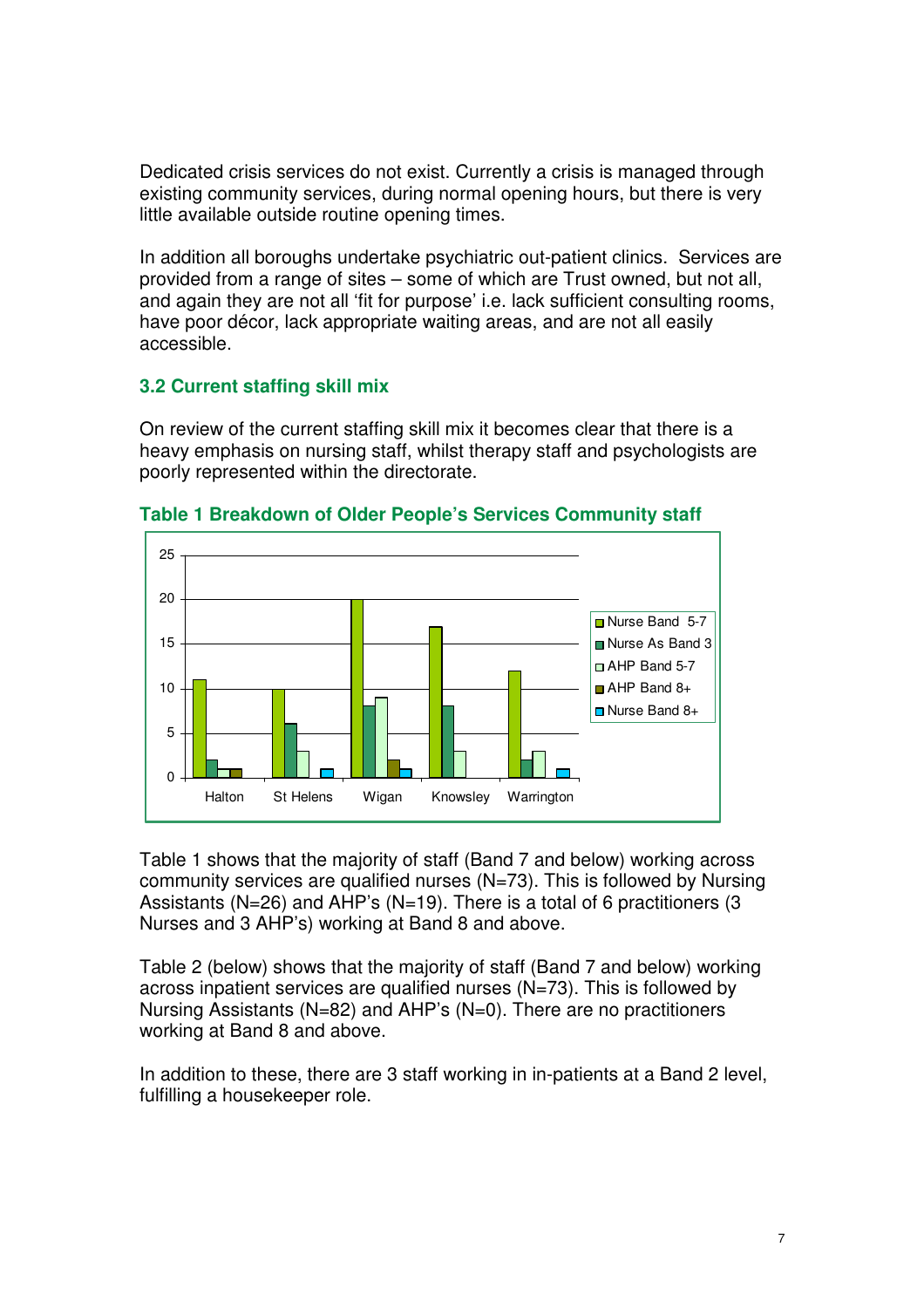

**Table 2 Breakdown of Older People's Services In-patient Staff** 

**Table 3: breakdown of Medics and Clinical Psychologists working across both Community and Inpatient settings** 



There are a total of 18 Medics working across inpatient and community services. There are 2 Clinical Psychologists (8b) working in the Wigan Borough only (community).

#### Local Authority Staff

Our community teams are also supported by local authority staff through a variety of routes. St. Helens council second their social work staff into the CMHT whilst Warrington operates on a more "virtual team" basis. We will continue to work with our local authority colleagues and managers to ensure the best service model is delivered to meet the needs of our service users and carers now, and in the future.

#### **3.3 Challenges: the need for change**

Concerns have been raised by service users, carers, clinicians and stakeholders about the increasing demand being placed on existing resources to meet the needs of an ageing population. In recent years there has been a significant increase in older adult referrals, resulting in the present services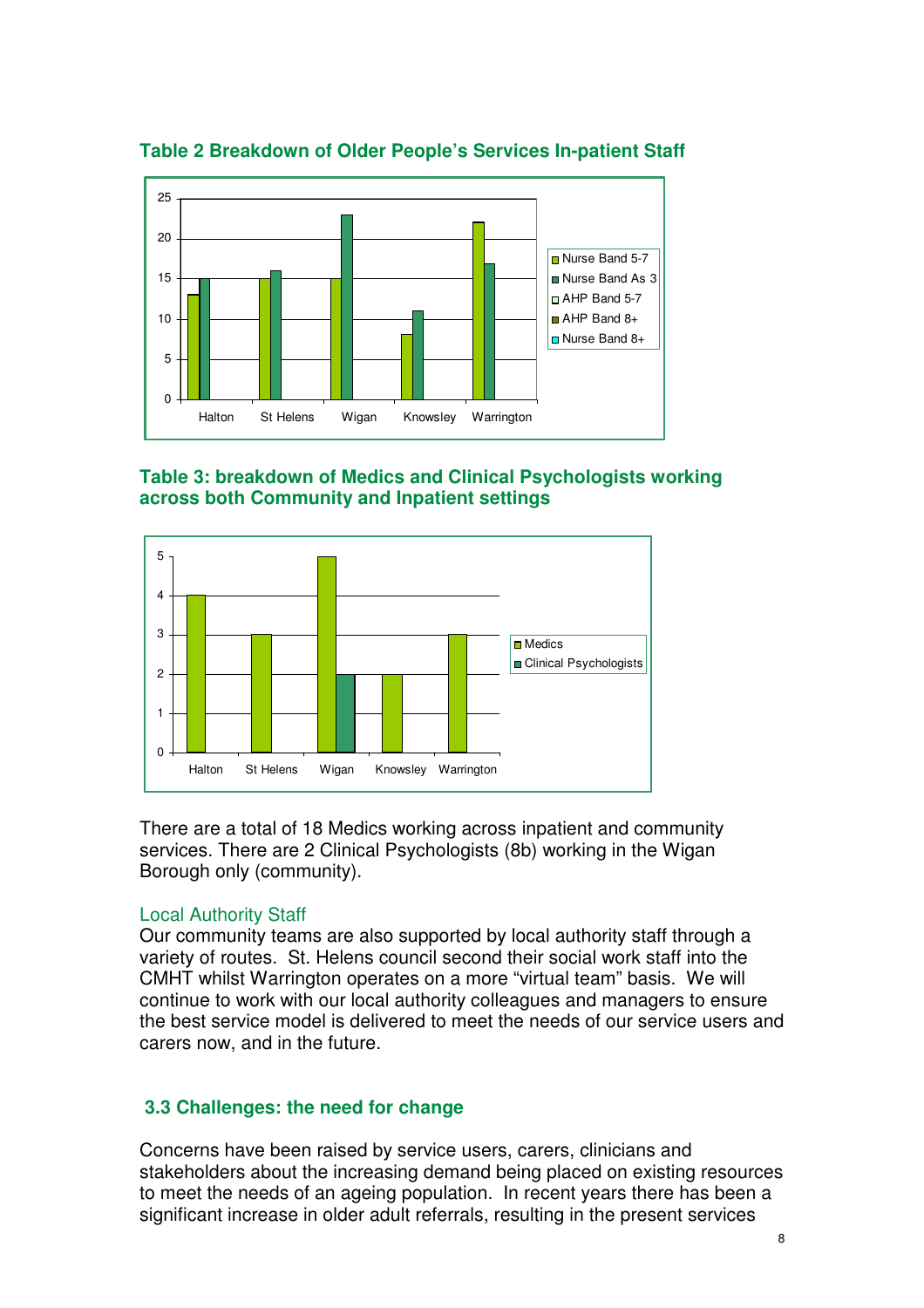not being able to meet the demand in a timely way. Stakeholders have also expressed concern over the waiting times for assessment from specialist mental health services and gaining access to evidence based interventions.

Concerns have also been raised regarding the inequity between adults and older people's mental health services in being able to respond to crisis intervention and providing rapid response services.

The Healthcare Commission (in its national study of older people's mental health services) found that a contentious issue was the perception by some Trusts that services 'based on need, not age' meant that specialist services for older people were no longer required. This led to the Department of Health and the Care Service Improvement Partnership issuing clarification on 'age equality' (Minshull, 2007).

As there is a move away from purely operating from a medical model to a more person centred bio-psychosocial model of care, more attention needs to be paid towards the staffing structure across in-patient and community services. This is to ensure that high quality, evidence based assessment and care can be provided. We believe our current skill and staffing mix limits the availability we have to provide evidence based interventions.

Our proposal attempts to address these concerns, and ensure that the plans for a new service can equitably meet the needs of older people with mental health problems, through the provision of specialist services. The outline of the proposed model has been presented and discussed at a variety of venues within the LLAMS Service User and Carer Forums. (See Appendix

The National Audit Commission's report entitled 'Improving Dementia Services in England' (2007) stated that dementia is a significant and urgent challenge for health and social care. They found significant shortfalls in the NHS in the way care was provided:

- There was a lack of joint working across health and social care services,
- Spending was too late in the illness pathway,
- Too few people were diagnosed with dementia,
- People were not diagnosed with dementia early enough,
- Early interventions that were known to be cost-effective were not widely available.

These themes have been reflected in our redesign proposal. The challenge is for service providers to work collaboratively to facilitate person centred care, where the patient and their carers are able to prioritise their needs and make informed choices about their care which improves quality of life, choice and control, and freedom from discrimination.

During these times of financial constraint, there is even more reason to ensure that our services are provided in the most efficient and clinically effective way, as set out by 'The NHS Quality/Innovation, productivity and prevention challenge: an introduction for clinicians' 2010a (QUIPP).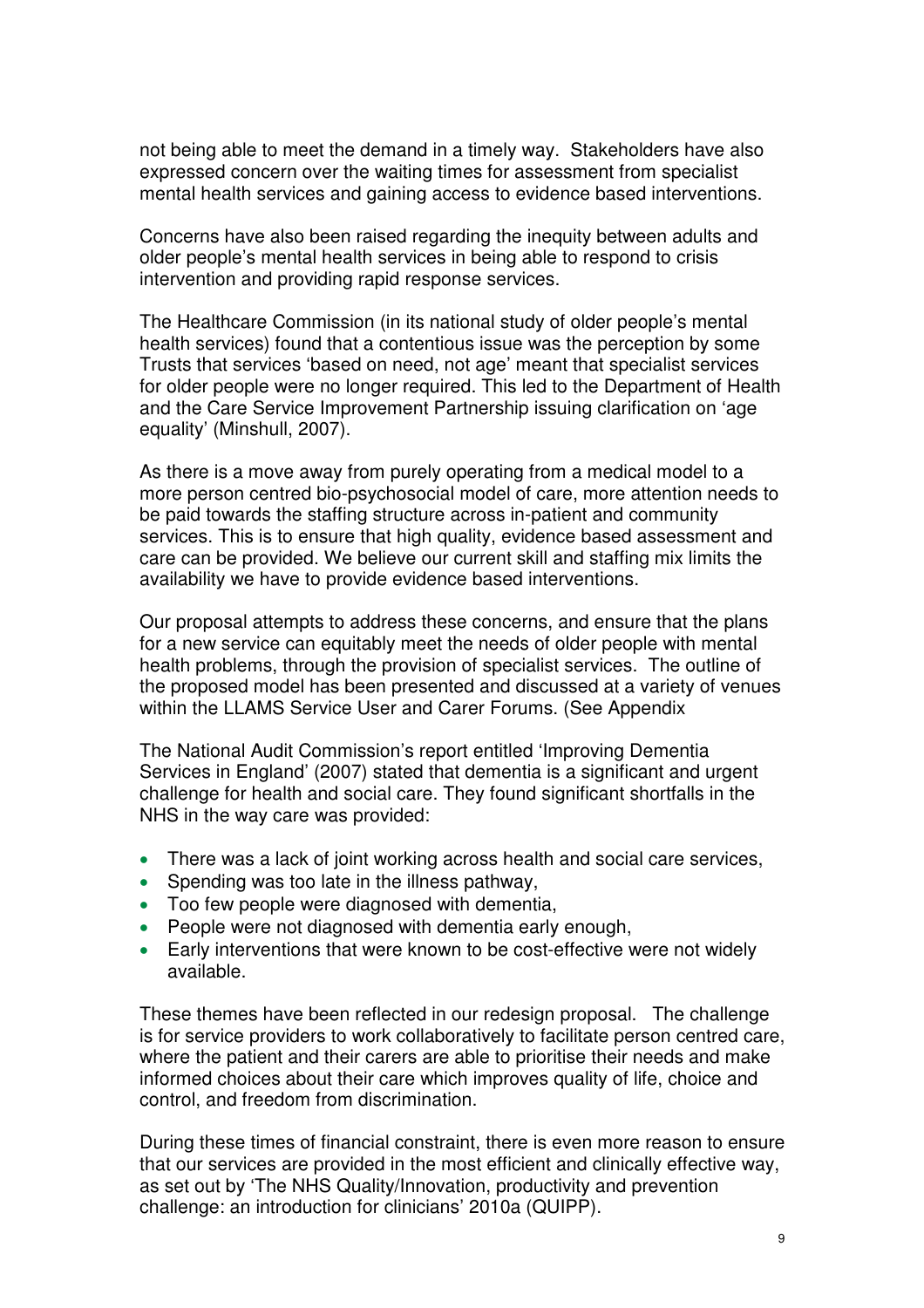# **4. National and Local Strategies and Drivers**

#### **4.1 National Policy and Guidance**

There has been a growing body of policy and guidance in recent years including:

- The National Dementia Strategy (DOH 2009),
- the white paper '*Equity and Excellence: liberating the NHS'* (DOH 2010)
- the 'Revision to the Operating Framework for the NHS' (DOH 2010)
- the Department of Health 'Quality Outcomes for people with Dementia' (DOH 2010 )
- the Equality Act (DOH 2010)
- the paper 'No health without mental health: a cross-Government mental health outcomes strategy for people of all ages (DOH 2011)
- 'Nothing ventured, Nothing Gained: Risk Guidance for people with dementia' (DOH 2010),
- 'The use of antipsychotic medication for people with dementia: Time for action' (S. Banerjee 2009)
- Care Services Improvement Partnership paper 'Age Equality: what does it mean for older people's mental health services' (CSIP 2007)

These publications have been consistent in promoting services based on need and not age, holistic person-centred services, the need for a wholesystems response, integrated mental health services involving service users and carers, supporting carers and supporting people with dementia in the community as far as possible.

The themes and recommendations implicit in these documents underpin the review of the Trust's older people's service provision, and continue to shape our service redesign.

#### **4.2 Quality Initiatives**

Innovation is a central focus for the Department of Health and the NHS, as demonstrated by the Quality Innovation Productivity Prevention (QIPP) programme. Organisational innovation and service redesign also have a major role in improving patient care, and lean methodologies are increasingly being adopted into the NHS, boosting efficiency and productivity.

Within the Older People's Business Stream there are a number of Quality Initiatives across the boroughs:

• Essence of Care (EOC) – Rating assessment and peer review has been undertaken across all teams / services / wards to identify areas of good practice. The new model supports the sharing of good practice across the Business Stream.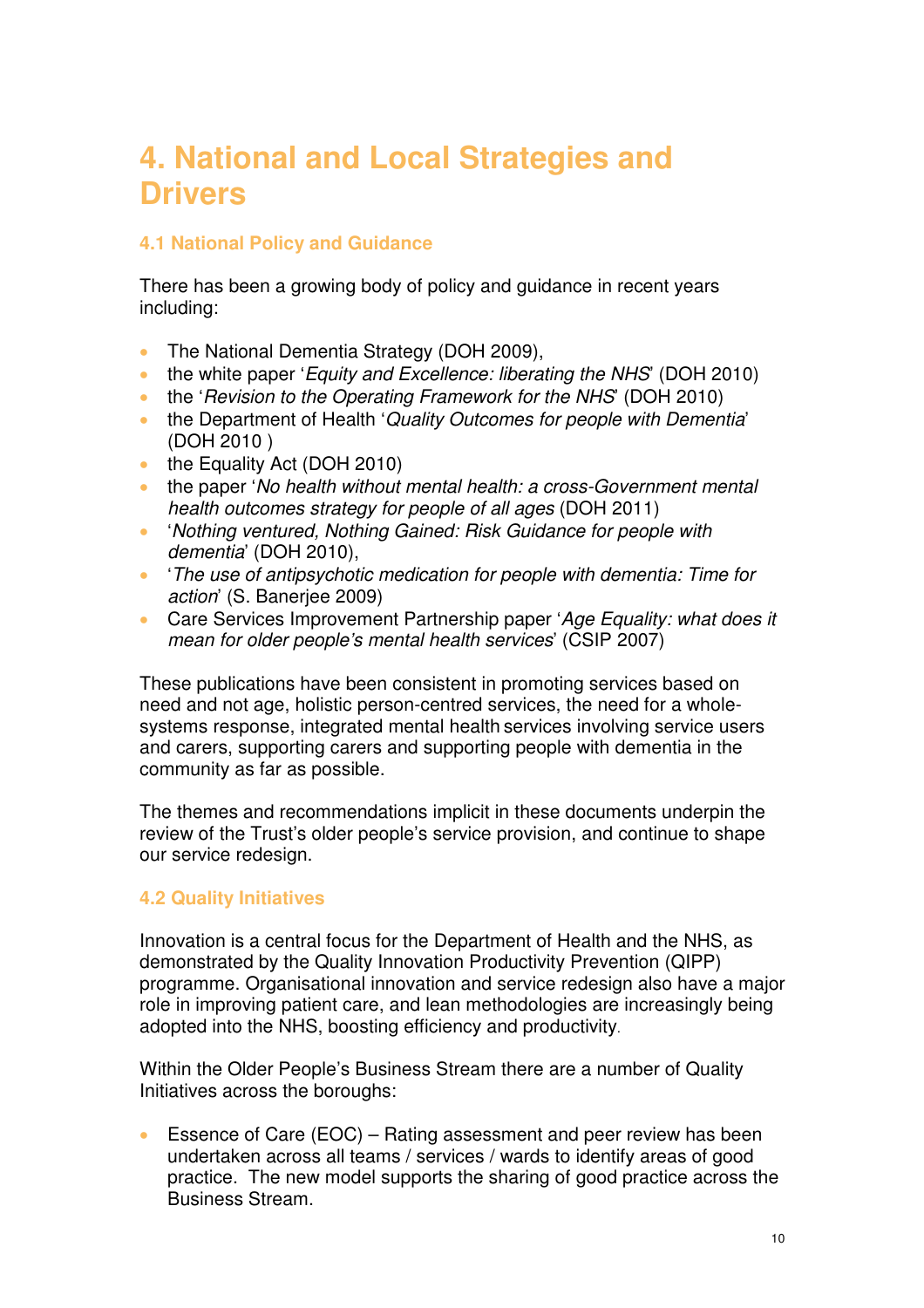- Accreditation of Inpatient Mental health Services (AIMs) whilst a number of our existing wards have been successful in gaining accreditation through the Royal College of Psychiatrists' accreditation programme, a number of recommendations for further improvement remain unresolved e.g. access to therapies in the in-patient setting, and single sex accommodation.
- Memory Service National Accreditation Program (MSNAP) Three of the Trust's memory services have gained accreditation with 'Excellence'. The new model will ensure that 'gaps' identified in this process can be addressed e.g. access to neuropsychological assessment.
- Advancing Quality Initiatives (AQIs) The Older People's business stream is implementing AQIs relating to in-patient services to improve the quality of inpatient care. Data collection regarding this commenced in December 2010.

#### **4.3 Health of the Nation Outcome Scale (HoNOS) and Payment by Results (PbR)**

Part of the Government plan is to 'modernise' the NHS by calculating the price for each transaction and then create a market (revised NHS Operating framework). This moves the contracting of services from a historical block contract basis into a more transparent process which:

- rewards efficiency
- is a fair and consistent basis for funding
- links payments to activity.

The Later Life and Memory Services Business stream has implemented HoNOS across community as well as inpatient services. HoNOS plus is being used as the basis for 'clustering' for Payment by Results (see PbR Decision Tree below).

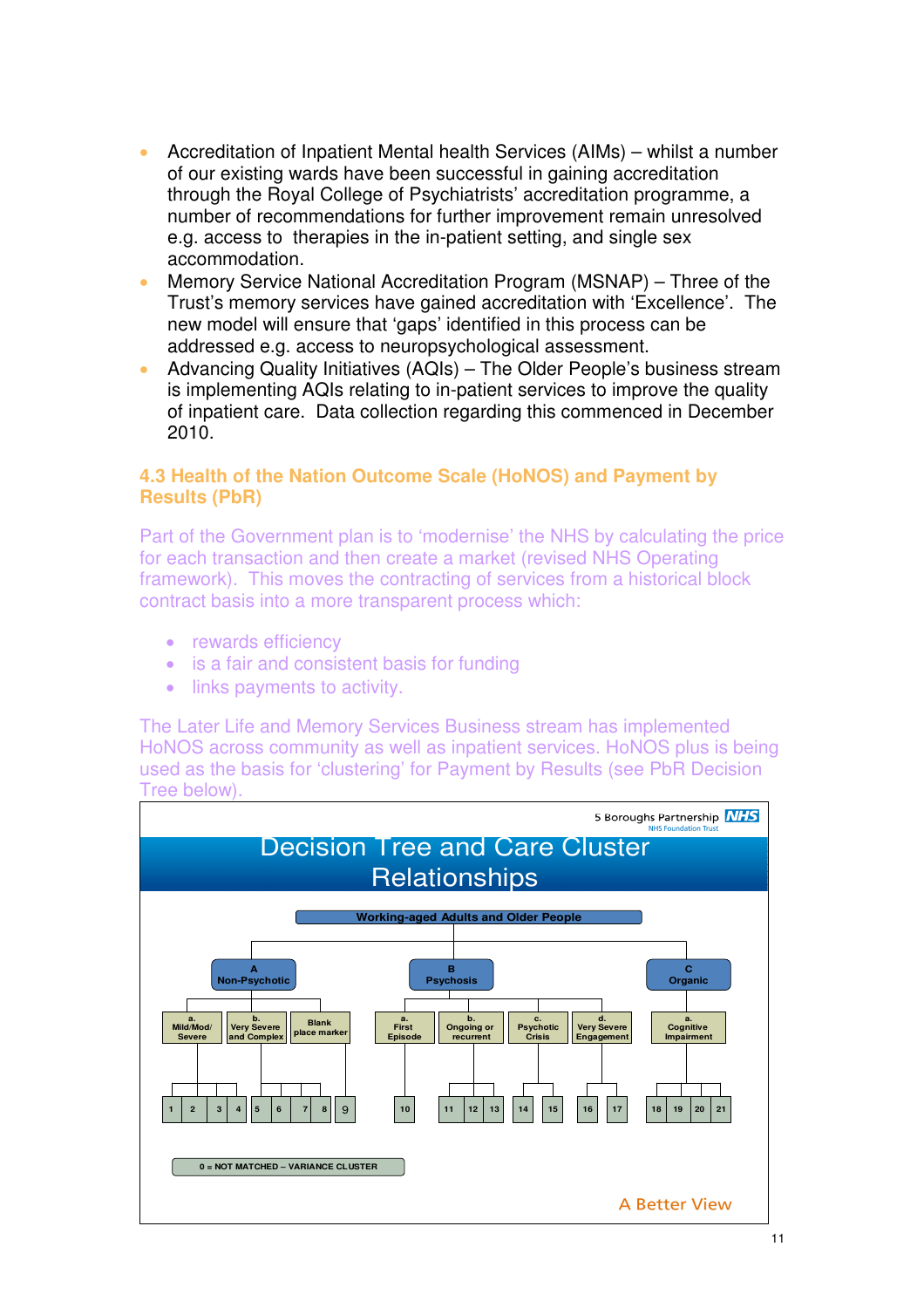The proposed new Model directly relates the assessment and intervention processes to the clinical presentation of patients and their resultant PbR cluster (see Figure 1 below).

#### **Figure 1 Needs Led Care Framework**

| Need 5        | (Severe - High Needs) Risk & Complex case Management<br><b>Interventions</b> – Intensive Risk and Crisis Management/Inpatient treatment<br>(PBR Clusters Organic 21, Functional 5,6,7,8,13,15,17)                                                                        |
|---------------|--------------------------------------------------------------------------------------------------------------------------------------------------------------------------------------------------------------------------------------------------------------------------|
| <b>Need 4</b> | (Moderate - Severe Need) Crisis Prevention<br><b>Intervention</b> – Intensive home treatment, Specialised treatment, Acute<br>hospital liaison<br>(PBR Clusters organic 20,21 Functional 4,5,6,7,8,12,13,15,17)                                                          |
| <b>Need 3</b> | (Moderate Needs) Personalised Symptoms Management<br><b>Intervention - To work with families to reduce stress, Respite care,</b><br>Specialist care home clinics, Medication reviews, Family, carer and staff<br>training<br>(PBR Clusters organic 19 Functional 3,4,11) |
| <b>Need 2</b> | (Mild - Moderate Needs) Early intervention & Rehabilitation<br>Intervention - To aid with adjustment, Diagnose, Specialist groups, CBT,<br>Cognitive stimulation, Anti dementia drugs, Family and carer support<br>(PBR Clustering 18,19 Functional 2,3,4,11)            |
| Need 1        | (Mild Needs) Self (Family) Management & Health Promotion<br><b>Intervention</b> – To maintain health and well being, Primary healthcare In<br>home practical social care packages, Day care, Voluntary networks<br>(PBR Clustering organic 18 Functional 1,2)            |

Analysis of existing open episodes of care has indicated that at present the percentage split across the 5 levels of need are as follows:

| Need 5 | Need 4     | Need 3     | Need 2 | Need 1 |
|--------|------------|------------|--------|--------|
| $1\%$  | <b>28%</b> | <b>22%</b> | 39%    | $10\%$ |

Needs 1& 2 will be provided within the assessment and memory services. Capacity for future increase in demand will be created through implementation of Shared Care arrangements, as a significant proportion of those patients with level 3 needs will be transferred to Primary Care for monitoring. In addition, in-reach into care home settings providing education and advice regarding symptom management will enable those services to meet the service user's needs.

At present, Level 4 specialised treatment is provided by CMHTs and liaison. In the proposed model, the pooled community resource will additionally be able to provide intensive home treatment and crisis prevention. The expectation is that this will reduce the demand for Level 5 in-patient facilities.

#### **4.4 Demographic Factors**

The prevalence of organic and functional problems (including depression and dementia) is set to increase significantly as the population ages.

The 'Projecting Older People Population Information System' (POPPI) database identifies key characteristics within that population, projects numbers into the future, and compares future populations against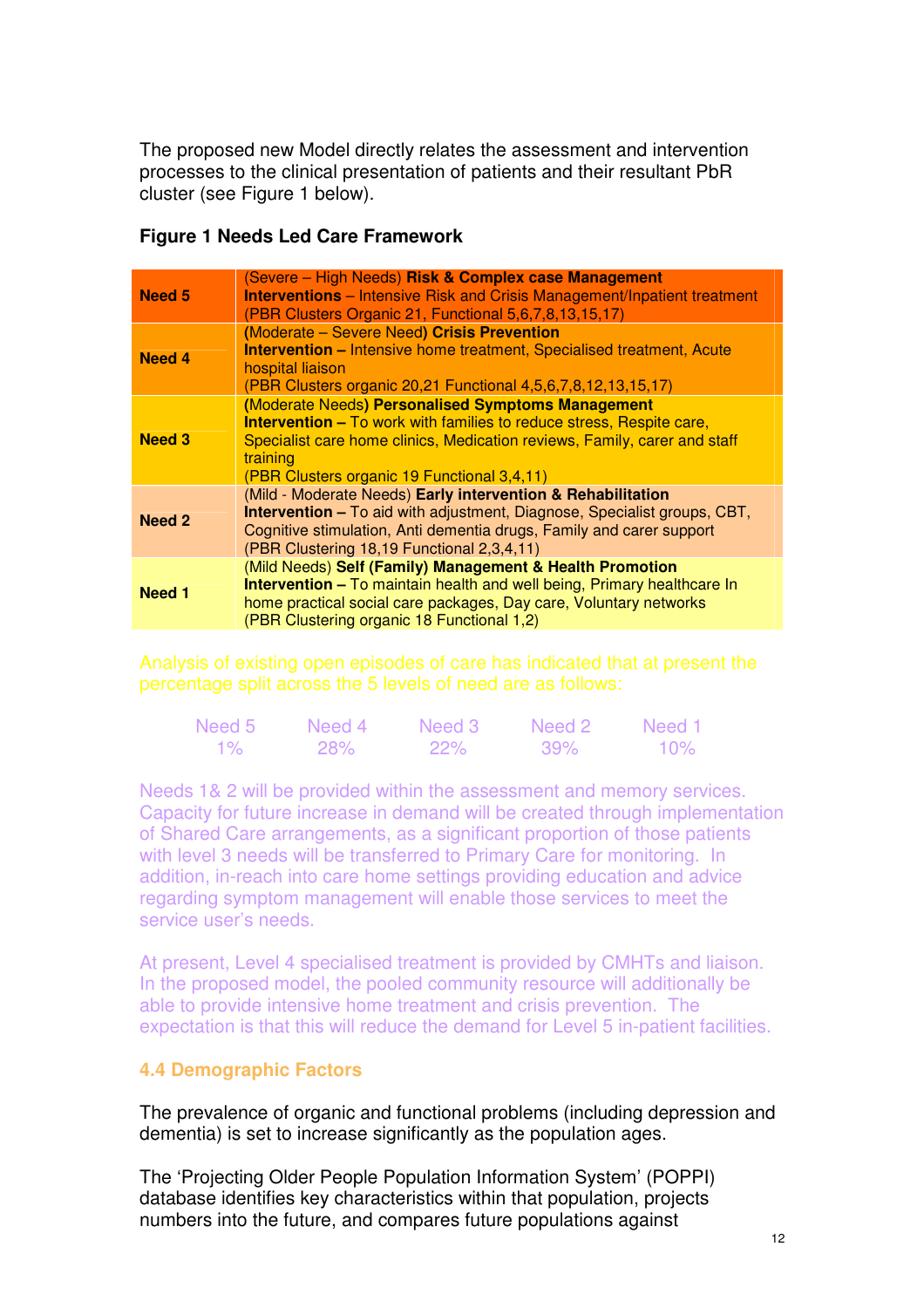performance data. The tables below highlight the older adult population across the 5 Boroughs and the estimated prevalence of dementia and depression.

| <b>Borough</b>     | 2008    | 2010    | 2015       | 2020    | 2025    | % Increase |
|--------------------|---------|---------|------------|---------|---------|------------|
| <b>Halton</b>      | 16,800  | 17,400  | 20,300     | 22,700  | 24,700  | 47%        |
| St Helens          | 29,800  | 30,600  | 34,600     | 36,800  | 39,300  | 32%        |
| Warrington         | 30,400  | 31,800  | 36,400     | 39,700  | 43,200  | 42%        |
| Knowsley           | 17,325  | 17,400  | 18,375     | 19,800  | 21,750  | 26%        |
| Wigan              | 48,300  | 50,900  | 59,000     | 63,100  | 67,400  | 39%        |
| Total              | 142,625 | 148,100 | 168,675    | 182,100 | 196,350 |            |
| Increase over 2008 |         | 4%      | <b>18%</b> | 28%     | 38%     |            |

#### **Projected population of over 65s across the 5 Boroughs:**

#### **Projected population of over 65's with dementia across the 5 Boroughs:**

| <b>Borough</b>            | 2008  | 2010  | 2015       | 2020   | 2025   | $\%$<br><b>Increase</b> |
|---------------------------|-------|-------|------------|--------|--------|-------------------------|
| <b>Halton</b>             | 1,123 | 1,162 | 1,291      | 1,472  | 1,705  | 52%                     |
| <b>St Helens</b>          | 2,007 | 2,080 | 2,309      | 2,613  | 2,936  | 46%                     |
| <b>Warrington</b>         | 2,101 | 2,175 | 2,487      | 2,832  | 3,317  | 58%                     |
| <b>Knowsley</b>           | 1,130 | 1,182 | 1,309      | 1,397  | 1,514  | 34%                     |
| Wigan                     | 2,985 | 3,059 | 3,449      | 4,022  | 4,696  | 57%                     |
| <b>Total</b>              | 9,346 | 9,658 | 10,845     | 12,336 | 14,168 |                         |
| <b>Increase over 2008</b> | ۰     | 3%    | <b>16%</b> | 32%    | 52%    |                         |

**Dementia:** The number of people with Dementia relates directly to the over 65 population. The incidence of Dementia increases the older people become. For the combined populations of the five boroughs the increase is forecast to be 82.6% between 2010 and 2030.

| <b>Borough</b>    | <b>OA Population</b> |         | <b>Depression</b> |        |  |  |
|-------------------|----------------------|---------|-------------------|--------|--|--|
|                   | 2010                 | 2030    | 2010              | 2030   |  |  |
| Wigan             | 50,500               | 75,800  | 4,364             | 6,471  |  |  |
| <b>Halton</b>     | 17,300               | 27,600  | 1,485             | 2,374  |  |  |
| <b>St. Helens</b> | 30,600               | 43,300  | 2,653             | 3,737  |  |  |
| <b>Knowsley</b>   | 23,100               | 33,300  | 2,011             | 2,874  |  |  |
| <b>Warrington</b> | 31,800               | 50,900  | 2,756             | 4,378  |  |  |
| <b>TOTAL</b>      | 153,300              | 230,900 | 13,269            | 19,834 |  |  |

#### **Breakdown of the local population and Depression projections for 2030:**

(Data source: POPPI 5.1; Department of Health, 2010)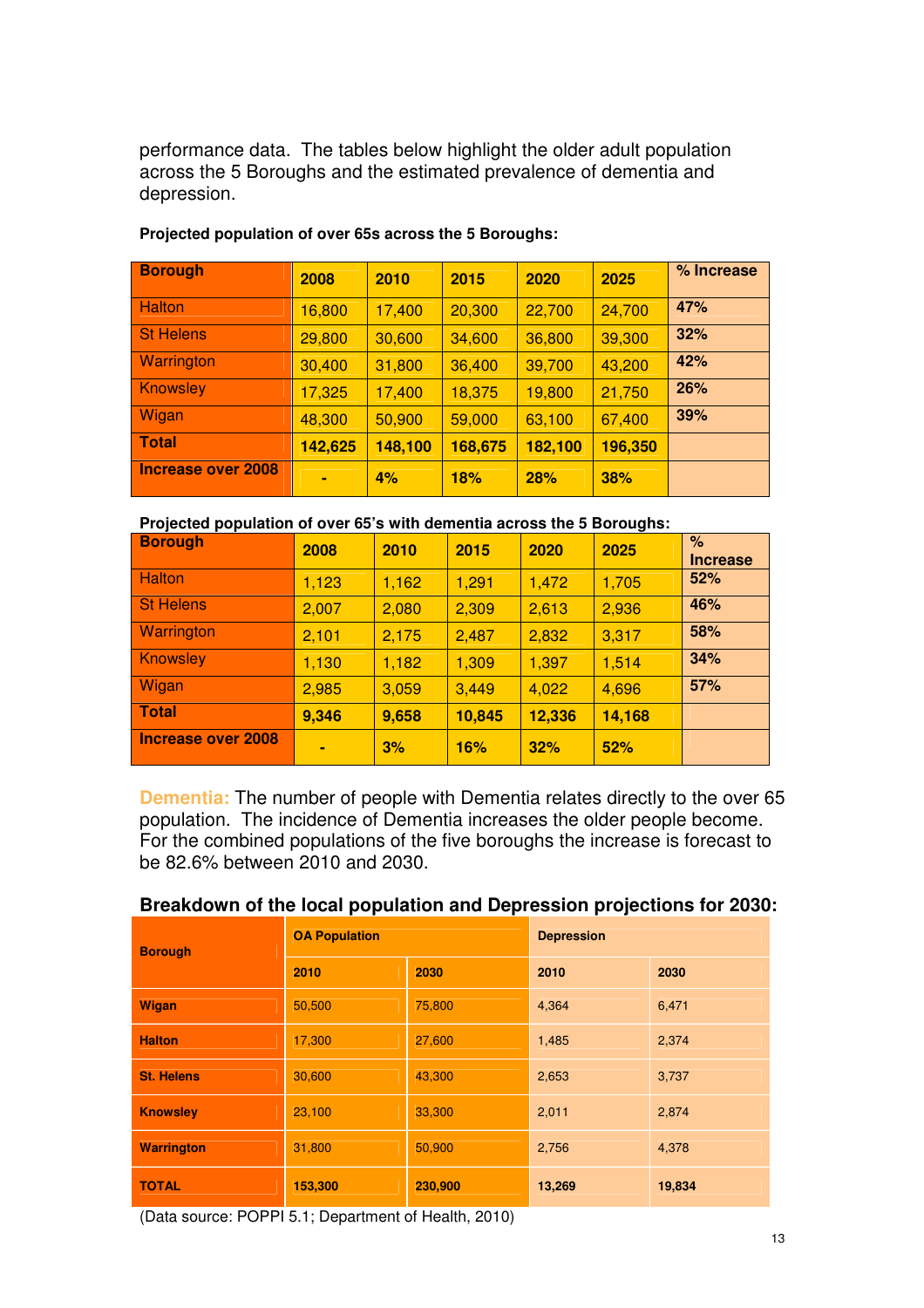Looking at this data by percentage change highlights the variances across the 5 Boroughs.

| <b>Borough</b>    | <b>OA Population</b>           |                | <b>Depression</b>              |                |  |  |
|-------------------|--------------------------------|----------------|--------------------------------|----------------|--|--|
|                   | <b>Increase</b><br>$(2010-30)$ | Change in 2030 | <b>Increase</b><br>$(2010-30)$ | Change in 2030 |  |  |
| Wigan             | 25,300                         | 50.1%          | 2,107                          | 48.3%          |  |  |
| <b>Halton</b>     | 10.300                         | 59.5%          | 889                            | 59.9%          |  |  |
| <b>St. Helens</b> | 12,700                         | 41.5%          | 1,084                          | 40.8%          |  |  |
| <b>Knowsley</b>   | 10.200                         | 44.2%          | 863                            | 42.9%          |  |  |
| <b>Warrington</b> | 19.100                         | 60.1%          | 1,622                          | 58.8%          |  |  |
| <b>TOTAL</b>      | 77,600                         | 50.6 %         | 6,565                          | 49.5%          |  |  |

#### **Projected % change from 2010 to 2030:**

(Data source: POPPI 5.1; Department of Health, 2010

**Depression:** The percentage increase in depression is forecast to match the projected percentage increase in population resulting in a 49.5% increase between 2010 and 2030.

Whilst the percentage increase in Anxiety and Depression is 50% the increase in dementia outstrips this at 83%, indicating that the demographic trend predicts that as the population lives longer the predicted number of people developing dementia will increase disproportionally. Additionally, the clinical presentation will be more complex and severe as the severity of dementia increases with age: 13% of people aged over 65 have severe dementia but this increases to 23% for people over the age of 95.

#### **4.5 Activity Trends**

Analysis of activity trends over recent years, along with projections for future performance supports the development of the new strategic business model.

The number of community referrals has been steadily increasing with an average year on year increase of 17.1%. Table 1 demonstrates that between 2006/07 and 2010/11 the total community contacts rose from 29,217 to 66,556, an increase of 127.8%. Community activity is projected to rise further in coming years in line with the demographic changes highlighted previously; between 2010/11 and 2013/14 the community contacts are expected to increase by a further 60.6% to 106,913 per year. In order to meet this level of demand it is necessary to increase the community resource.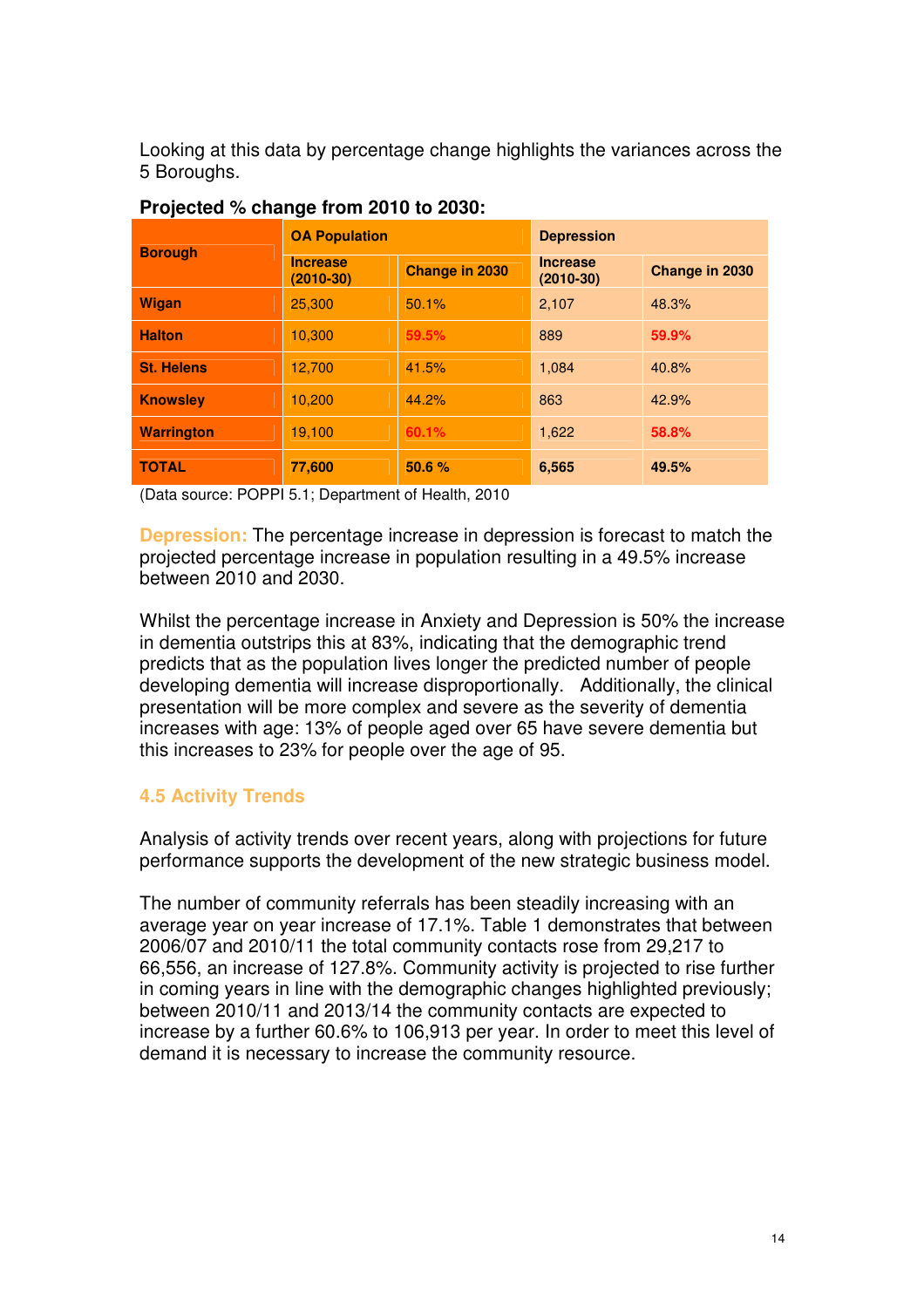



As community resources have increased to meet the 128% increase in community activity, the number of commissioned bed days has reduced as a consequence of the reduced demand of inpatient stay. Our data shows a further increase in community resources is required to meet what we believe will be the increase demand in community activity.

At the same time, evaluation of in-patient use reveals that occupied bed days for older people's services have fallen from 49,505 in 2006/7 to 23,952 (year end forecast) bed days in 2010/11, a reduction of 51.6%. During this period the number of commissioned beds has fallen by 39.8%. Between 2006/7 and 2010/11 average inpatient provision fell from 82.7 days to 51.8 days, primarily as a result of people being better supported in the community, and improved discharge arrangements. Table 2 demonstrates these findings:



**Older People's Services – available and occupied bed days**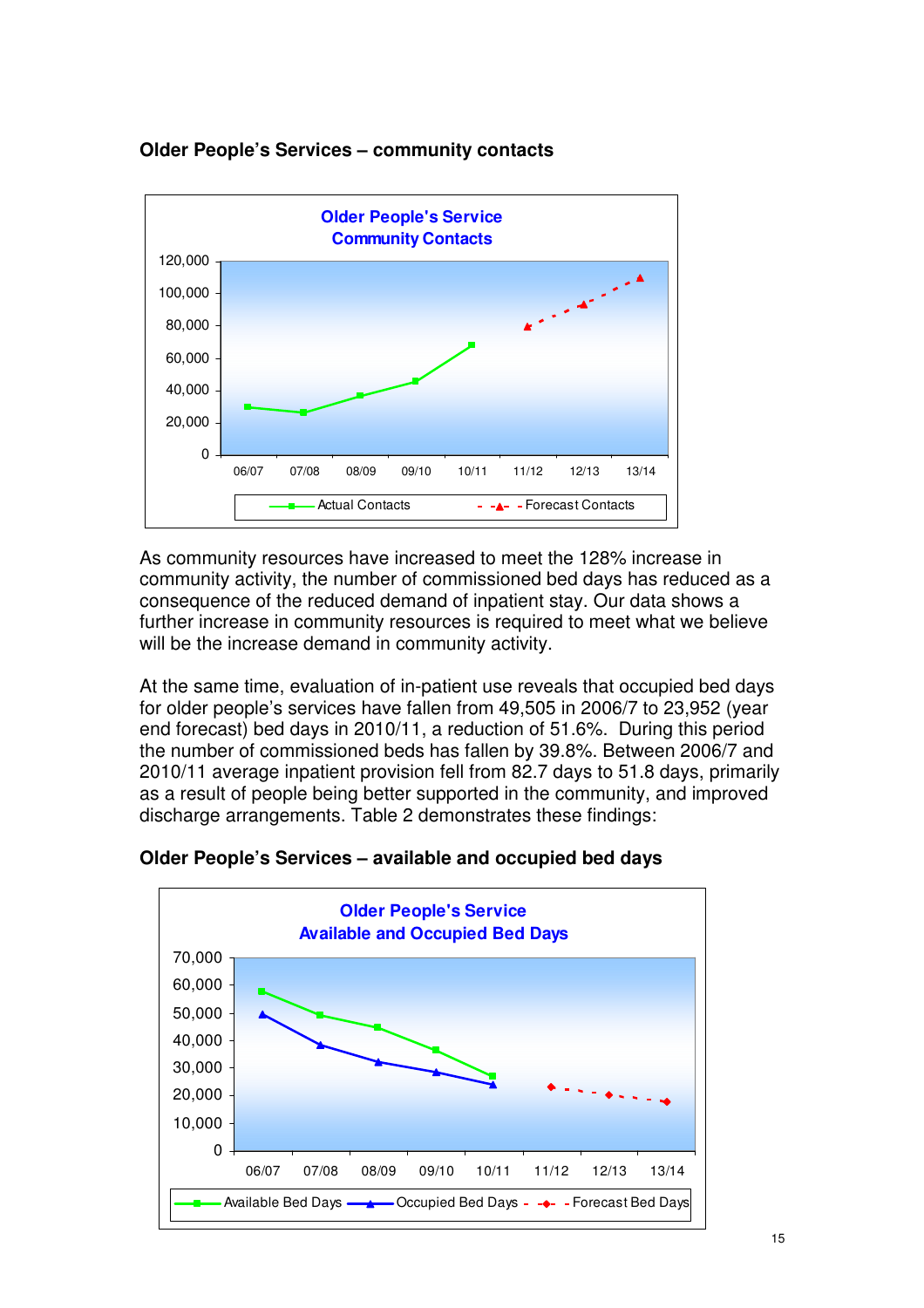The increase in community resources has been in the following areas;

- Older People Liaison Service provided in the Acute Hospitals
- Assessment, Treatment and Care Services
- Intermediate Care Service- Halton

Interventions by these teams have helped to prevent unnecessary transfers to mental health wards. The majority of service users are now admitted to the wards from their own homes.

With further enhancements to community provision by including Assessment, Care and Treatment Services with Liaison and improving skill mix by introducing Advanced Practitioners, Neuro Psychologists and Dementia Care Advisors, occupancy projections to 2013 demonstrate that further reductions in demands on beds should be achieved.

Scrutiny of admissions in the last year shows an increase in the number of detained patients – from 21% in April 2010 to 48% in February 2011 (Appendix iv). With good, effective community services in place, only those people who cannot be assessed in the community setting need to be admitted to the Trust's wards. Enhancing community services would also therefore enable some of those patients not detained, to have their assessment needs met in their usual place of residence rather than the hospital.

The redesign includes in-patient beds for older people with non-organic presentations. Review of the primary diagnosis of patients admitted (Appendix v) highlights that in 2010/11, 74.7% of admissions were for people with a diagnosis of Alzheimers (N=150), Organic/Dementia (N=140) and 'other' (N=41) presentations which were not functional. 25.3% of admissions were for non-organic presentations. This distribution is consistent with the proposed redesign of two single sex wards for organic presentations, and a single ward for older adults with functional conditions, whose needs cannot be met within the Adult Acute setting.

# **5. Performance Trends**

#### **Analysis of performance trends over recent years, along with projections for future performance supports the development of the new strategic model.**

The number of community referrals has been steadily increasing with an average year on year increase of 17.1% (Appendix i). Between 2006/07 and 2010/11 the total community contacts rose from 29,217 to 66,556, an increase of 127.8%. Community activity is projected to rise further in coming years in line with the demographic changes highlighted previously; between 2010/11 and 2013/14 the community contacts are expected to increase by a further 60.6% to 106,913 per year. Clearly this level of increase can not be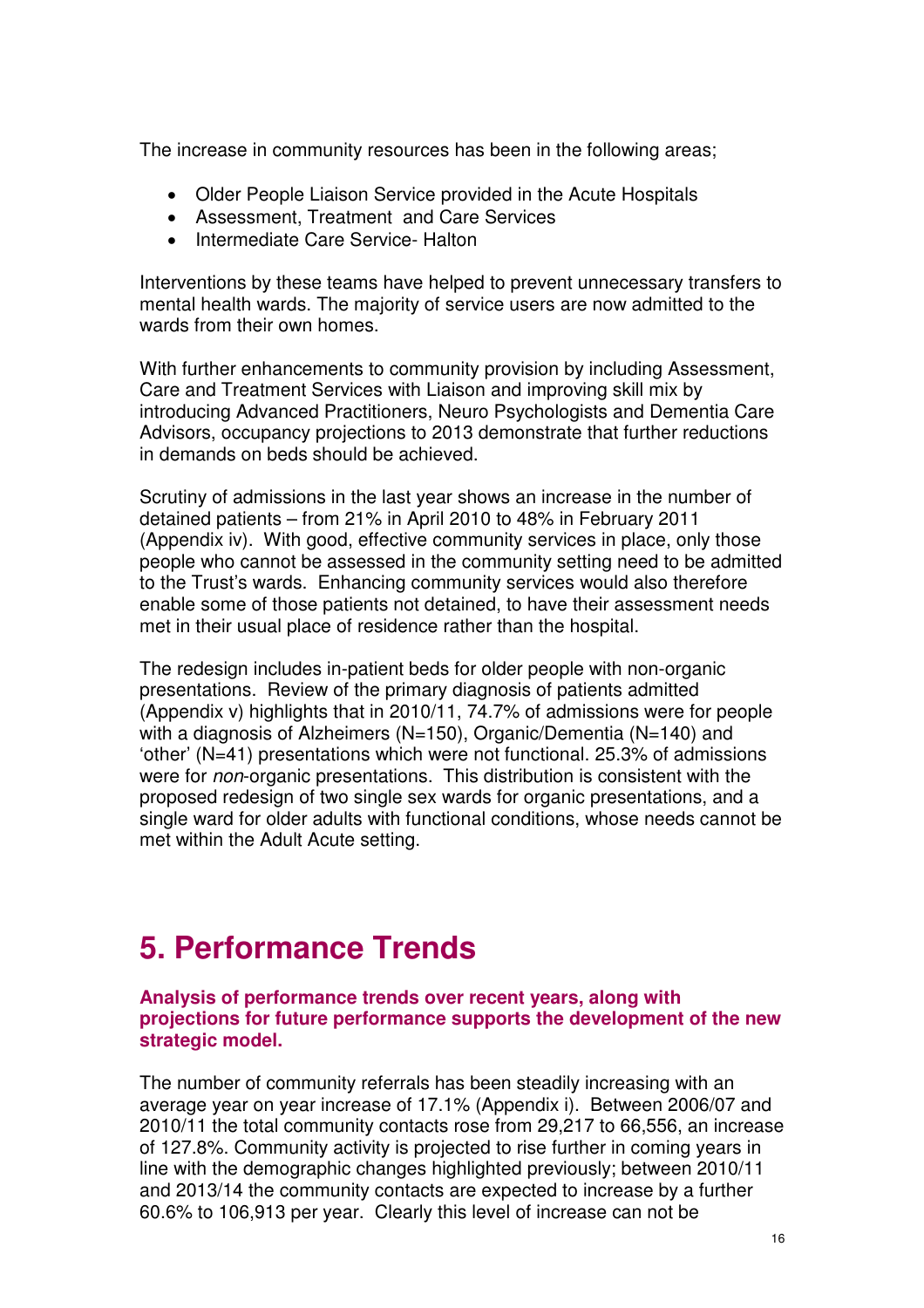accommodated within existing services configured as they are, hence the need to realign resource into community settings, thereby strengthening them and equipping them to meet the challenge of increased demand.

At the same time, evaluation of in-patient use (Appendix ii) reveals that occupied bed days for older people's services have fallen from 49,505 in 2006/7 to 23,952 (year end forecast) bed days in 2010/11, a reduction of 51.6%. During this period the number of commissioned beds has fallen by 29.7%, but clearly there is scope to reduce the number of in-patient beds provided by the Trust, and reinvest the savings into community services. Additionally, the Average length of stay has reduced from 82.7 days in 2006/7 to 51.8 in 2010/11 as people are being supported to remain in the community more, and discharge arrangements from in-patients are being facilitated more quickly. Both of these trends put increasing pressure on community services.

Reviewing the source of admissions (Appendix iii) highlights that the number of admissions from General Acute hospital has reduced over the past 5 years, from 210 to 74. This reflects the introduction of Mental Health Liaison services provided in all acute hospitals within the 5 Boroughs footprint. This helps to prevent unnecessary transfers to Mental Health in-patient units. The majority of patients are admitted to mental health wards from home.

Another trend which supports the redesign proposal is the fall in number of delayed discharges. In 2008/9 the number of bed days lost due to delayed discharge was 3515, attributable to 543 patients. In 2010/11 this has fallen to a total of just 774 lost bed days, attributable to just 133 patients. Enhanced community services and integrated working with local authority services will help reduce the delays further.

## **6. Proposed New Model**

**The proposed new model reflects the Trust's Strategic Development Objectives, these being to have; Effective and Efficient Organisations, Service Innovations and Business Development, Financial Viability, Governance and Organisational Development.** 

In line with national drivers to meet increasing demands, absorb increasing costs, concentrate on improving productivity and eliminate waste whilst at the same time focusing on clinical quality (QIPP 2010), there is a need to review pathways into and within the Trust's Older People's services.

This model sets out a new pathway of specialist mental health care that is built on the commissioning intentions of the Alliance strategy 'Securing Better Mental Health for Older Adults' (2009). It is designed to facilitate the development of a comprehensive dedicated Later Life and Memory Service. It will provide a high quality service, focusing on three key dimensions of quality; clinical effectiveness, safety and service users/carers experience (Dazi 2008) by implementing a new streamlined pathway (Appendix vi).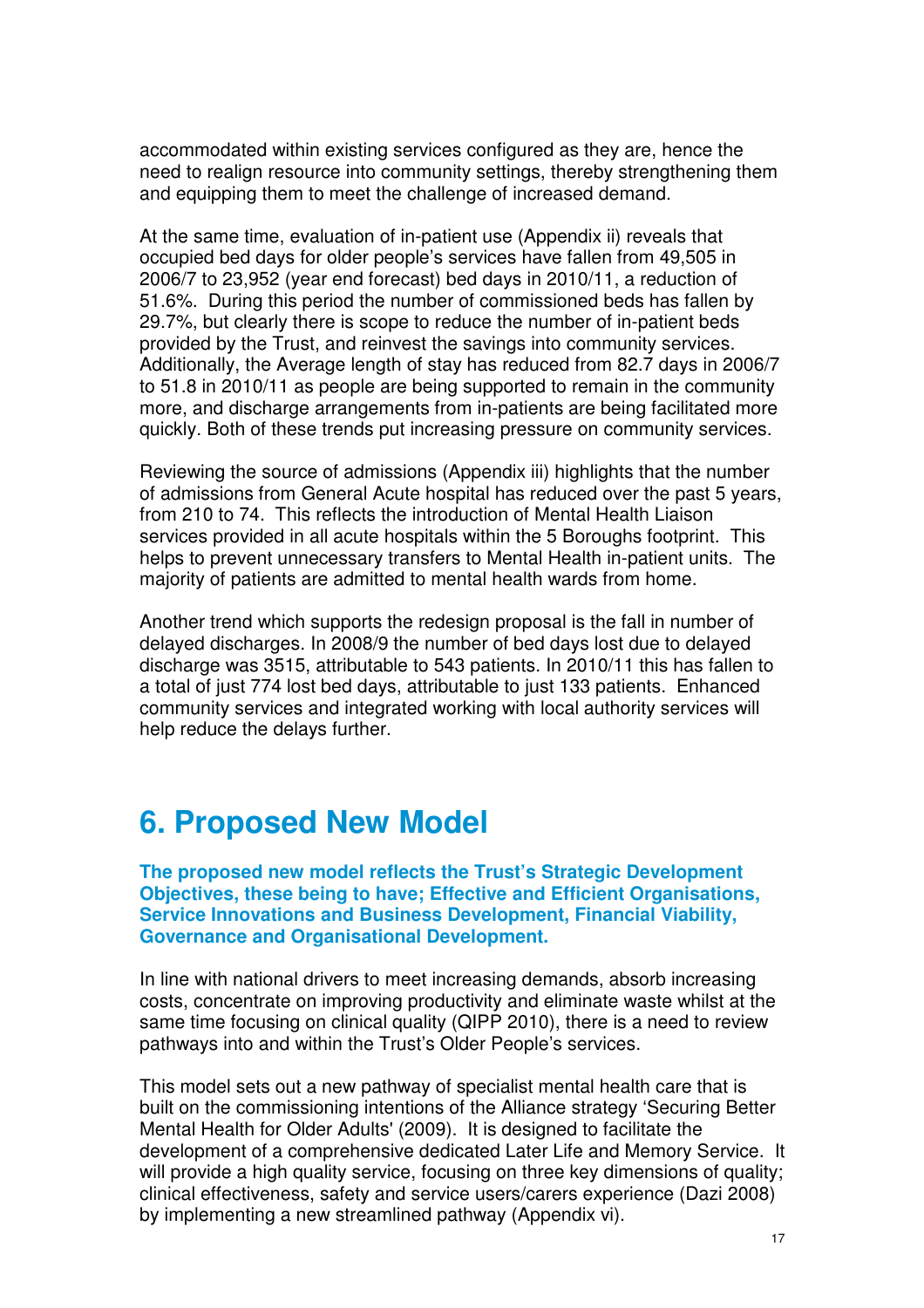The model establishes a fully integrated Later Life and Memory service which provides three key functions of referral / access, assessment and intervention. This will be achieved by 'pooling' existing older people's community resources within each Borough. This will ensure that the main service provision remains local to its community, providing services that are accessible and meet the needs of its population.

To ensure the successful implementation of the model, the following components are essential:

Integration of Services: the needs of the service user can be met via the new care pathway by linking primary care, hospital care and community care, based on local agreements with a range of providers. Following the core assessment, needs are identified and the appropriate provider will deliver the interventions.

Shared Care arrangements: An agreement is required between the Consultant and the GP regarding transfer of patient under the shared care protocol from secondary to primary care.

Patients will be considered suitable for transfer for GP prescribing when:

- The patient's condition is stable
- The side effects from medication are manageable
- Drug concordance is established

Training for Partner providers: For the community pathway to be successful, partner providers e.g. care homes need to have staff trained and skilled in the management of people with Dementia. This can be facilitated through attendance at Trust training events, as well as through in-reach from specialist secondary care teams.

Dementia Advisors: Need to be available in each borough, and work in collaboration with later life and memory services.

Acute Physical Care: Access to physical health care providers via robust SLA agreements. This may include links with acute Trust medics as well as other integrated primary care health professionals e.g. Speech and language Therapist, Physiotherapist, Dietician.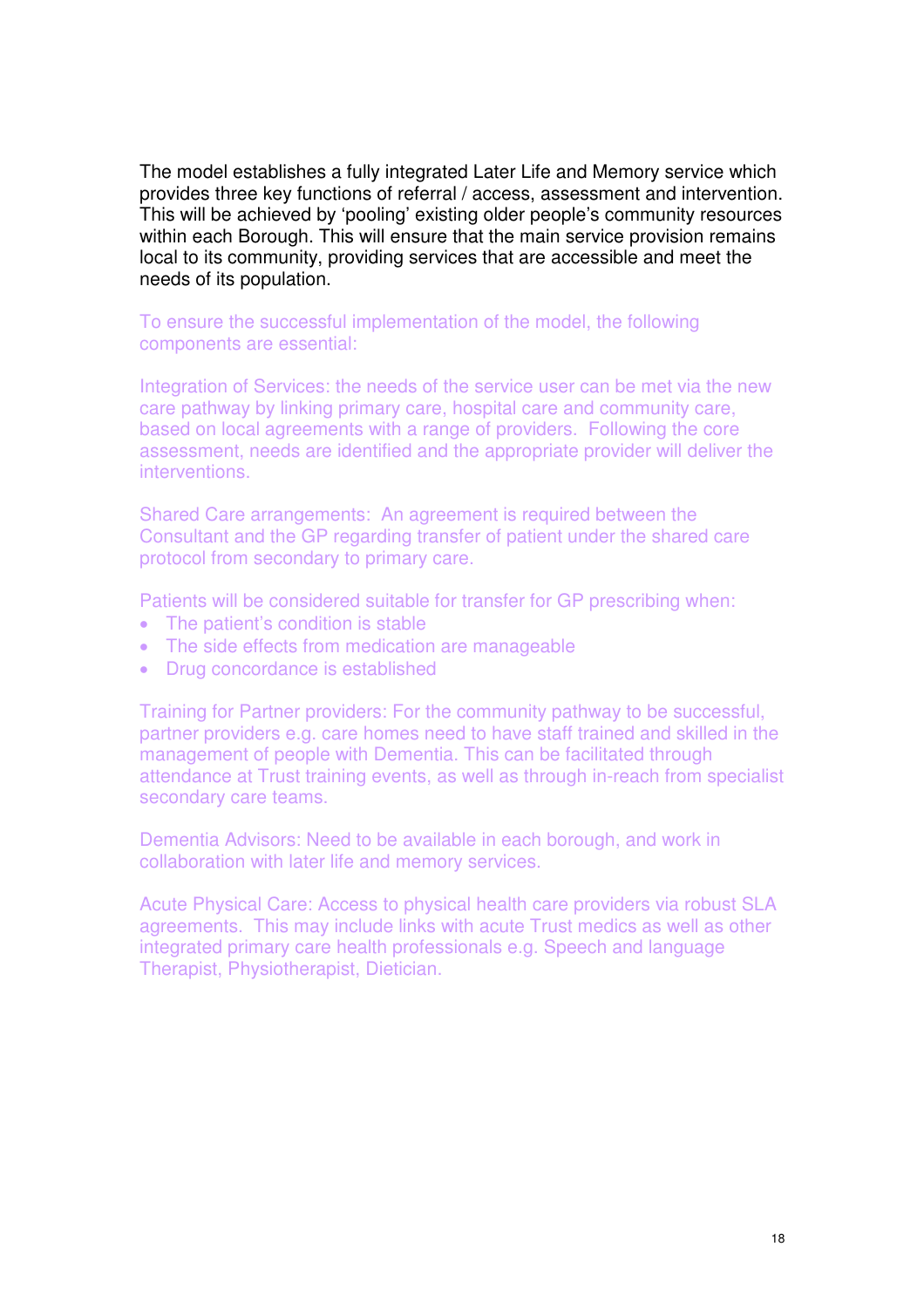

#### **Later Life & Memory Services Care Pathway:**

#### **6.1 Community Provision**

Existing community mental health teams, memory services, assessment and treatment services, and Liaison services in each borough will integrate and by efficient implementation of the new care pathway an 'enhanced community team' will be formed. These teams will be multidisciplinary in nature, and will be able to provide an advanced assessment along with appropriate evidence based interventions and specialist consultation. Essentially, the service user will have their needs assessed and care/intervention provided within one 'umbrella' team, thus reducing the need for multiple assessments, whilst streamlining the pathway to treatment.

#### **6.2 Access and Crisis Management**

It is proposed that through integrated working with existing Gateway or Access and Crisis Resolution services, access and crisis intervention functions for older people with a functional illness will be introduced, these services operating extended hours, in line with GP practices. The management of crisis situations for people with Organic presentations out of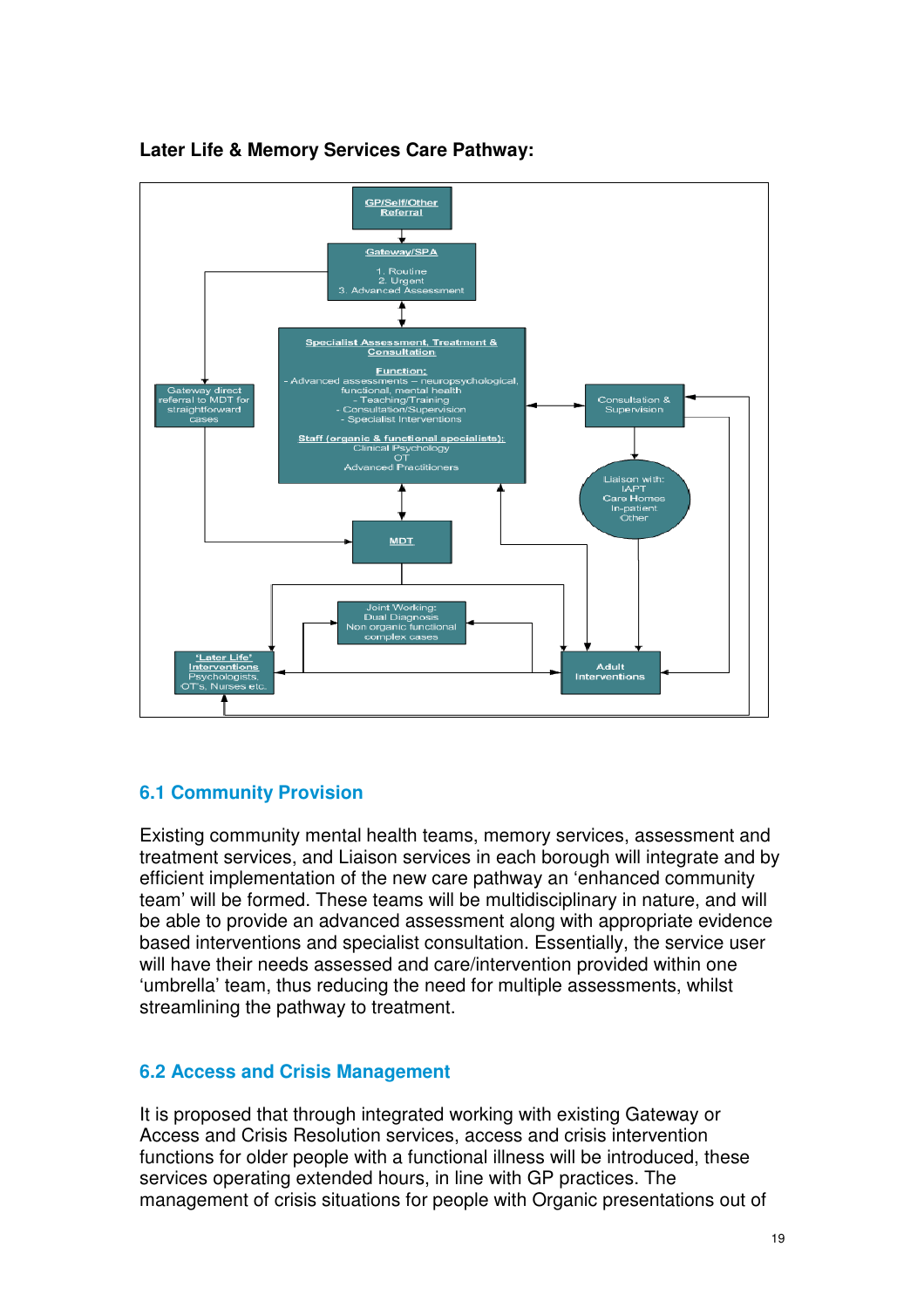hours will be enhanced by the staff from the organic in-patient units providing advice and support directly to service users, or via local authority, or third sector, out of hours, and 5 Boroughs Crisis teams where staff will have the flexibility to work across into the community. Implementation of this model thereby meets the request from stakeholders to provide older people out of hour's services.

Referrals will be screened the same day (Monday – Friday, excluding bank holidays); service users with an organic presentation will enter the older people's service pathway. The use of the Camberwell Assessment of Need for the Elderly (CANE) for screening purposes, will help to identify those service users presenting with a functional illness whose needs would best be met by older people's services rather than adult mental health services. 'Urgent' referrals will receive a face to face assessment on the same day. Routine referrals accepted to the service will be seen within 10 working days.

We recognise that pressure may be placed on community services in delivering the services outlined above within the suggested timeframes, but the introduction of new technology to aid community working will also bring efficiencies in service delivery. The Trust will invest in technology following robust trials to ensure that service improvement and efficiency is assured. Future activity rates are projected and shown in Appendix (i).

#### **6.3 In-patient Wards**

It is evident from the performance data that there is an inverse correlation between the demand for community services and the demand for in-patient beds. Evidence from 'Dementia: The NICE-SCIE Guideline on supporting people with dementia and their carer's mental health and social care' (National Collaborating Centre for Mental Health, 2007) states that people should be assessed and treated in their own home/environment as much as possible. If there are skilled community teams (including outreach services, crisis resolution and home treatment teams), less than 1% of people with dementia should require treatment in an inpatient unit. Applying this percentage to the POPPI data (Department of Health, 2010), and using an average length of stay of 52 days (in 2010-11 it was 51.8 days within the Trust) the demand for in-patient beds can be calculated.

| <b>Borough</b>    | 2015   | $1\% X$<br>52 bed<br>days | No.<br><b>Beds</b><br>Req. | 2020   | $1\% X$<br>52 bed<br>days | No.<br><b>Beds</b><br>Req. | 2025   | $1\% X$<br>52 bed<br>days | No.<br><b>Beds</b><br>Req. |
|-------------------|--------|---------------------------|----------------------------|--------|---------------------------|----------------------------|--------|---------------------------|----------------------------|
| <b>Halton</b>     | 1,291  | 676                       | $\overline{2}$             | 1,472  | 780                       | 3                          | 1,705  | 884                       | -3                         |
| <b>St Helens</b>  | 2,309  | 1196                      | $\overline{4}$             | 2,613  | 1352                      | $\overline{4}$             | 2,936  | 1560                      | 5                          |
| <b>Warrington</b> | 2,487  | 1300                      | $\overline{4}$             | 2,832  | 1456                      | $\overline{4}$             | 3,317  | 1716                      | 5                          |
| <b>Knowsley</b>   | 1,309  | 676                       | 2                          | 1,397  | 728                       | 2                          | 1,514  | 780                       | -3                         |
| Wigan             | 3,449  | 1820                      | $5\phantom{.}$             | 4,022  | 2080                      | 6                          | 4,696  | 2444                      | 7                          |
| <b>Total</b>      | 10,845 | 5668                      | 17                         | 12,336 | 6396                      | 19                         | 14,168 | 7384                      | 23                         |

#### **Projected population of over 65's with dementia across the 5 Boroughs:**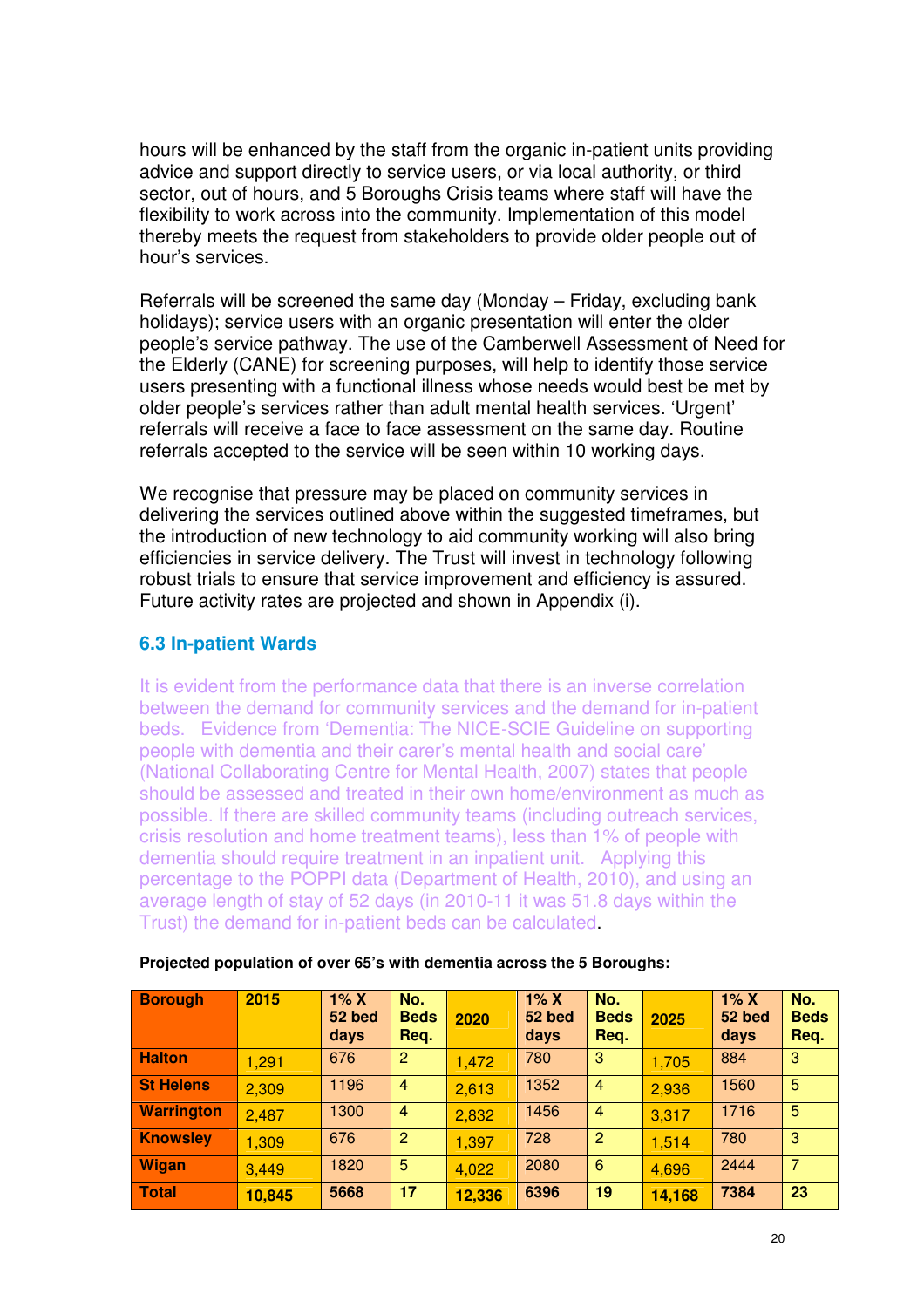In 2010/11 the Organic bed usage in the Trust was 20,434 bed days, from a population with dementia of 9658, equating to 4%. Implementation of the new pathway enhances the community interventions, and therefore the % population with dementia requiring admission is expected to decrease. Whilst it is acknowledged that achieving a 1% target for admissions may take some time to achieve, the new model has the capacity to accommodate gradual progress towards this.



The projections suggest a reducing demand for beds which mean it will potentially not be cost effective to continue to provide inpatient facilities in each Borough.

The new model offers the opportunity to consolidate older people's in-patient provision onto one site, providing a male organic ward (18 beds), a female organic ward (18 beds) and a mixed sex functional ward for people whose needs cannot be met within the Adult acute setting (12 beds). Whilst it is recognised that Women have a longer life expectancy, and therefore could have a higher demand for in-patient beds, recent trends in bed occupancy has shown that current usage is 44% male to 56% female in terms of number of admissions over a 6 month period. However, the rate of turnover is higher for females, which accounts for the higher percentage. Male patients tend to have more challenging clinical presentations which result in a longer length of stay.

The design of the centre of excellence will allow for flexibility in the use of the beds so that fluctuations in occupancy rates by gender and diagnosis can be accommodated.

Other options considered are outlined below.

**1. Maintain current provision of service**: Due to greater use of community resources and support, the demand for in-patient care has reduced. Therefore it would be inefficient to continue with the existing service configuration.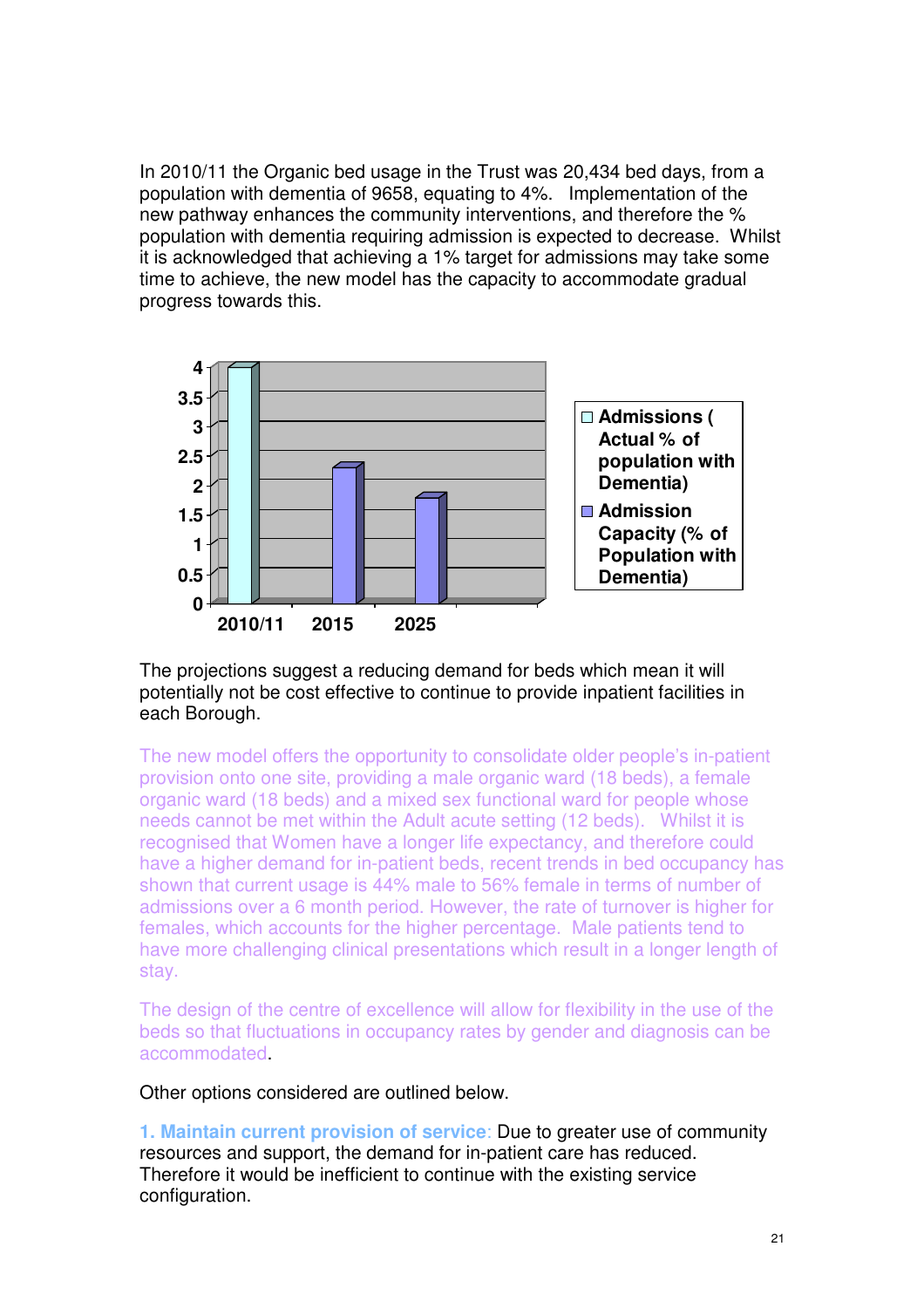**2**. **Two site Option for inpatient care:** This would still create inefficiencies in service delivery, because the proposed model involves the implementation of Single Sex accommodation for people with challenging organic presentations. Additionally, it is the intention to provide a functional ward for older people with complex conditions, but there is not the demand to warrant provision on two sites.

#### **6.4 A Single Site**

Having the in-patient facilities on one site will allow for current 'gaps' in service provision such as Occupational Therapy, Dietetics, Speech and Language Therapy, Physiotherapy to be addressed, along with access to psychological assessment and intervention whilst service users are in this setting. This approach enables older people's in-patient services to be delivered within a 'Centre of Excellence' for acute mental health care.

The model of care aims to deliver separate male and female dementia wards and a smaller functional old age ward that will manage men and women within the same ward but with completely separate facilities. The ambition is to deliver care from purpose re-designed wards all with single room en-suite shower and toilet facilities. The wards will also provide assisted bathrooms, family visiting facilities, and access to a sensory garden as well as therapeutic activity areas. The overall aim will be to provide a 'homely' environment, with décor and signage specifically chosen to meet the needs of people with organic conditions.

The skill mix will be more integrated and accessible with greater integration of specialists' services.

Experience in the NHS of having specialist services has demonstrated consolidation can be effective in centres such as The Walton Centre NHS Foundation Trust, Alder Hey Children's NHS Foundation Trust, and The Christie NHS Foundation Trust.

Evidence tells us that wards for our targeted group should be closely aligned with a "hot" acute site to enable timely access to a full range of diagnostic tests and to allow for improved provision and access to specialist physical health care, which is so often an associated factor in older people's clinical presentations (NICE-SCIE, 2007). The Royal College of Psychiatrists' report 'In-patient care for older people within mental health services' (April 2011) reaffirms that mental health beds for older people, ideally should be based on the same site as a general hospital.

Our Resource and Recovery Centre situated on the Whiston Hospital site is the only site where the Trust has direct access to an A&E department and on site emergency support. Frequently older people are admitted to acute wards for medical or physical related conditions. This change of environment adds to their distress and disorientation. We believe that developing positive working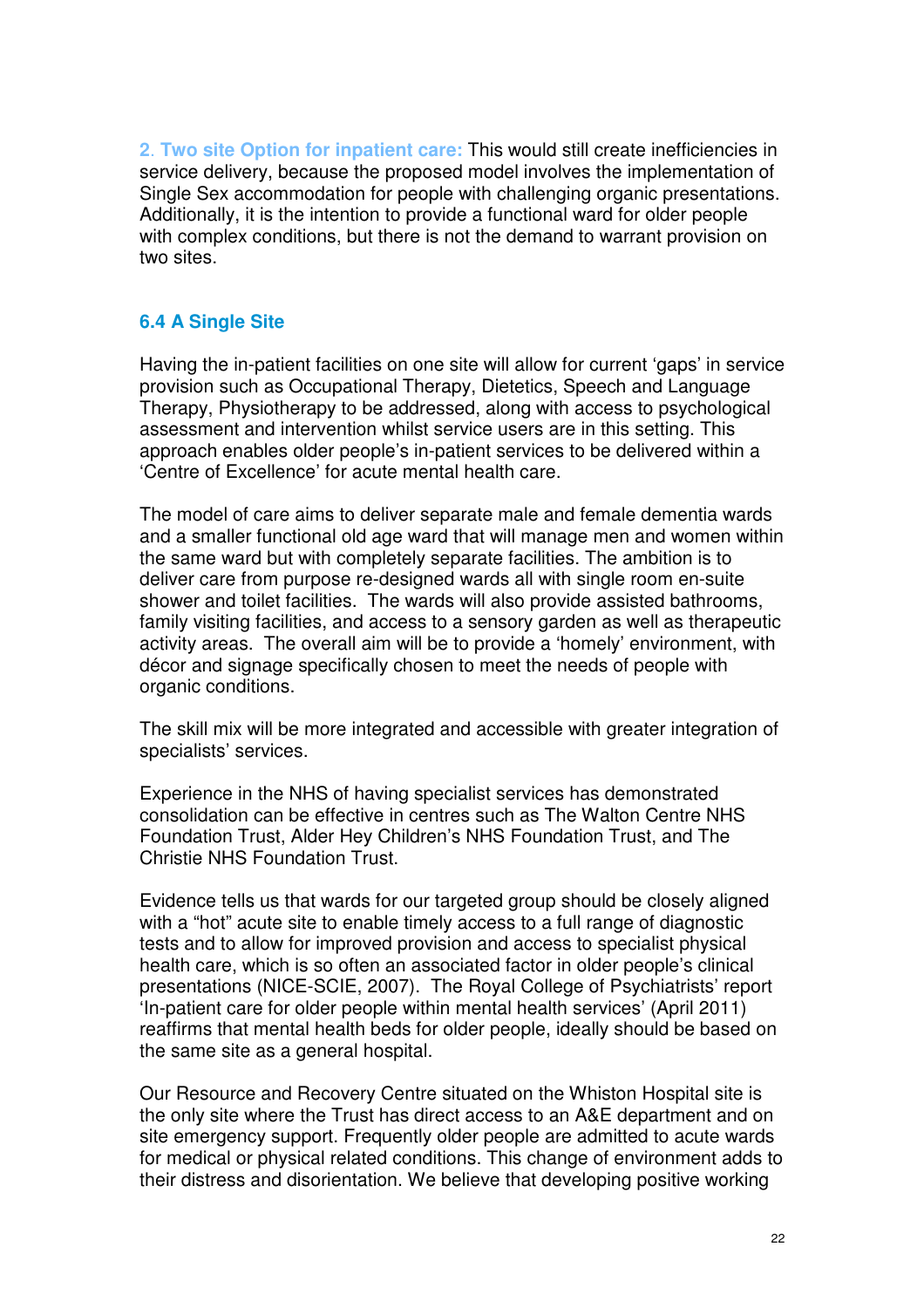relations with the key staff in the acute hospital will avoid unnecessary admissions to their wards and minimise distress to a service user.

Alternative solutions for the provision of suitable accommodation for a Centre of Excellence for the Trust would involve the construction of a new building on sites that are not adjacent to an acute hospital, and which have therefore been discounted.

The Trust acknowledges that some carers / relatives may find it difficult to travel to the proposed Whiston site, should the service user need an in-patient admission. The Trust is committed to provide travel from current existing inpatient sites to the new Centre of Excellence, should this be required.

#### **6.5 Leadership**

To ensure effective leadership and management the new model proposes that each borough has a dedicated integrated clinical leadership team that is fit for purpose to provide key functions. In July 2010 a new leadership structure (Figure. 2) was introduced into older people's services. **Figure 2 Leadership Model (as of July 2010)** 



23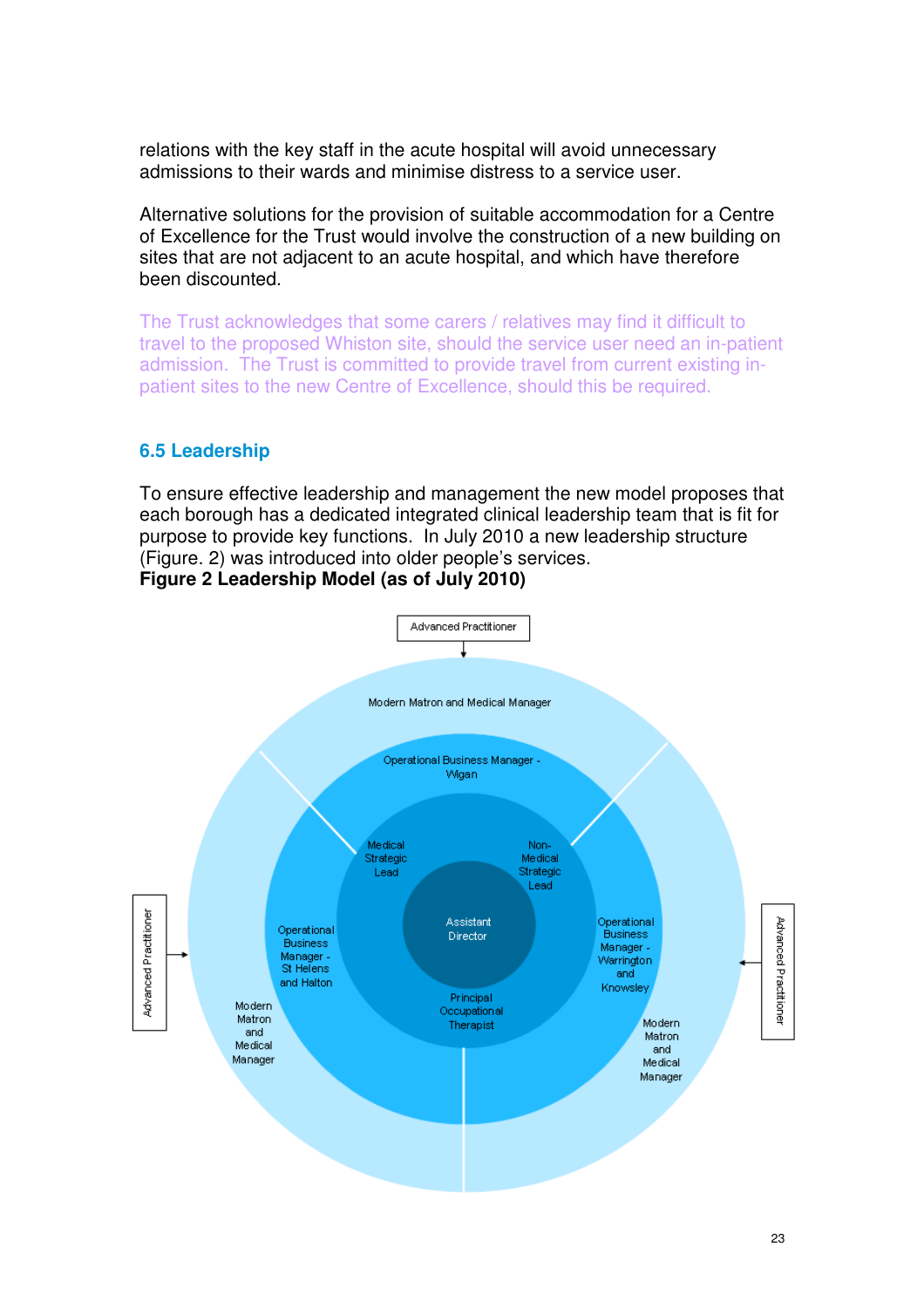The redesign of service provision sets out to deliver the essence of Government strategy, improving awareness of dementia, facilitating early diagnosis and high quality treatment at what ever stage of the illness and in what ever setting (DOH 2009).

## **7. Evidence-Based Clinical Care**

**Within the new model, greater emphasis is placed on the provision of evidence-based clinical care, in accordance with National Institute of Clinical Excellence (NICE) guidance for both organic and functional presentations.** 

This includes the reduction in the use of Anti-psychotic medication for older people (DoH 2009) as well as access to the provision of anti-dementia medications at earlier stages of the illness development. Alongside pharmaceutical treatments, evidence based psychosocial interventions will be available for older people with organic and/or functional difficulties.

#### **7.1 Functional Mental Health**

Functional problems include: depression, anxiety, schizophrenia, alcohol and drug abuse, suicide, self-harm and neglect. The evidence suggests that older people can benefit from a wide range of psychological therapy to reduce mental health problems, increase quality of life, increase the effective management of long term conditions (including diabetes and heart disease), decrease the rates of suicide and increase independence in the community (Positive Practice Guide, 2009). Psychological therapy can also help to address wider health and social care costs by reducing GP appointments and having less reliance on the prescription of anti-depressants, reducing contact with A&E departments, and reducing admission to mental health in-patient services.

The Spending Review states that by 2015, every patient in the country should be able to get timely access to evidence-based psychological therapies and that money needs to be invested to up-skill staff in therapeutic interventions including: Counselling, Interpersonal Therapy (IPT), Brief Dynamic Therapy and Couple Therapy (Ministers Speech, 2010). At present, the over 65 population accessing IAPT (Improving Access to Psychological Therapies) is approximately 4%, and is significantly less than this in some Boroughs within the Trust footprint. This figure should be around 12%, in line with the demographic and clinical prevalence data. The new model will support service users to access IAPT services and provide training/support to the practitioners working within these services to ensure they are equipped to meet the needs of an older adult population.

The research evidence for the provision of psychological therapies for older people with a functional mental health problem highlights that: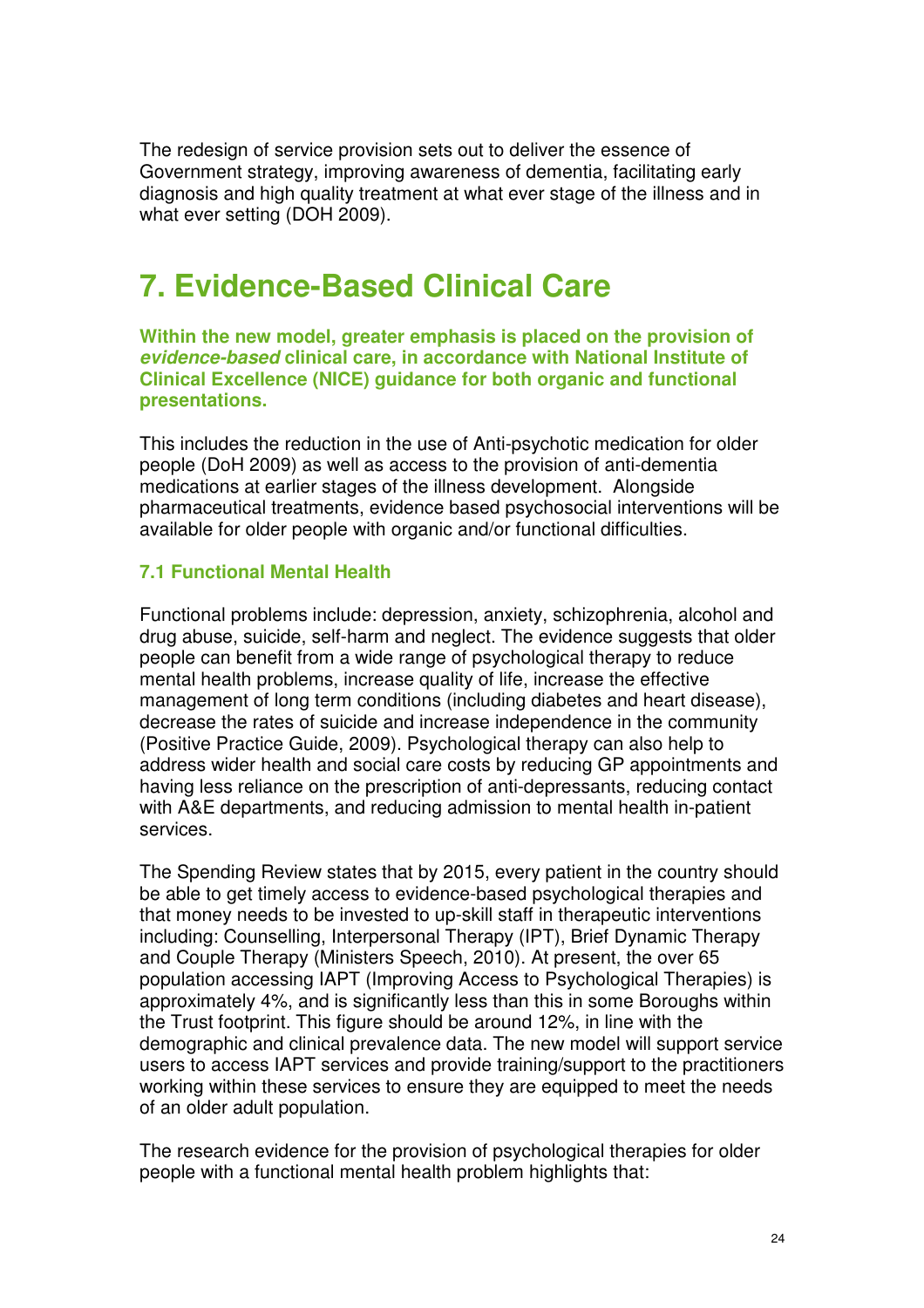- Psychotherapy for emotional disorders in later life seems comparable in efficacy to medication. (Pinquart et al., 2006)
- Structured multi-component interventions may reduce and delay institutionalisation (Laidlaw, 2008)
- Recent developments in later life anxiety shows evidence for highly specialised CBT for people with cognitive impairment (Mohlman et al., 2008)
- Interpersonal Therapy (IPT) has been modified for older adults with cognitive impairment (IPT-ci). These modifications are expanding its clinical usefulness for increasing sub-group of depressed older adults with cognitive impairment (Mild Cognitive Impairment - 'MCI'; early dementia) who are not usually suitable candidates for psychological therapy (Miller et al., 2005).

#### **7.2 Dementia**

Mild Cognitive Impairment (MCI) is a relatively recent concept and is characterised by memory impairment that cannot be explained by normal ageing or by dementia. Research suggests that approximately 40% of people over the age of 65 have age-associated memory loss, with 10% of this population group presenting with an MCI. It is estimated that within one year, 10-15% of people with an MCI will develop dementia, with this rising to 50 % within 5 years.

Memory services should assess this patient group and those identified with an MCI should be followed up by this specialist service in order to monitor cognitive decline (NICE-SCIE, 2007).

The research evidence for interventions for people with MCI indicates that:

- A diagnosis of MCI is an opportunity to identify the patient at increased risk of developing dementia and to initiate treatment that can delay further decline (Pace & Graham, 2008)
- Neuropsychological assessment is helpful in diagnosing MCI and allows for distinctions between the different types of MCI including: anmestic; non-amnestic; single and multiple domain (Rosenburg et al. 2006).
- Individuals with MCI can benefit from a multi-component cognitive rehabilitation programme with regards to Activities of Daily Living, mood and performance (Kurz et al, 2009).

Cognitive rehabilitation is a relatively new approach for improving the wellbeing and quality of life for people with dementia. Psychosocial interventions can also be provided along with medications and it is possible that these approaches will complement one another in order to maximize the benefits for the person with dementia.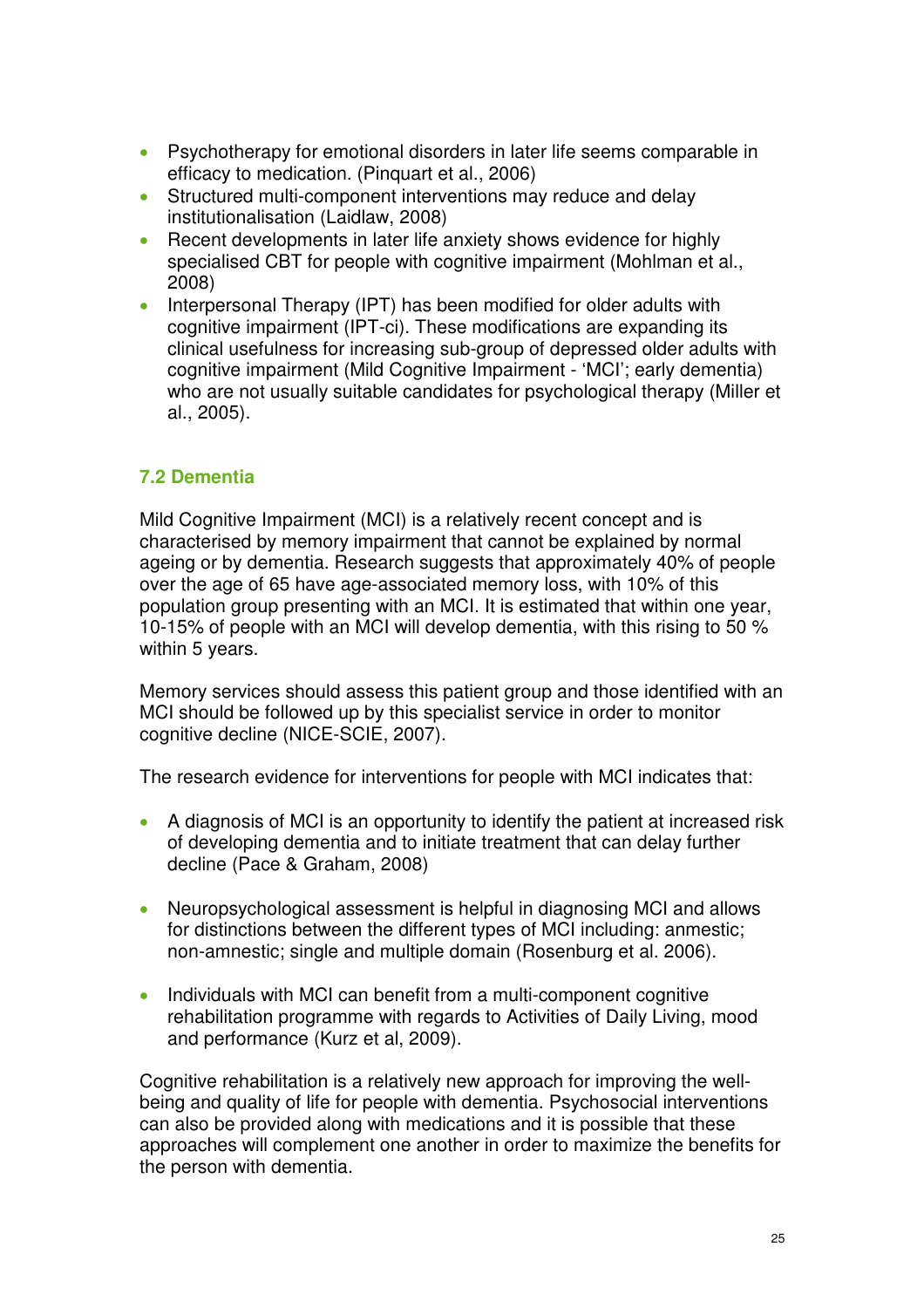Cognitive rehabilitation enables people with cognitive impairments or deficits to achieve an optimum level of functioning by reducing the disability caused by damage to the brain. Cognitive rehabilitation is used in conditions that result in cognitive deficits such as Alzheimer's disease. Cognitive rehabilitation was initially developed for individuals for non-progressive brain injury; however, it is increasingly being used for progressive conditions as well. Cognitive rehabilitation approaches include restoration of function, compensatory techniques, and environmental modification. These techniques are incorporated with approaches that are directed towards the person's emotional response to their limitations. It is important to target those areas where cognitive deficits affect everyday life. Specific techniques are used to address those areas while the person's emotional responses are addressed (Clare, 2008).

The research evidence for interventions that support people with cognitive impairment suggests:

- Early intervention for memory difficulties in mild cognitive impairment, using cognitive rehabilitation in compensatory strategies, can assist in minimizing everyday memory failures as evaluated by performance on prospective memory tasks and knowledge of memory strategies. (Kinsella et al, 2009)
- Facilitating remaining episodic memory functioning. Where the aim is to build on the remaining episodic memory ability to encourage learning of important new information, or re-learning of previously-known information, a number of guiding principles can be followed. These include providing support at both encoding and retrieval (Bäckman 1992), ensuring effortful processing (Bird and Luszcz 1993), reducing errors during the learning process (Clare, Wilson, Breen, and Hodges 1999; Clare et al. 2000), and encouraging encoding through multiple sensory modalities (Karlsson et al., 1989). Specific methods include spaced retrieval (Camp 1989), cueing (Clare and Wilson 2004; Clare, Wilson, Carter, Roth, and Hodges 2002), simple mnemonics (Clare, Wilson, Breen & Hodges (1999), encouraging semantic processing of material (Bird and Luszcz 1991, 1993) and the use of subject-performed tasks as an aid to encoding (Bird and Kinsella 1996).
- Supporting procedural memory. Where the aim is to improve or restore the ability to carry out selected activities of daily living, action-based learning can be used (Hutton, Sheppard, Rusted, and Ratner 1996). Prompting methods can be used to encourage and support performance of an activity. A schedule of prompts can be devised on the basis of a detailed task analysis; prompts may be verbal or physical. Once performance is well-established, prompts can be faded out. Approaches of this kind can be useful when introducing new external memory aids.
- Supporting semantic knowledge. Approaches used with people who have semantic dementia include repeated rehearsal combined with contextual information (Reilly, Martin, and Grossman 2005; Snowden and Neary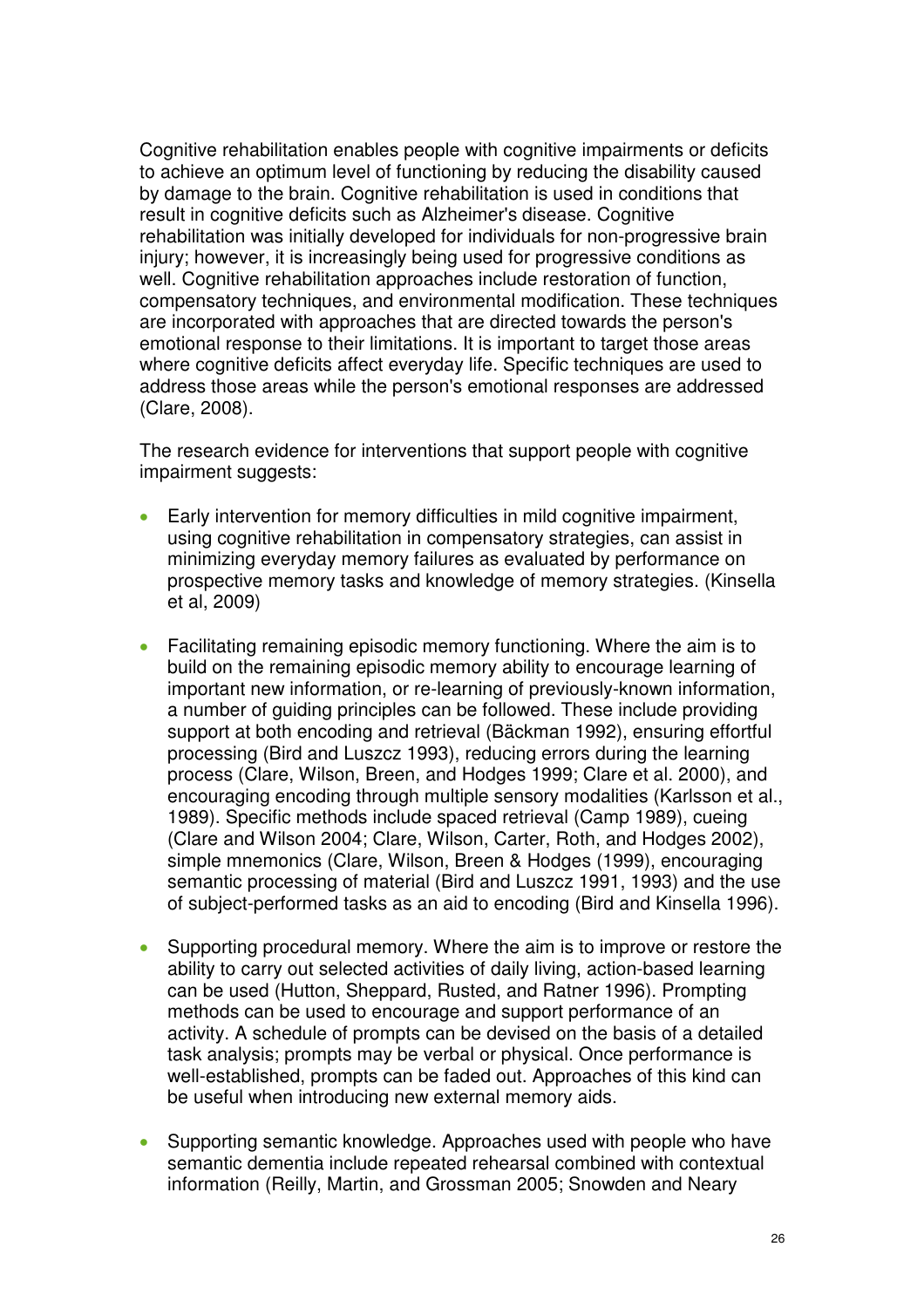2002), and demonstration of object use (Bozeat, Patterson, and Hodges 2004).

Despite existing knowledge around mental health problems in older people, one of the main obstacles continues to be the lack of appropriate assessment, diagnosis and management of care. Implementation of the new model will seek to address this through the establishment of strong clinical leadership and the training of staff to deliver evidence-based therapies.

Different therapies are useful during different stages of Dementia, as summarised below:

All types and severities of dementia which have co-morbid agitation:

- Aromatherapy
- Multi-sensory stimulation
- Music/Dance therapy
- Animal-assisted therapy
- Massage

People with dementia who have depression and/or anxiety:

- Cognitive Behaviour Therapy (CBT)
- Reminiscence therapy
- Multi-sensory stimulation
- Animal assisted therapy
- Exercise
- Evidence is emerging for other psychotherapeutic interventions including interpersonal therapy and psychodynamic psychotherapy

Psychological interventions in the early stages of dementia: (therapy aimed at enhancing adjustment and mood)

- CBT (modified)
- Life review
- Cognitive rehabilitation approaches

Psychological interventions in the moderate/later stages of dementia: (therapy aimed at increasing well-being and quality of life – usually provided for in residential/nursing homes)

- Cognitive Stimulation Therapy
- Reminiscence Therapy
- Music, dance, arts and craft therapies
- Behavioural management approaches to be pursued before prescribing psychotropic medications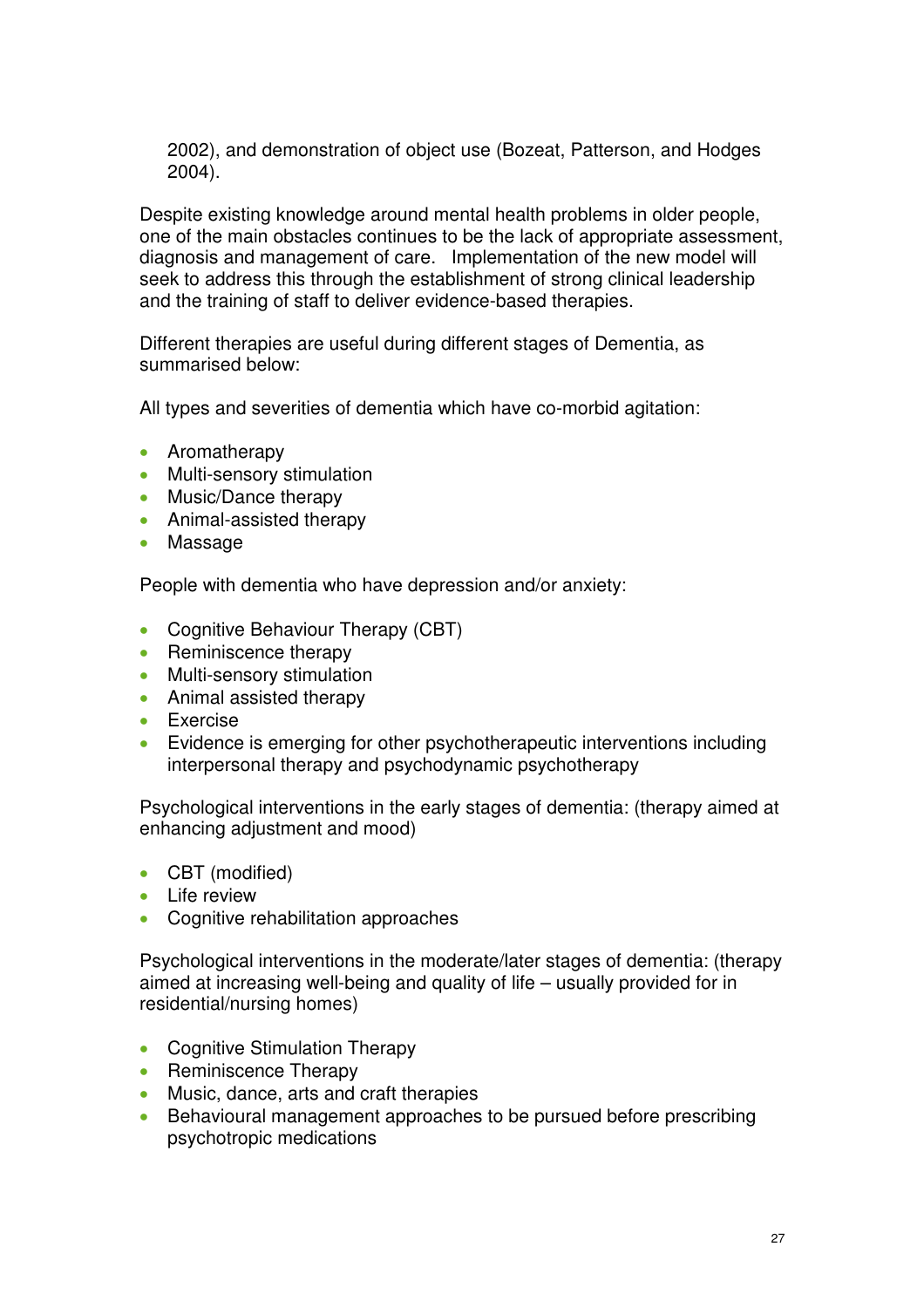Psychological interventions for late stages of dementia: (therapy aimed at increasing well-being and quality of life – usually provided for in residential/nursing homes)

- Multi-sensory stimulation
- Music therapy
- Animal-assisted therapy
- Hand massage
- Aromatherapy

(NICE-SCIE Guideline, 2007)

#### **7.3 Support for Carers**

Evidence suggests that a well supported and resourced carer is a major factor in the long term well being of the person they are caring for. Through close working with other partner agencies (e.g. Alzheimers Society, Carer Support Services) the new model supports Professionals to carry out a carer's assessment and seek to identify psychological distress and the psychosocial impact of the dementia on the carer. This will be an ongoing process and may include a period after the person with dementia has entered residential care.

Carers will have access to a variety of psychosocial interventions including:

- education on dementia (individual or group based)
- access to peer support groups
- support via the telephone or the internet
- supportive counselling
- psychotherapy
- rapid support in crisis
- faith based spiritual assistance

(NICE-SCIE Guideline, 2007)

#### **7.4 Quality of Life in Dementia**

Health related quality of life questionnaires that examine the patient's perceptions of their global quality of life (not the number of symptoms they have), has been shown to be extremely important for older people. This is due to the fact that the complex nature of their health status can result in symptom alleviation in one domain but deterioration in another. For example, with regards to cognition, an increase in cognitive impairment does not necessarily result in a decrease in quality of life. (Selai & Trimble, 1999).

There are two popular and evidence based quality of life measures that are used with dementia; Quality of Life-Alzheimer's Disease (QOL-AD; Logsdon et al 2002) and the Dementia Quality of Life (DEMQOL; Smith et al, 2005). The QOL-AD is a brief 13 item measure designed to obtain a rating of an individual's quality of life from both the patient and caregivers perspective. The measure has been developed for use with people with dementia and covers a range of areas including cognition, finances, physical health and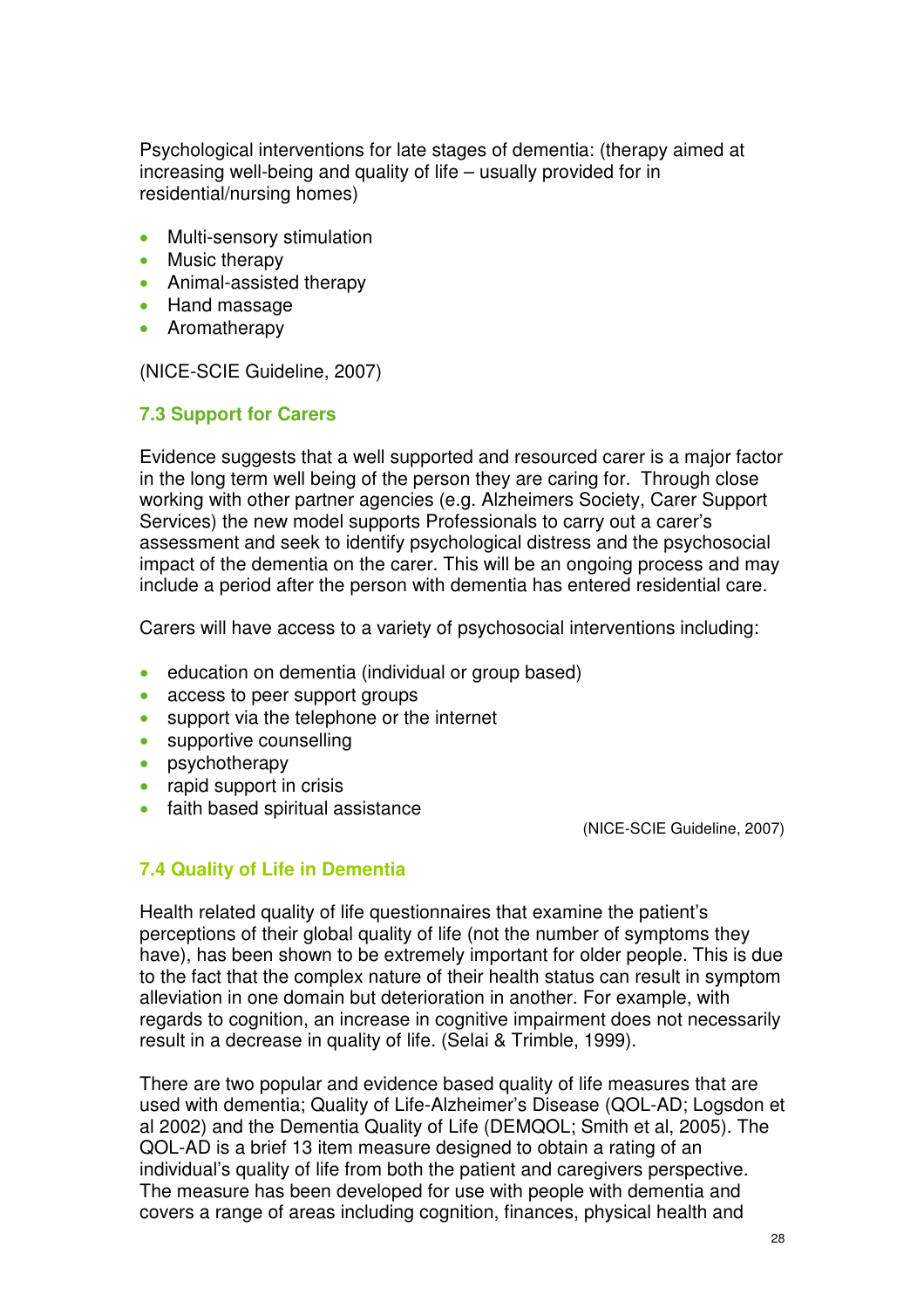mood. The DEMQOL is a 28 item and 31 item measure and is used to gain a subjective account of quality of life from both the patient (DEMQOL 28 item) and from the caregiver's (DEMQOL-PROXY 31 item) perspective. The DEMQOL and the DEMQOL-PROXY both provide a reliable way of measuring health related quality of life in dementia. The DEMQOL can be used with mild to moderate dementia whilst the DEMQOL-PROXY is showing promise with severe dementia.

#### **7.5 Integrated teams - skill mix and knowledge**

The demand for patient-led services has led to careful thought on the skill mix of teams. The NHS workforce should involve: 1) team working across professional organisations and boundaries, 2) flexible working to make the best of the range of staff knowledge and skills, 3) streamlining the workforce planning and development (based on patient not professional need), 4) maximising the contribution of all staff and implementing New Ways of Working for Consultant Psychiatrists, 5) modernising education and training to ensure staff are equipped with the right skills and 6) expanding the workforce to meet demands (Practice Management Network, 2011). The LLAMS business stream has developed a training programme in conjunction with the Trust Education Centre. Modules are now available covering core key skills / knowledge including: safeguarding, mental capacity act, Deprivation of Liberty, management of challenging behaviour, and physical health care.

#### **Non-medical staff**

There needs to be a clear distinction between clinical leadership and organisational management. Organisational management ensures there are sound policies, procedures and systems for managing staffing matters, finances and information systems. Clinical leadership is focused on strategic vision and driving service improvement and effective team working to provide excellence in patient/client care (Department of Health, 2007). In order for this to happen, senior clinical roles for non-medical staff need to be established. These roles can provide clinical leadership within teams, advanced skills in working with service-users, formal and informal education and supervision of others. They are also essential for meeting legal requirements, for example, under the Mental Health Act and can assist in the recruitment and retention of clinical expertise in the workforce.

#### **Medical staff**

The document "New Ways of Working for Psychiatrists" (Department of Health, 2005) values and encourages the use of the advanced skills and competencies of other members of the mental health multidisciplinary team, which in turn, would "free up" the time of the Consultant Psychiatrist so that they can focus on the more complex cases. The document encourages distributed responsibility, effective input and focused leadership from Consultant Psychiatrists. This new Model of Care for our LLAMS is consistent with New Ways of Working. It has an emphasis on a person-centred bio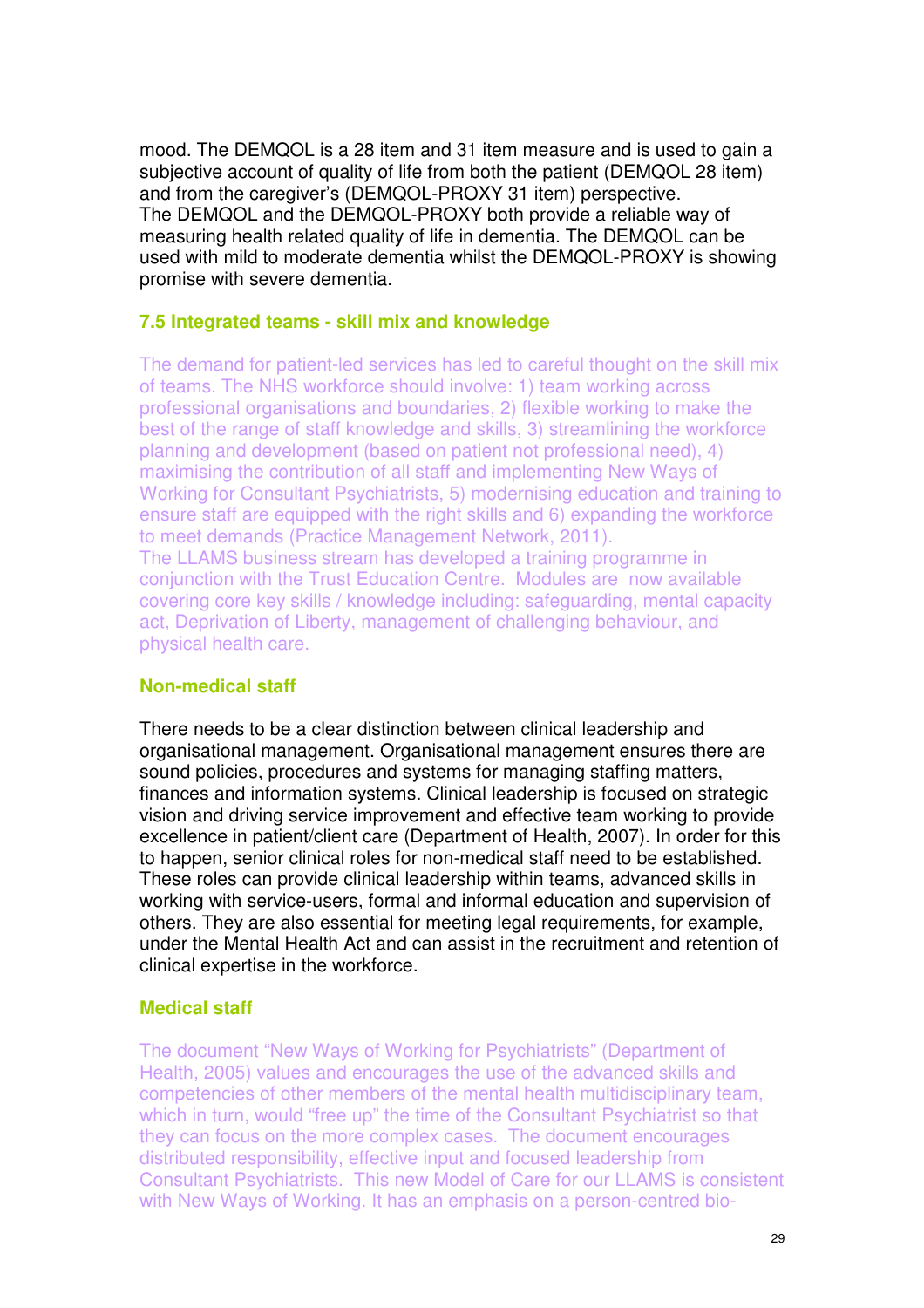psycho-social approach in which the broad training and experience of the Consultant Psychiatrist is fully utilised to enhance the experience of service users and carers.

#### **7.6 Key enablers**

Creating time for clinicians is a piece of work currently being developed through discussions with staff, service users and carers. The aim being to obtain representative views on how this could be achieved. The evaluation of the focus groups will determine a way forward. Mobile technology is currently being piloted in some of our clinical areas. We are piloting the use of digital pens, computer tablets and assistive dictation. The evaluation of the pilot will determine what has been successful to enable us to roll out these tools to other areas in the Trust.

#### **7.7 Research**

The 5 Boroughs Partnership Foundation Trust has a dedicated research facility with a satellite site based in the Memory Assessment service in Knowsley. Recent research projects have focused on depression, schizophrenia, dementia and Mild Cognitive Impairment (MCI). The MCI trial explores the use of a vaccine to delay the onset of Alzheimers disease. It uses detailed psychometric assessment and neuroimaging to facilitate early diagnosis and treatment. Other projects are exploring the use of psychosocial treatments including music therapy, cognitive stimulation and simulated presence therapy. Future work will explore the use of vitamins as preventative therapies for dementia.

The research team is embedded within the Later Life business stream giving service users the opportunity to participate in cutting edge treatments. It also allows best clinical research practice to be cascaded straight into the heart of our services at the earliest instance.

The Trust is a regional lead in mental health research and has published widely on improving mental health outcomes in later life. This includes showing the effectiveness of Community Memory services in delaying nursing home placement and the reduction of carer distress.

The Trust is also about to publish NICE promoted research on the effectiveness of dementia drugs in severe Alzheimers disease and has recently published guidance on the management of schizophrenia in later life.

## **8. Estates and Facilities**

#### **8.1 Estates**

The Trust currently provides services, both in patient and community, across 31 sites within its footprint. Our model of care is committed to providing community services locally. The Care Pathway helps to determine where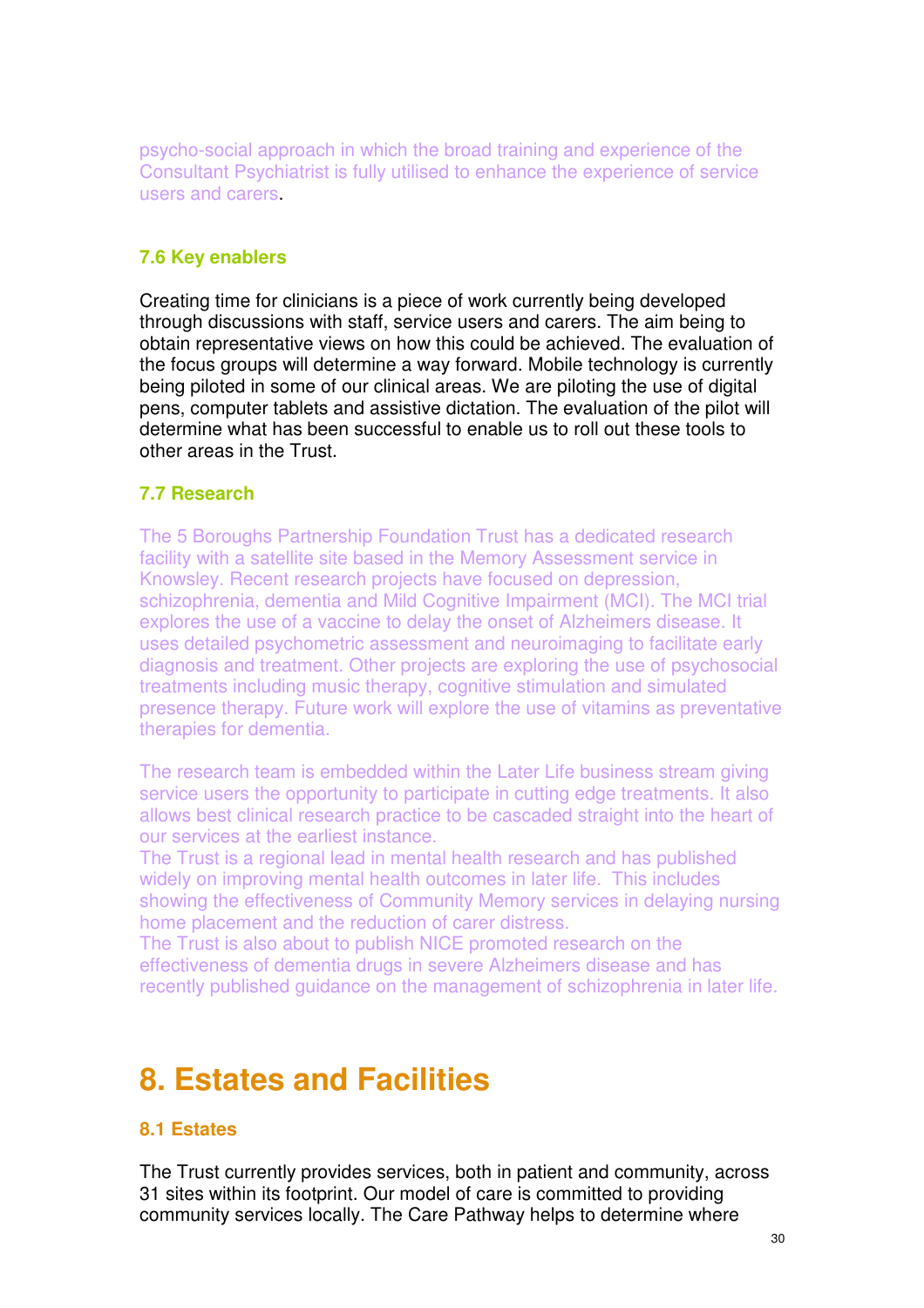service users should receive their assessment and treatment. There are many instances where this will typically be in the service users home, others will require access to a local "out-patient clinic" environment.

#### **8.2 Community estates**

As mentioned earlier it is anticipated that service users will receive assessment care and treatment in their own homes if appropriate. If access to out-patient clinics is required or access to group interventions for service users or carers is appropriate then these will be provided locally.

Out-patient facilities will be warm and welcoming and will be fully equipped to carry out assessment, diagnostics and interventions.

#### **8.3 In-Patient Estate**

The model of care aims to deliver separate male and female dementia wards and a smaller functional old age ward that will manage men and women within the same ward but with completely separate facilities. The ambition is to deliver care from purpose re-designed wards all with single room en-suite facilities.

Evidence tells us that wards for our targeted group should be closely aligned with a "hot" acute site to enable timely access to the range of diagnostic tests and physical interventions required.

## **9. Summary of Benefits**

**There is no doubt that the growth in our older people's population presents one of the biggest challenges of the coming decades and we can only meet it by working in partnership with a wide range of local and national organisations. Most importantly we must see those who are ageing and their families as partners. Their active engagement is essential if we are to ensure that longer lives are happy, healthy and meaningful lives.** 

We are committed to working in partnership with key stakeholders and commissioning colleagues, to ensure that service gaps are appropriately addressed. This will enable the delivery of our vision to provide high quality, accessible, community services to support service users in their own homes and communities for as long as possible to promote quality of life. In addition, when in-patient assessment is required, the new model will ensure it is provided in fit for purpose accommodation, delivering the full range of specialist assessment and treatments.

In summary, this new model 'Building on Strengths' aims to deliver:

- Extended Opening Hours
- Timely response to assessment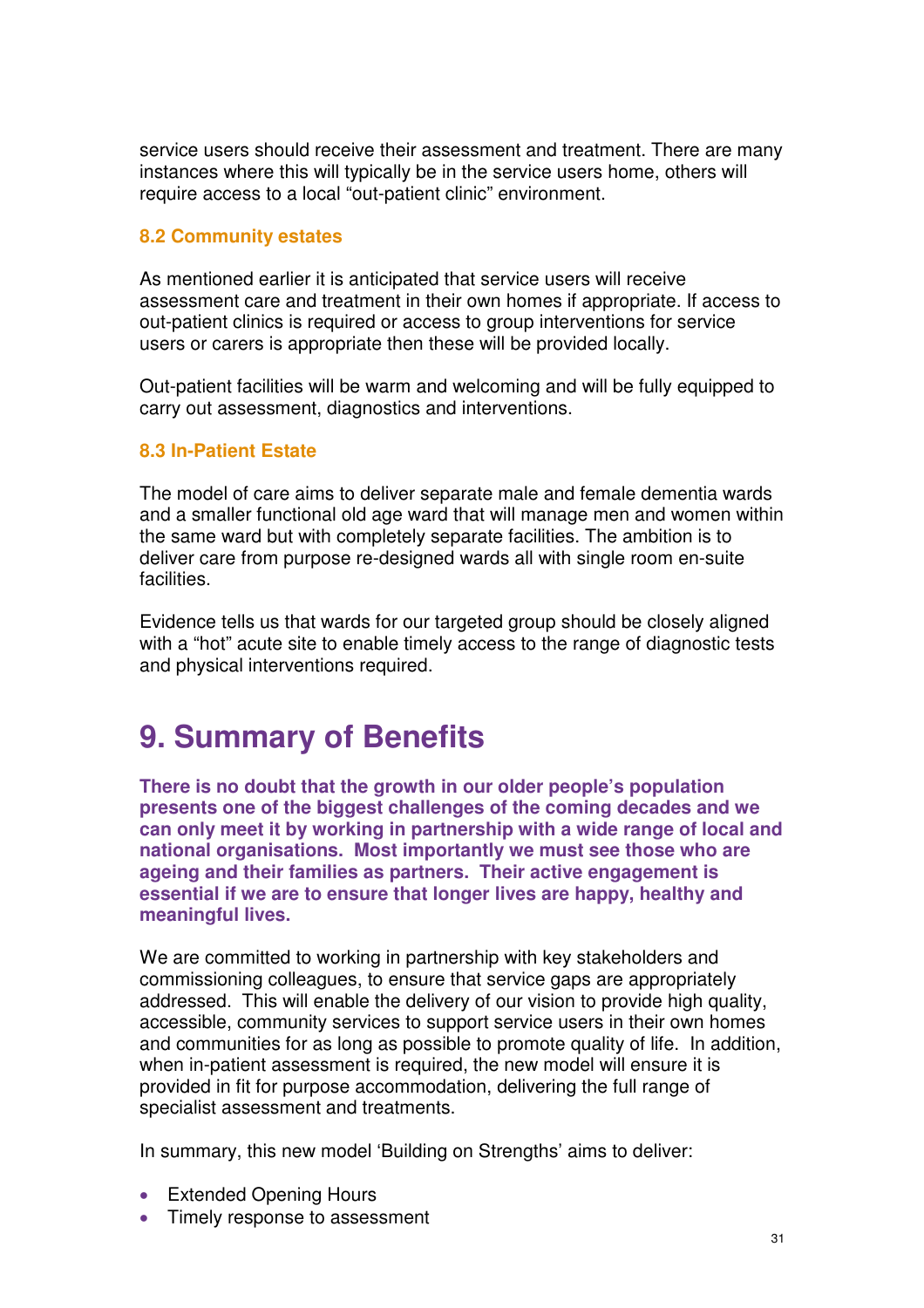- Rapid Response to urgent referrals, same day face to face
- Single care assessment process
- Improved clinical outcomes
- Improved quality of care
- Reduced psychological distress
- Improved Access to Psychological therapies
- Shorter length of stay in in-patient settings
- Reduced readmission rates
- Coordinated service delivery individual to need and performance
- Needs led services
- Increased interface between services
- Strong leadership presence
- Cost effectiveness
- Improved carer/service user experience
- Improved quality of care in general hospitals
- Reduced use of anti psychotic medication
- Increase in independent living
- Improved outcomes for service users in care homes

# **10. Mapping the Change**

The trust has mapped out the current position to future state which is up to 2014. The following have been developed to support the development of the model -

- A workforce plan to establish what impact the change will have on the existing workforce
- A financial model which includes the impact of estate development within the proposed model
- A service delivery plan to demonstrate all the stages from development, to engagement, consultation and implementation of the model. It describes the milestones, timescales and identified leads
- A training needs analysis to ensure that all staff have the skills and knowledge required to enable them to deliver quality clinical care within the new model
- A consultation and communication plan has been developed.

There is a nominated Business Transformational lead working with the senior managers and a Business Transformation Steering Group established to oversee the projects progress. The Steering Group is overseen by the Trust Operational Management Board.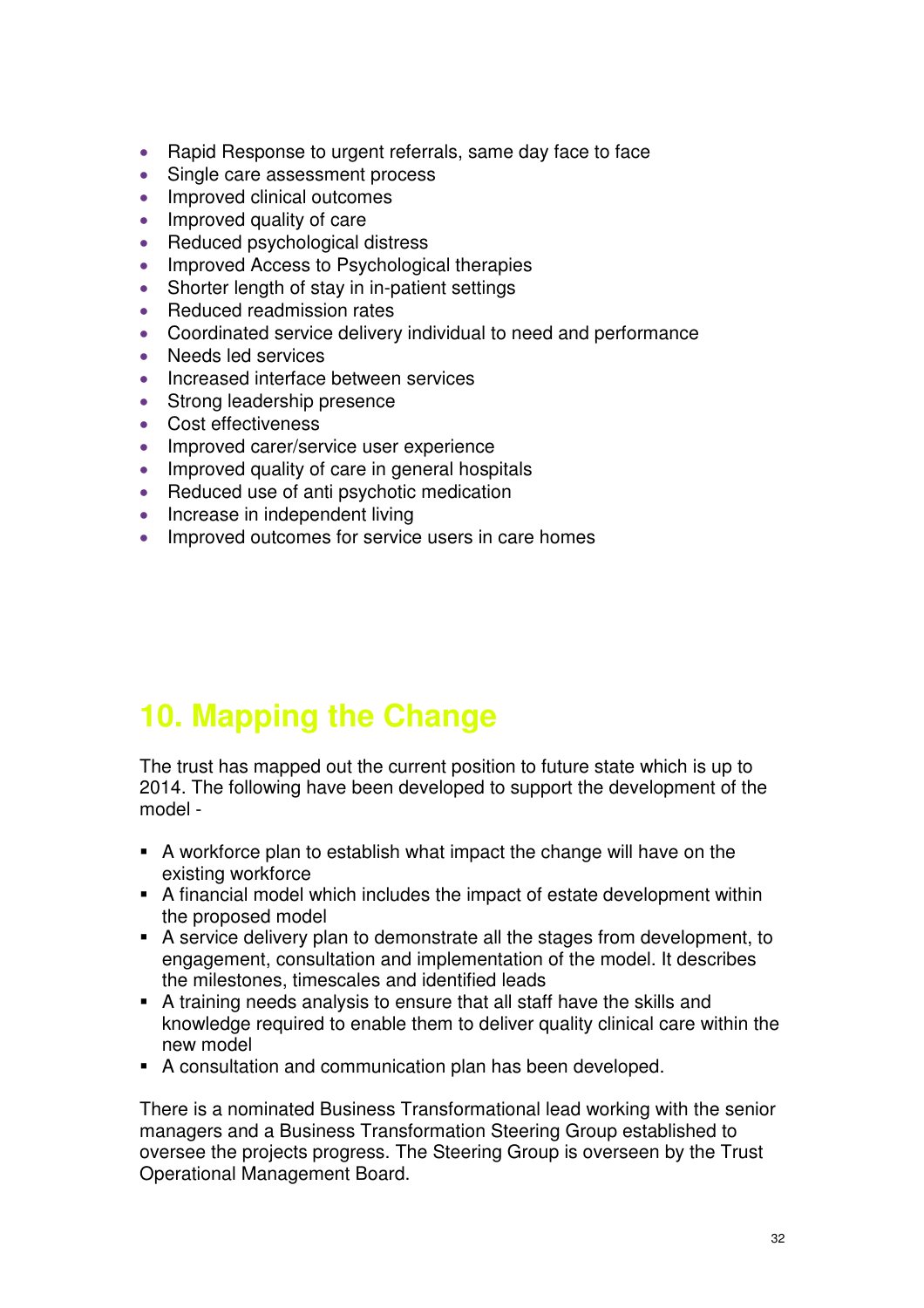# **11. Cost Improvement and Efficiency**

Monitor and the Department of Health have published their planning guidance for Foundation Trusts for the foreseeable future. The guidance identifies that each Trust is required to make a 4% cost improvement each year for the next few years.

In 2011/12 and in future it is the PCTs through the national tariff will reduce contracts with Trusts by 4% to reflect this, this money will therefore sit in PCT (or successor bodies') budgets. Trusts will be given uplifts to reflect inflation but this is to offset automatic price increases like pay awards and inflation.

This means that in real terms, year on year the Trust will be 4% worse off and if it doesn't make savings will fall into deficit.

So in order to stand still financially the Trust has to put in plans to improve efficiency and reduce costs by this 4% each year (20% over five years)

The Trust's plans and strategic intent is to make this happen whilst maintaining the level and quality of the services provided to patients and contracted for by commissioners.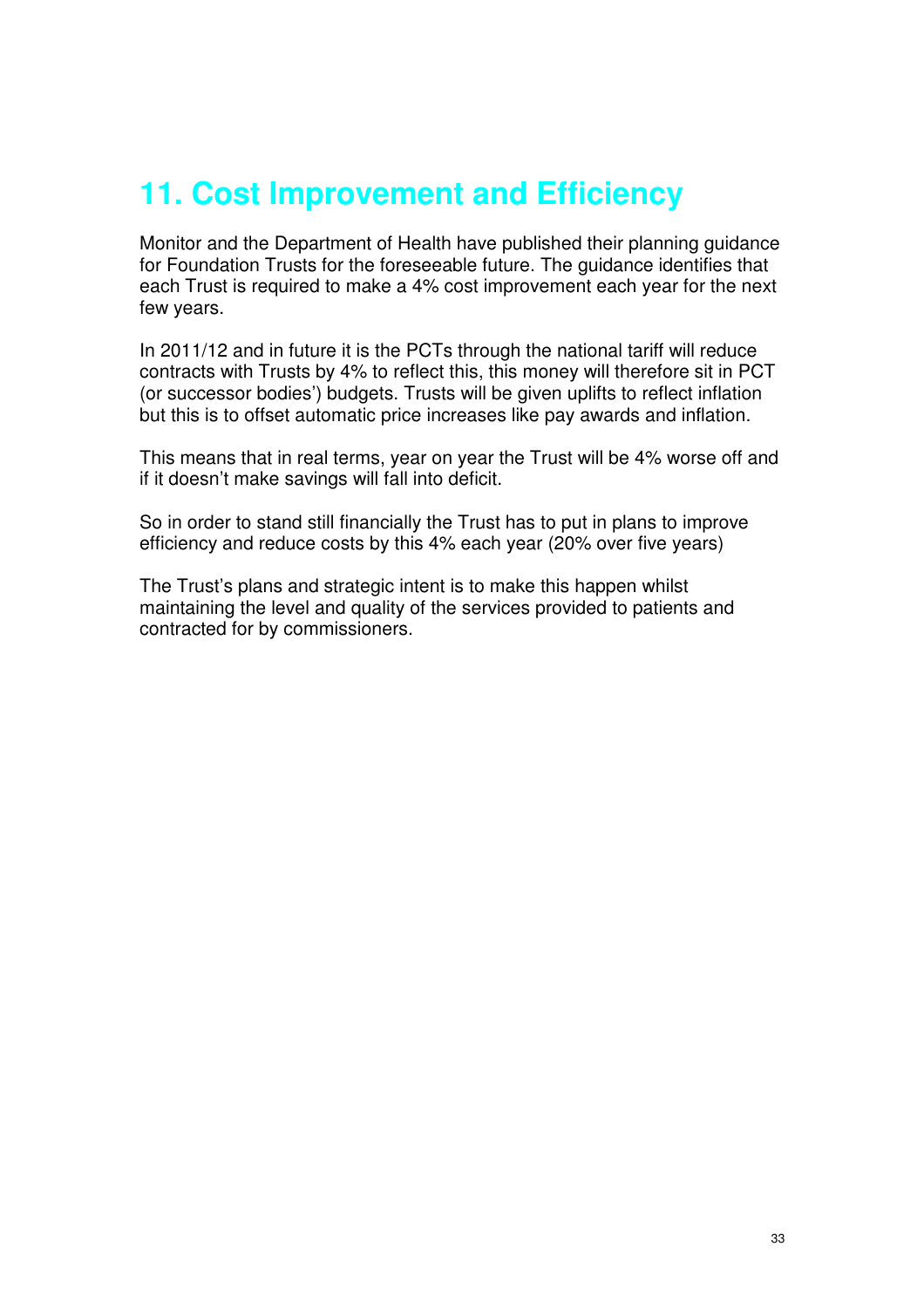## **Appendices Appendix (i) Older Peoples Business Stream – Community and Out-patients data**

|                                     |         |         |         |         |         | <b>Forecast Information</b> |         |         |  |
|-------------------------------------|---------|---------|---------|---------|---------|-----------------------------|---------|---------|--|
|                                     | 2006/07 | 2007/08 | 2008/09 | 2009/10 | 2010/11 | 2011/12                     | 2012/13 | 2013/14 |  |
| <b>Number of Referrals Received</b> | 6.154   | 5,902   | 8,841   | 8,870   | 11,401  |                             |         |         |  |
| <b>Number of Total Contacts</b>     | 29,217  | 26,389  | 36,187  | 45,486  | 66,556  | 77,948                      | 91,289  | 106,913 |  |
| <b>Total DNA's</b>                  | 313     | 1,130   | 1,201   | 1,821   | 2,121   |                             |         |         |  |
| $%$ DNA's                           | $1.1\%$ | 4.1%    | 3.2%    | 3.8%    | 3.1%    |                             |         |         |  |
| <b>Number of Discharges</b>         | 3,220   | 4,918   | 6,220   | 7,564   | 8,132   |                             |         |         |  |

| │% Increase Year on Year Total<br><b>Contacts</b> | $-10.7%$ | $27.1\%$ | 20.4% | 31.7% |  |  |
|---------------------------------------------------|----------|----------|-------|-------|--|--|
| Average Increase Year on Year                     |          |          |       | 7o    |  |  |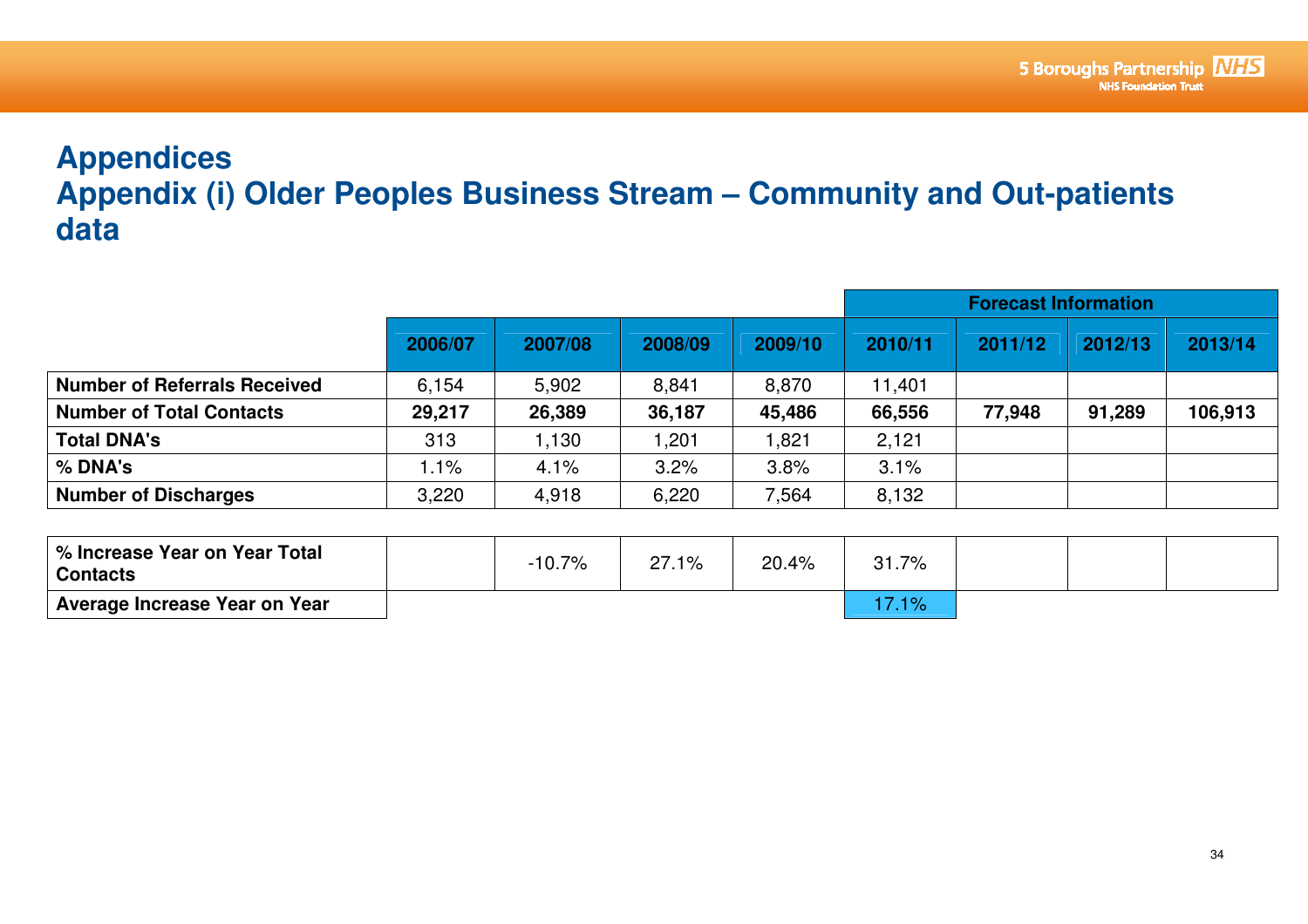## **Appendix (ii) Older Peoples Business Stream - In-patients**

|                              |        |                 |         |         |                                  |         |         | <b>Forecast Information</b> |         |
|------------------------------|--------|-----------------|---------|---------|----------------------------------|---------|---------|-----------------------------|---------|
|                              |        | 2006/07 2007/08 | 2008/09 | 2009/10 | April 10 to<br>Feb <sub>11</sub> | 2010/11 | 2011/12 | 2012/13                     | 2013/14 |
| <b>Average LOS</b>           | 82.7   | 75.7            | 72.6    | 71.5    | 51.8                             | 51.8    |         |                             |         |
| <b>Available Beds</b>        | 57,763 | 48,922          | 44,511  | 36,075  | 24,604                           | 26,841  |         |                             |         |
| <b>Occupied Beds</b>         | 49,505 | 38,173          | 31,961  | 28,283  | 21,956                           | 23,952  |         |                             |         |
| $\frac{1}{2}$ $\%$ Occupancy | 85.7%  | 78.0%           | 71.8%   | 78.4%   | 89.2%                            | 89.2%   |         |                             |         |
|                              |        |                 |         |         |                                  |         |         |                             |         |

| -<br><b>Beds</b><br>Γotal<br>.   : :<br>. .<br>. |  | . . | n, | n,<br>. |  |  |
|--------------------------------------------------|--|-----|----|---------|--|--|

Whilst the Trust remains commissioned for 83 beds, it is currently utilising only 69 beds:

Stewart =  $12$ 

Grange = 12

Rydal = 6

Kingsley = 16

Sephton = 23

**TOTAL = 69**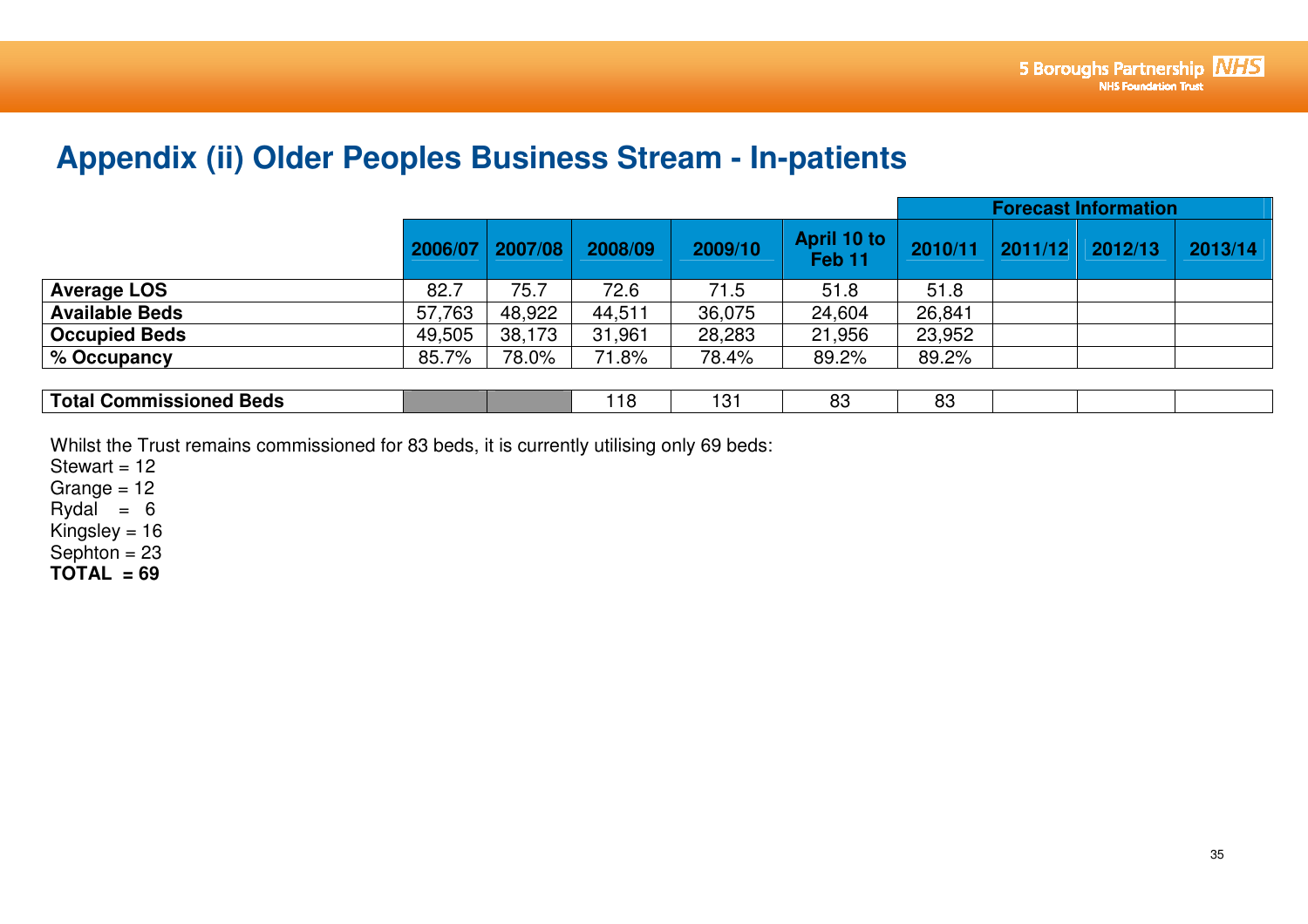# **Appendix (iii) Number of Admissions by Admission Source**

| <b>Borough of Ward</b>                                                         | <b>Admission Source</b>                                         | 2006/07        | 2007/08        | 2008/09        | 2009/10 | April 10 to<br>Feb <sub>11</sub> | 2010/11 |
|--------------------------------------------------------------------------------|-----------------------------------------------------------------|----------------|----------------|----------------|---------|----------------------------------|---------|
| <b>5 Boroughs Partnership</b><br><b>NHS Foundation Trust</b><br><b>Summary</b> | <b>Local Authority Pt 3</b><br><b>Residential Accommodation</b> | 6              | 12             | 16             | 6       | 3                                |         |
|                                                                                | <b>NHS prov - High Security</b>                                 | 8              |                |                |         |                                  |         |
|                                                                                | NHS provider - WD for<br>general pts or YPD or A&E              | 210            | 194            | 166            | 103     | 74                               |         |
|                                                                                | NHS provider - WD for Mat or<br><b>Neonates</b>                 | $\overline{2}$ |                |                |         |                                  |         |
|                                                                                | NHS provider - WD for MI or<br>LD                               | 10             |                | 9              | 13      | 13                               |         |
|                                                                                | <b>NHS run care home</b>                                        | 17             | $\overline{7}$ | $\overline{4}$ | 6       | 3                                |         |
|                                                                                | <b>Non-NHS Hospice (not LA)</b>                                 | 1              |                |                |         |                                  |         |
|                                                                                | <b>Non-NHS Hospital</b>                                         |                |                |                | 1       |                                  |         |
|                                                                                | <b>Non-NHS Residential Care</b><br>Home (not LA)                | 25             | 15             | 14             | 16      | 19                               |         |
|                                                                                | <b>Not Specified</b>                                            |                |                |                | 1       |                                  |         |
|                                                                                | <b>Penal, Court or Police Stn</b>                               | $\overline{2}$ | $\overline{4}$ |                | 1       |                                  |         |
|                                                                                | <b>Temporary Residence</b>                                      | 5              | $\overline{7}$ | 9              | 11      | 3                                |         |
|                                                                                |                                                                 |                |                |                |         |                                  |         |
|                                                                                | <b>Usual place of Residence</b>                                 | 404            | 344            | 354            | 348     | 290                              |         |
|                                                                                | <b>Total</b>                                                    | 690            | 585            | 573            | 506     | 406                              |         |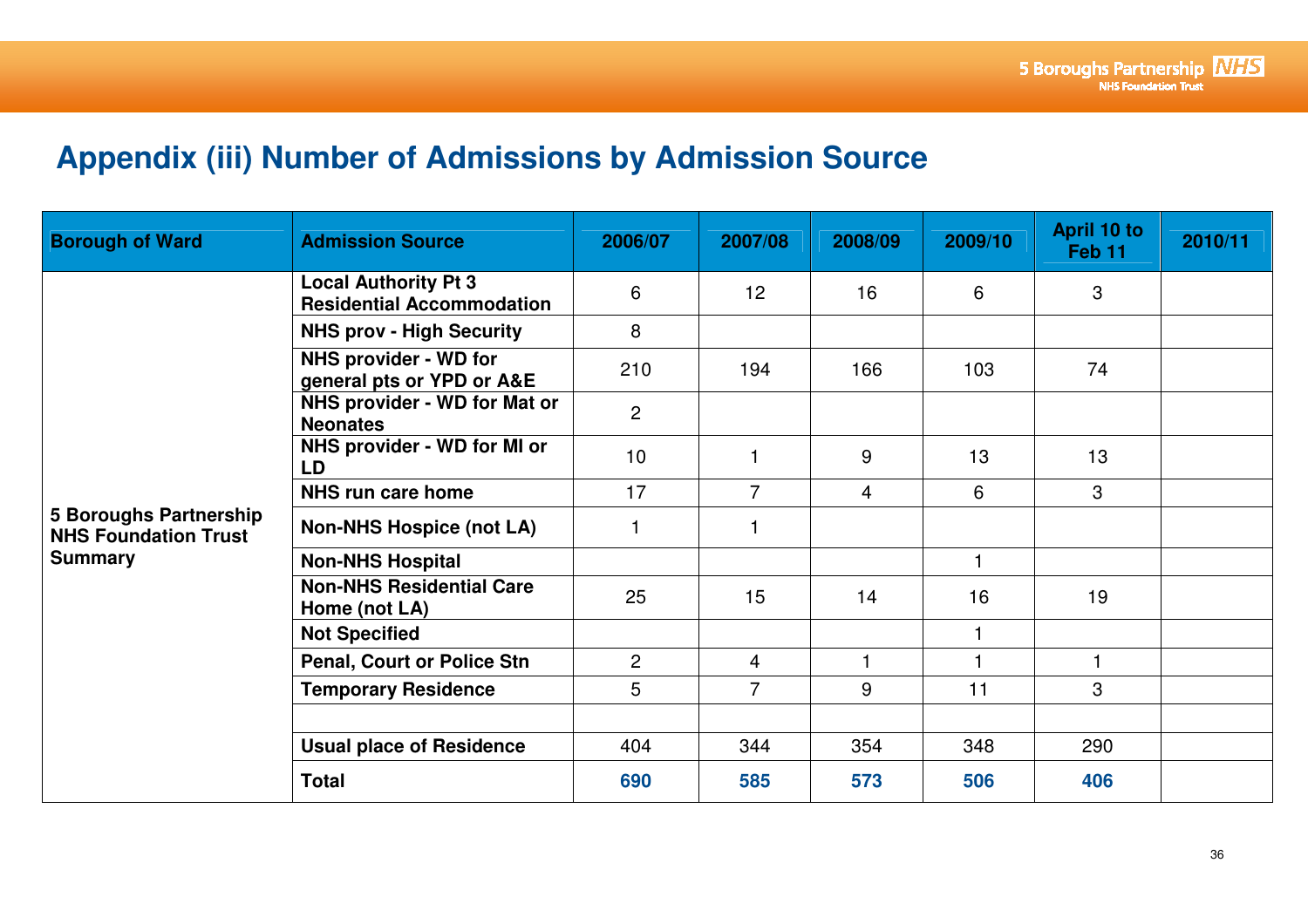# **Appendix (iv) Mental Health Act (Sections) Report**

#### **Financial Year 2010/11 APRIL 2010 - FEBRUARY 2011**

#### **TOTAL Occupied Beds**

|                                                   | Apr   | Mav        | Jun   | Jul            | <b>Aug</b>               | <b>Sep</b>               | Oct         | <b>Nov</b> | <b>Dec</b>     | Jan        | Feb   | <b>Mar</b>     | Total        |
|---------------------------------------------------|-------|------------|-------|----------------|--------------------------|--------------------------|-------------|------------|----------------|------------|-------|----------------|--------------|
| <b>Older People Wards</b>                         |       |            |       |                |                          |                          |             |            |                |            |       |                |              |
| <b>Kingsley Ward</b>                              | 566   | 563        | 547   | 560            | 462                      | 446                      | 563         | 514        | 370            | 389        | 428   | $\mathbf 0$    | 5,408        |
| <b>Grange Ward</b>                                | 353   | 367        | 359   | 371            | 332                      | 331                      | 371         | 349        | 319            | 343        | 334   | $\mathbf 0$    | 3,829        |
| <b>Stewart Assessment Centre</b>                  | 494   | 537        | 561   | 565            | 560                      | 558                      | 500         | 477        | 466            | 472        | 414   | $\mathbf 0$    | 5,604        |
| <b>Sephton Unit</b>                               | 637   | 669        | 601   | 581            | 575                      | 581                      | 549         | 633        | 670            | 676        | 640   | $\mathbf 0$    | 6,812        |
| <b>Rydal Unit</b>                                 | 0     | $\Omega$   | 0     | 0              | $\overline{0}$           | 0                        | $\mathbf 0$ | 0          | 0              | 140        | 163   | $\mathbf 0$    | 303          |
| <b>Total on a Section</b>                         | 2,050 | 2,136      | 2,068 | 2,077          | ,929                     | 1,916                    | 1,983       | 1,973      | 1,825          | 2,020      | 1,979 | $\bf{0}$       | 21,956       |
| <b>Occupied Beds of SECTIONED patients</b>        |       |            |       |                |                          |                          |             |            |                |            |       |                |              |
|                                                   | Apr   | <b>May</b> | Jun   | Jul            | <b>Aug</b>               | <b>Sep</b>               | Oct         | <b>Nov</b> | <b>Dec</b>     | Jan        | Feb   | <b>Mar</b>     | <b>Total</b> |
| <b>Older People Wards</b>                         |       |            |       |                |                          |                          |             |            |                |            |       |                |              |
| <b>Kingsley Ward</b>                              | 97    | 74         | 87    | 10             | 45                       | 40                       | 42          | 78         | 127            | 133        | 145   | $\mathbf 0$    | 878          |
| <b>Grange Ward</b>                                | 173   | 175        | 171   | 151            | 111                      | 116                      | 88          | 125        | 151            | 190        | 181   | $\mathbf 0$    | 1,632        |
| <b>Stewart Assessment Centre</b>                  | 66    | 113        | 118   | 122            | 30                       | 48                       | 85          | 178        | 212            | 120        | 214   | $\mathbf 0$    | ,306         |
| <b>Sephton Unit</b>                               | 101   | 111        | 155   | 151            | 161                      | 162                      | 105         | 153        | 176            | 297        | 401   | $\overline{0}$ | 1,973        |
| <b>Rydal Unit</b>                                 | 0     | 0          | 0     | 0              | 0                        | 0                        | $\mathbf 0$ | 0          | 0              | 25         | 7     | $\mathbf 0$    | 32           |
| <b>Total on a Section</b>                         | 437   | 473        | 531   | 434            | 347                      | 366                      | 320         | 534        | 666            | 765        | 948   | $\bf{0}$       | 5,821        |
| <b>Percentage Occupancy of SECTIONED patients</b> |       |            |       |                |                          |                          |             |            |                |            |       |                |              |
| <b>PCT</b>                                        | Apr   | May        | Jun   | Jul            | Aug                      | <b>Sep</b>               | Oct         | <b>Nov</b> | <b>Dec</b>     | <b>Jan</b> | Feb   | Mar            | Total        |
| <b>Older People Wards</b>                         |       |            |       |                |                          |                          |             |            |                |            |       |                |              |
| <b>Kingsley Ward</b>                              | 17%   | 13%        | 16%   | 2%             | 10%                      | 9%                       | 7%          | 15%        | 34%            | 34%        | 34%   |                | 16%          |
| <b>Grange Ward</b>                                | 49%   | 48%        | 48%   | 41%            | 33%                      | 35%                      | 24%         | 36%        | 47%            | 55%        | 54%   |                | 43%          |
| <b>Stewart Assessment Centre</b>                  | 13%   | 21%        | 21%   | 22%            | 5%                       | 9%                       | 17%         | 37%        | 45%            | 25%        | 52%   |                | 23%          |
| <b>Sephton Unit</b>                               | 16%   | 17%        | 26%   | 26%            | 28%                      | 28%                      | 19%         | 24%        | 26%            | 44%        | 63%   |                | 29%          |
| <b>Rydal Unit</b>                                 |       |            |       | $\blacksquare$ | $\overline{\phantom{a}}$ | $\overline{\phantom{0}}$ |             |            | $\blacksquare$ | 18%        | 4%    |                | 11%          |
| % on a Section                                    | 21%   | 22%        | 26%   | 21%            | 18%                      | 19%                      | 16%         | 27%        | 36%            | 38%        | 48%   |                | 27%          |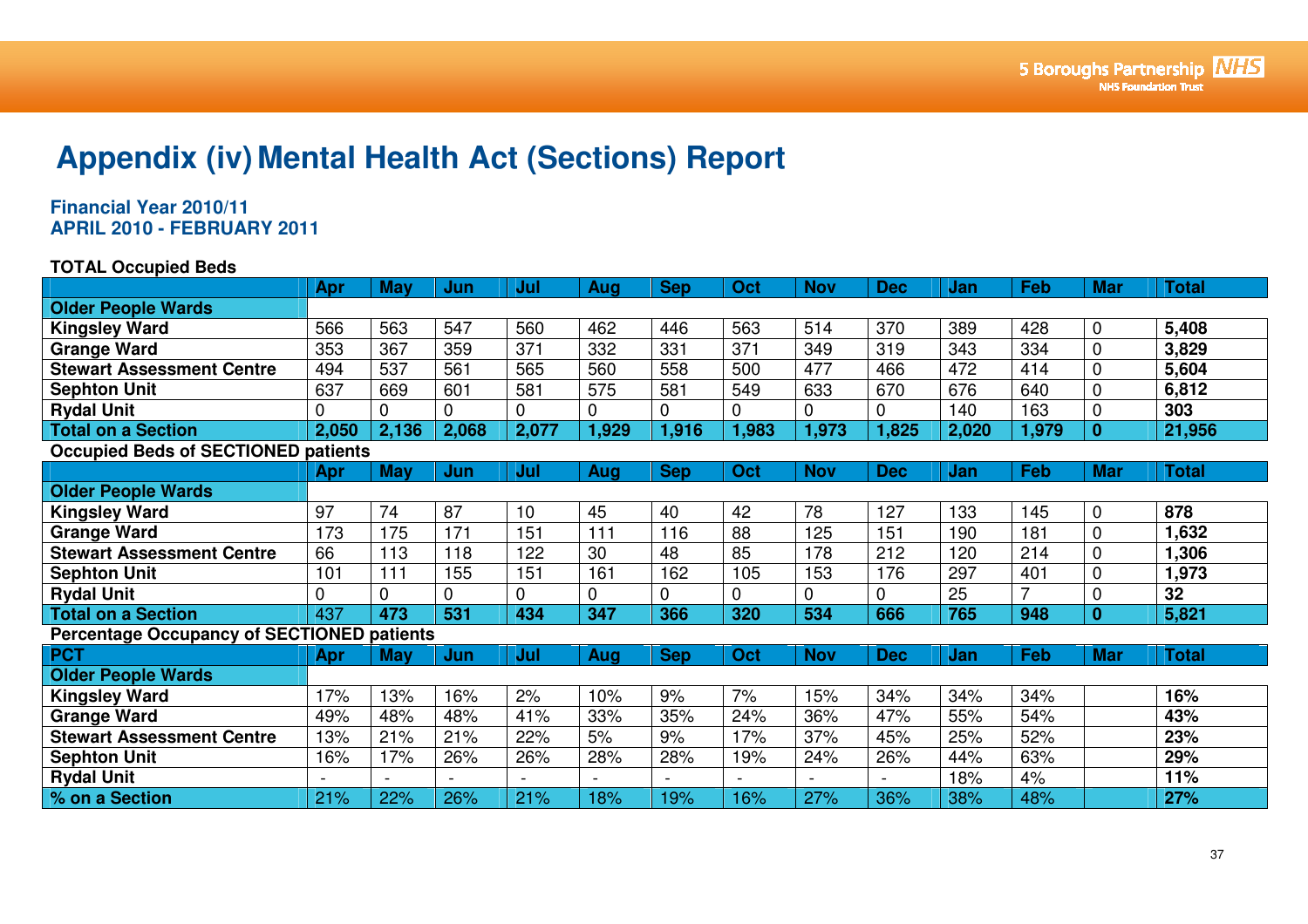# **Appendix (v) Diagnosis Data**

#### **All Patients admitted in year with Primary Diagnosis as below**

| <b>Primary Diagnosis</b>                     | 2006/07        | 2007/08 | 2008/09 | 2009/10 | 2010/11 |
|----------------------------------------------|----------------|---------|---------|---------|---------|
| <b>Alzheimers</b>                            | 120            | 95      | 111     | 167     | 150     |
| Anorexia nervosa                             |                |         |         |         |         |
| Antiparkinsonism drugs                       |                |         |         |         |         |
| Disorders of adult personality and behaviour | $\overline{2}$ |         |         |         |         |
| Huntington's disease                         |                |         |         |         |         |
| Mental and Behavioural Disorders             | 8              | 12      | 10      | 12      | 4       |
| <b>Mood Disorders</b>                        | 155            | 105     | 92      | 95      | 58      |
| Need for continuous supervision              |                |         |         |         |         |
| Neurotic, stress related                     | 41             | 28      | 39      | 25      | 6       |
| Organic/Dementia                             | 206            | 154     | 227     | 184     | 140     |
| Other                                        | 65             | 70      | 51      | 40      | 41      |
| Parkinson's disease                          | 6              | 5       | 14      | 9       | 5       |
| Schizophrenia                                | 42             | 50      | 35      | 27      | 24      |
| Unknown                                      | 80             | 81      |         |         |         |
| (blank)                                      |                |         |         |         |         |
| Observation                                  | $\overline{2}$ | 8       | 3       |         | 12      |
| <b>Grand Total</b>                           | 728            | 608     | 583     | 561     | 443     |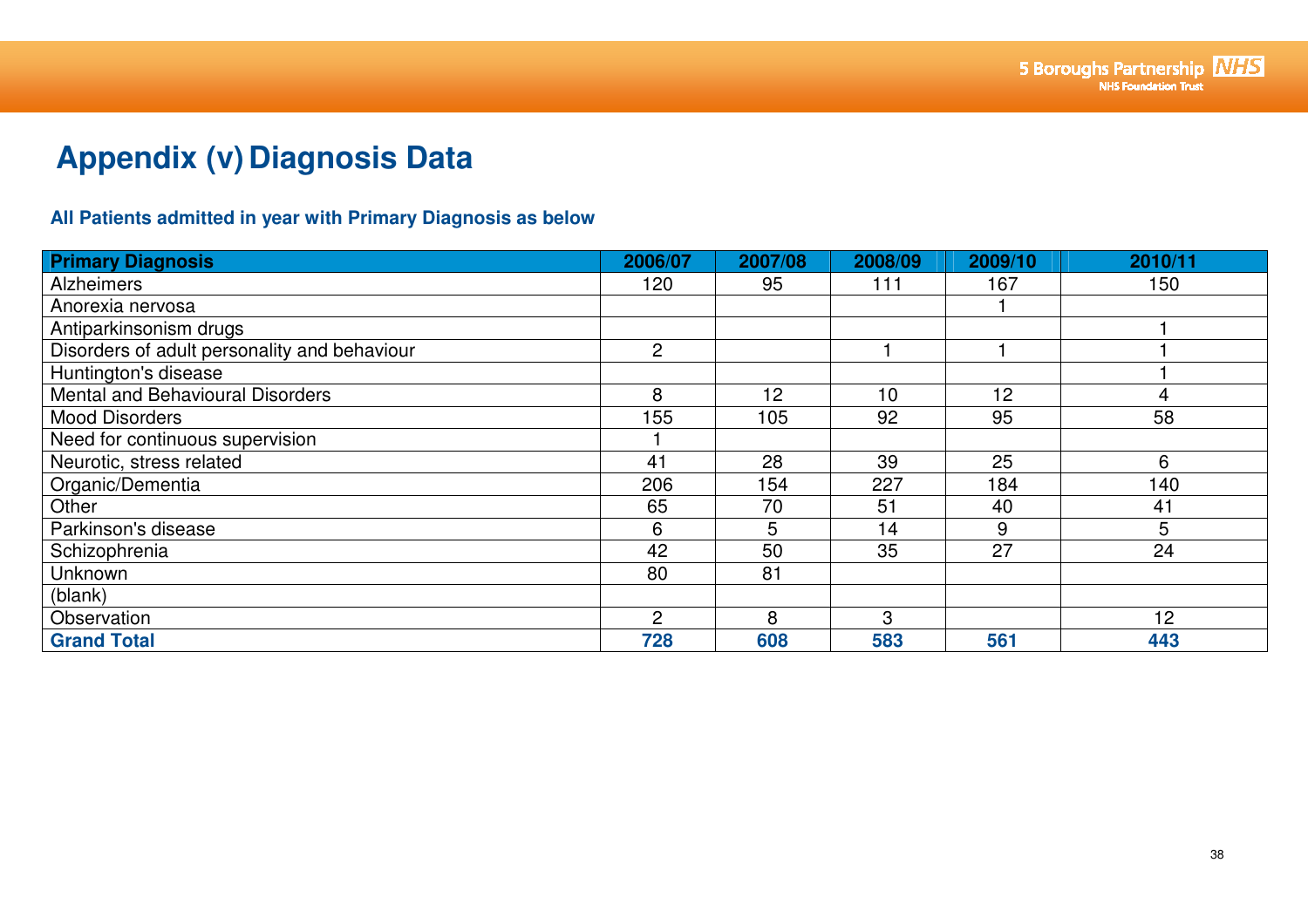## **Appendix (vi) New Streamlined Pathway**

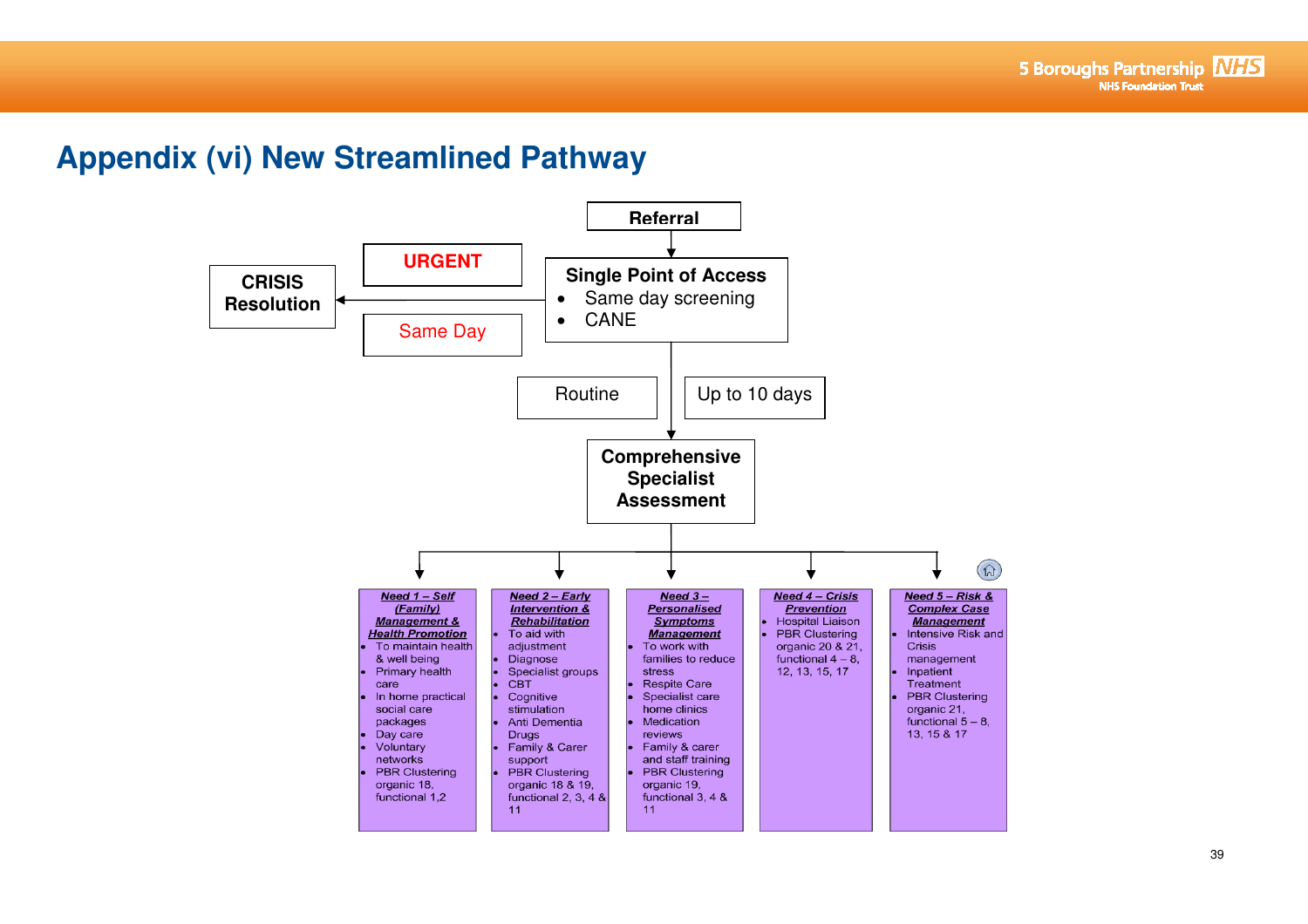#### **(Appendix vii) New Community Pathway – Pilot Project**

#### **Rationale**

In order to demonstrate the effectiveness and efficiencies that can be achieved by implementing the new community pathway for LLAMS, we intend to Pilot the new way of working in one Borough.

#### **Methodology**

The project will run from January 2012 for an initial period of 6 months. At this stage a review will take place which examines the changing patterns of service usage i.e. Response rate to referrals, bed occupancy, Length of Stay, Demand for 'Extended Hours services', impact of shared care arrangements and benefits of integrated working with local authority and non-statutory agencies.

After this review, consideration will be given to expanding the Pilot across another Borough for a further 6 months. At 12 months, a full review will take place to examine the evidence and inform full implementation of the new Model.

#### **Option Appraisal to determine site for Pilot**

In order to determine the best site to run the pilot, the following criteria matrix was used, highlighting key components of the LLAMS proposed new pathway:

|                        | <b>HALTON</b> | <b>St.HELENS</b> | <b>WARRINGTON</b> | <b>KNOWSLEY</b> | <b>WIGAN &amp;</b>           |
|------------------------|---------------|------------------|-------------------|-----------------|------------------------------|
|                        |               |                  | $\checkmark$      | $\checkmark$    | <b>LEIGH</b><br>$\checkmark$ |
| Single point of        |               |                  |                   |                 |                              |
| <b>Access</b>          |               |                  |                   |                 |                              |
| <b>Memory Service</b>  | U             | V                | V                 | V               | $\checkmark$                 |
| Including:             |               |                  |                   |                 |                              |
| Specialist nurse       |               |                  |                   |                 |                              |
| Psychology             |               |                  |                   |                 |                              |
| Social worker          |               |                  |                   |                 |                              |
| OT                     | V             |                  | $\checkmark$      |                 |                              |
| Counsellor             |               |                  |                   |                 |                              |
| Dementia               |               |                  | $\checkmark$      | V               |                              |
| <b>Advisors</b>        |               |                  |                   |                 |                              |
| <b>Admiral Nurse</b>   |               |                  |                   | V               |                              |
| service                |               |                  |                   |                 |                              |
| <b>OPCMHT</b>          | V             | V                | $\checkmark$      | v               | $\checkmark$                 |
| <b>Liaison service</b> | V             | V                | V                 | V               | $\checkmark$                 |
| <b>Care Home</b>       | U             |                  | U                 |                 | U                            |
| inreach                |               |                  |                   |                 |                              |
| (advanced              |               |                  |                   |                 |                              |
| practitioner)          |               |                  |                   |                 |                              |
| <b>Shared Care</b>     |               | $\checkmark$     |                   |                 | $\checkmark$                 |
| <b>Extended Hours</b>  |               |                  |                   |                 |                              |
| Crisis / Home          |               |                  |                   |                 |                              |
| <b>Treatment</b>       |               |                  |                   |                 |                              |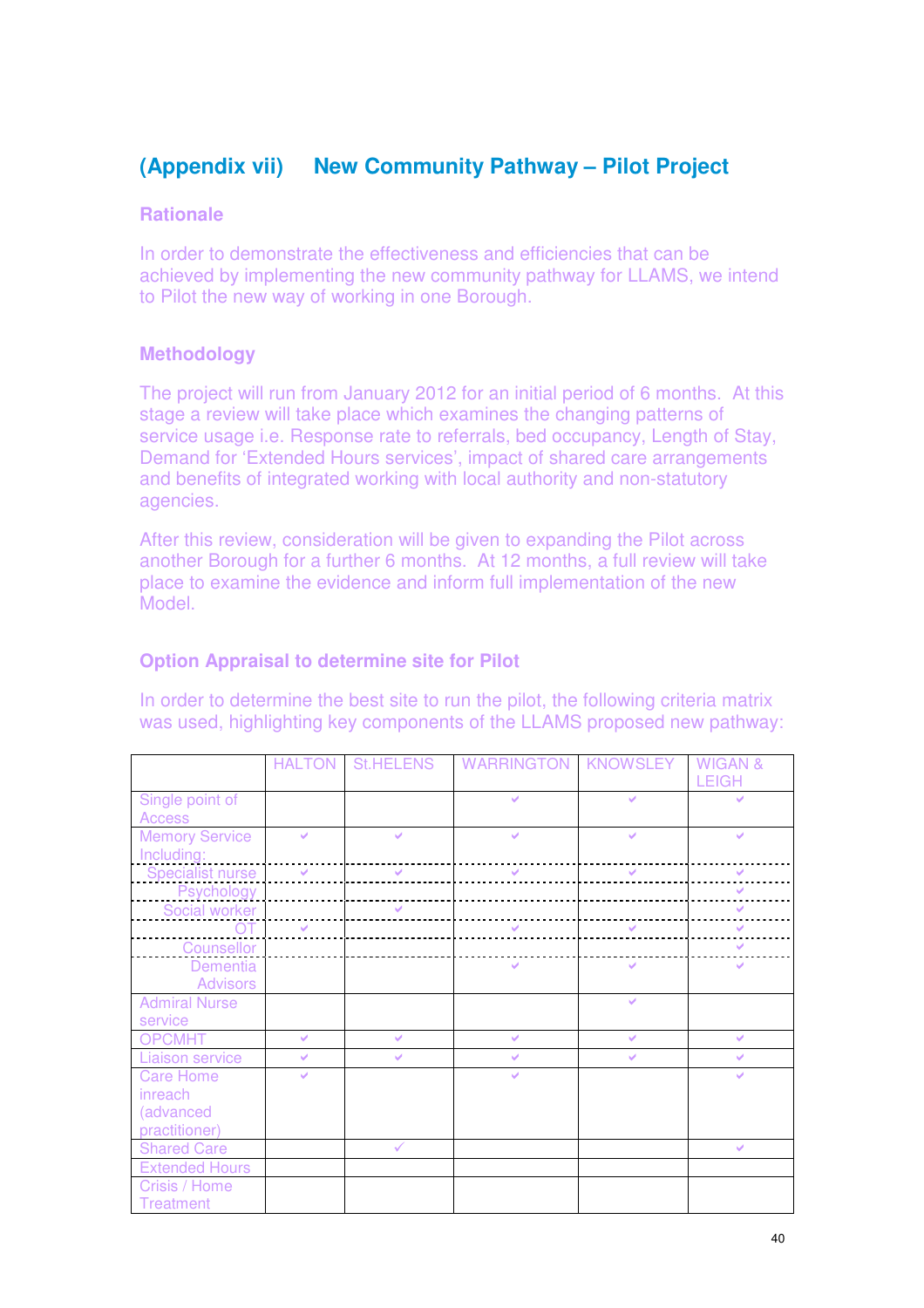Based on the above criteria, Wigan & Leigh meet the majority of the requirements of the new model.

#### **Gap Analysis**

None of the existing services currently provide extended hours or Crisis and Home Treatment services. We do not want to introduce another pathway into services which could become confused with the adult crisis and home treatment service and therefore a clear criteria and system will be developed to avoid this from occurring.

#### **Recommendation**

It is recommended that the Pilot is run in the Wigan & Leigh Borough, and that to facilitate implementing the extended hours and Crisis service functions additional funding is made available for additional staffing:

| <b>Band 6 Specialist Nurse Practioner</b> | 1 wte |
|-------------------------------------------|-------|
| <b>Band 5 Nurse Practitioner</b>          | 1 wte |
| <b>Band 3 Health Care Support Worker</b>  | 1 wte |

This will allow the service to operate between the hours of 9am – 9pm Monday to Friday, and 9am – 1pm Saturdays.

Some preparation work will be required to take place between the Trust and the Emergency Duty Team to avoid duplication and ensure effective communication takes place during the pilot.

Outside these hours, crisis response will be provided by existing services within the Local Authority Emergency Duty Team and Acute Trust A&E.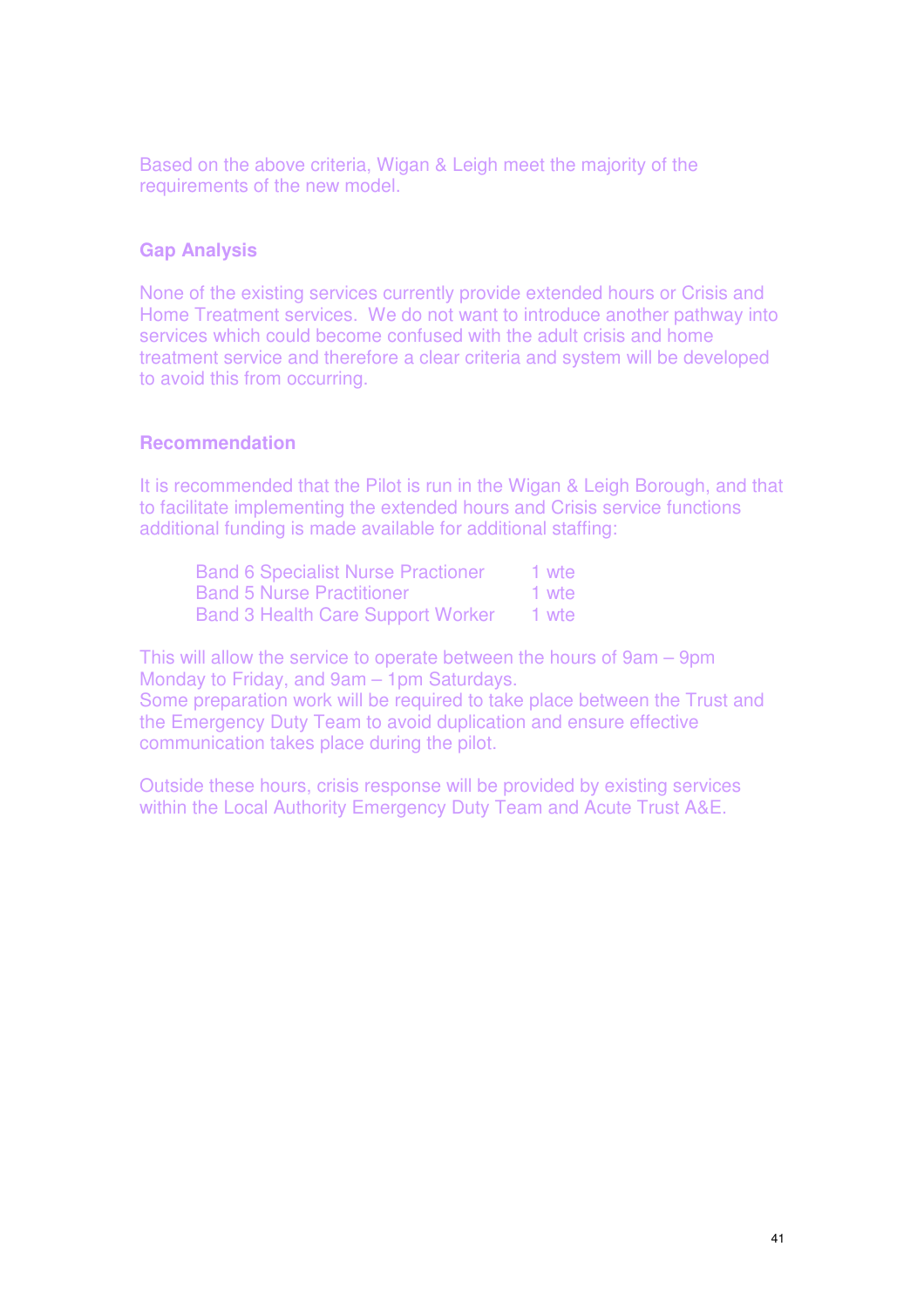# **(Appendix viii)**

## **LLAMS Service User and Carer Forum**

| <b>Dates 2011</b>                 | <b>Venue</b>                                                                                                    |
|-----------------------------------|-----------------------------------------------------------------------------------------------------------------|
| Tuesday 8 <sup>th</sup> February  | United Reform Church St Helens,<br><b>Ormskirk Street,</b><br>St Helens, WA10 1BQ                               |
| Tuesday19th April                 | <b>Legends Bar</b><br><b>Leigh Sports Village</b><br>Leigh Stadium<br><b>Sale Way</b><br>Leigh<br><b>WN74JY</b> |
| Monday 13 <sup>th</sup> June      | <b>Huyton Suite Knowsley</b><br>Civic Way, Liverpool,<br>Merseyside L36 9GD                                     |
| Tuesday 9th August                | <b>The Foundry Halton</b><br>65 Lugsdale Rd<br>Widnes,<br>Cheshire WA8 6DA                                      |
| Tuesday 18th October              | <b>Winwick Leisure Centre, Myddleton</b><br>Lane, Winwick,<br>Warrington, WA2 8LQ                               |
| Tuesday 13 <sup>th</sup> December | <b>St Helens, World of Glass</b>                                                                                |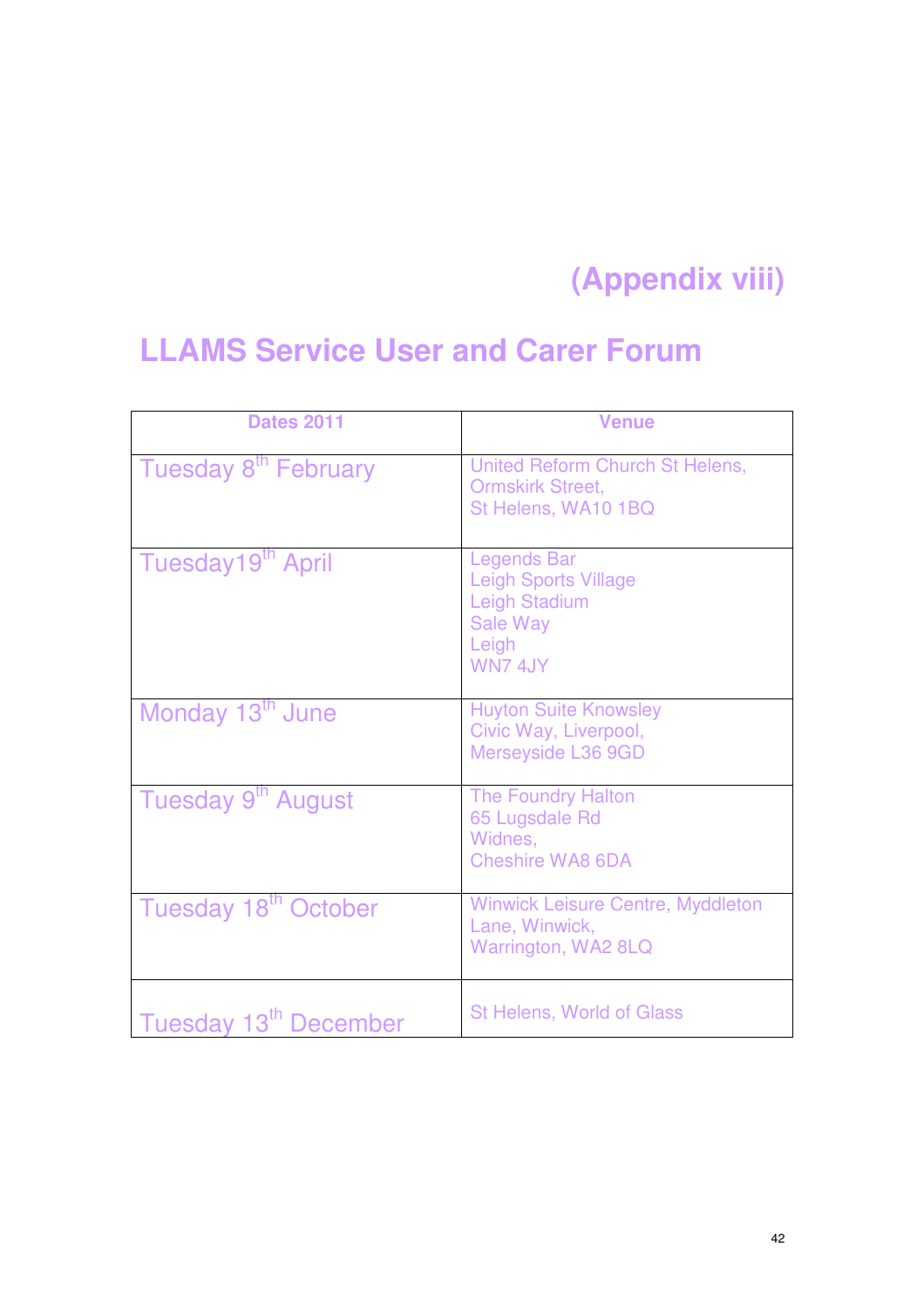## **References**

- 4 Borough Alliance (2009) Securing Better Mental Health for Older Adults: Strategy Refresh. 5 Boroughs Partnership, Warrington.
- Minshull, P. (2007) Age Equality: what does it mean for older people's mental health services. Care Services Improvement Partnership, North West Development Centre.
- National Audit Commission (2007) Improving Dementia Services in England. National Audit Office, London.
- Department of Health (2008) High Quality case for all London. Department of Health, London.
- Department of Health (2009) Living Well with Dementia: a National Dementia Strategy. Department of Health, London.
- Banerjee, S. (2009) Report for the Minister of State for Care Services The use of antipsychotic medication for people with dementia: Time for action. Department of Health, London.
- Department of Health (2010a) The NHS Quality/Innovation, productivity and prevention challenge: an introduction for clinicians. Department of Health, London.
- Department of Heath (2010b) Quality outcomes for people with dementia: building on the work of the national dementia strategy. Department of Health, London.
- Department of Health (2010c) Achieving age equality in health and social care, NHS practice guide. Department of Health, London.
- Department of Health (2010d) Nothing ventured, Nothing Gained: Risk Guidance for people with dementia. Department of Health, London.
- Department of Health (2010e) Equity and Excellence: liberating the NHS. Department of Health, London.
- Department of Health (2010f) Revision to the Operating Framework for the NHS. Department of Health, London.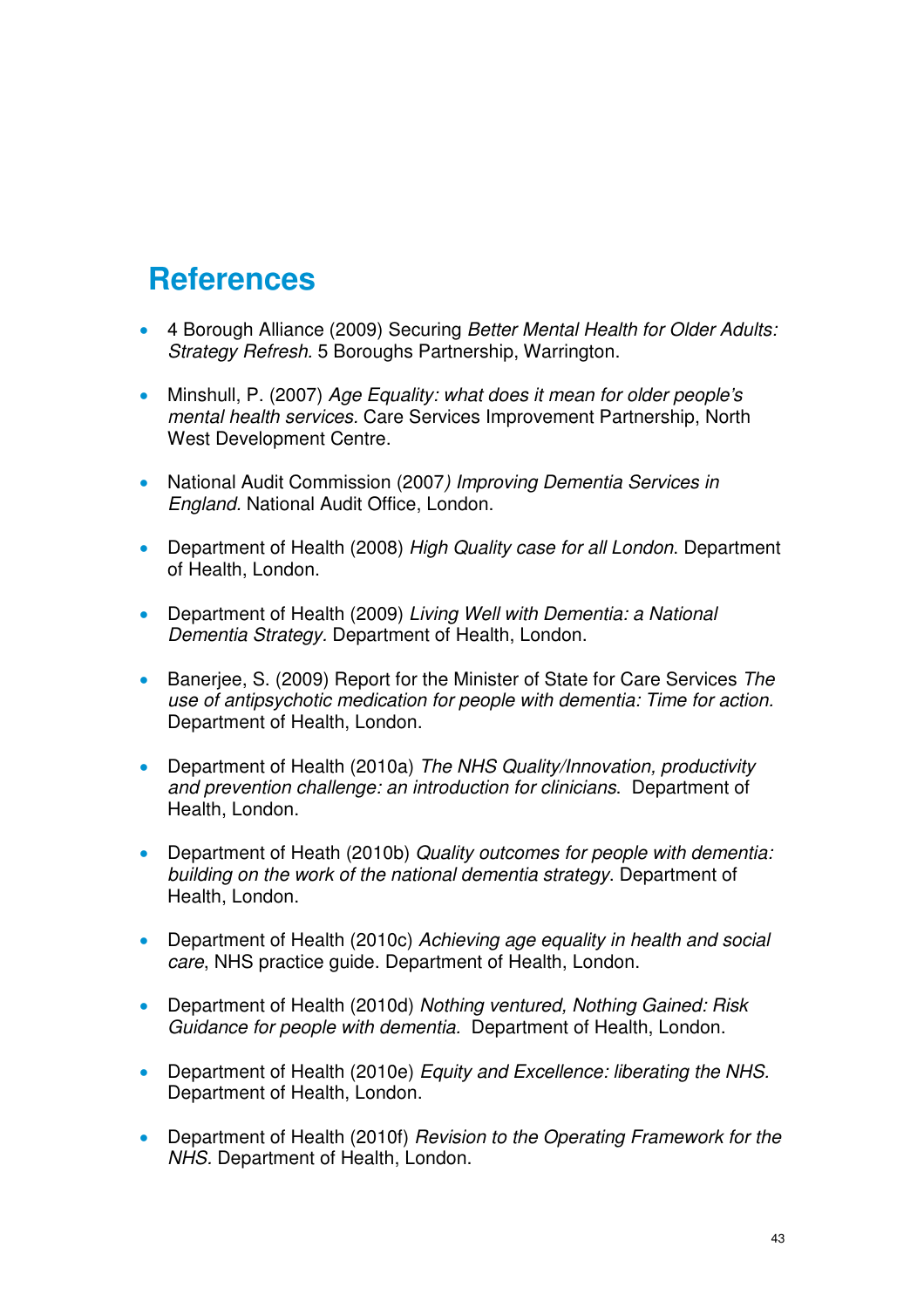- Department of Health (2010g) Quality Outcomes for people with Dementia. Department of Health, London.
- Department of Health (2010h) Equality Act. Department of Health, London.
- Department of Health (2011) A Strategy for mental health in England: No health without mental health. Department of Health, London.
- Department of Health (2009) Older People: Positive Practice Guide. Department of Health, London.
- Ministers Speech to New Savoy Partnership (Dec.2010) Psychological Therapies in the NHS. London.
- NICE-SCIE Guideline (2007) Dementia: supporting people with dementia and their carer's mental health and social care. National Collaborating Centre for Mental Health, London.
- Bäckman L. (1992). Memory training and memory improvement in Alzheimer's disease: rules and exceptions. Acta Neurologica Scandinavica. Supplementum Bird M, Kinsella G. 1996. Long-term cued recall of tasks in senile dementia. Psychology and Aging 11:45-56.
- Bird, M. & Kinsella, G. (1996). Long-term cued recall of tasks in senile dementia. Psychology and Aging 11:45-56.
- Bird, M. & Luszcz, M. (1991). Encoding specificity, depth of processing, and cued recall in Alzheimer's disease. Journal of Clinical and Experimental Neuropsychology 13:508-520.
- Bird, M. & Luszcz, M. (1993). Enhancing memory performance in Alzheimer's disease: acquisition assistance and cue effectiveness. Journal of Clinical and Experimental Neuropsychology 15:921-932.
- Bozeat, S., Patterson, K., Hodges, J.R. (2004). Relearning object use in semantic dementia. Neuropsychological Rehabilitation 14:351-363.
- Camp, C.J. (1989). Facilitation of new learning in Alzheimer's disease. In: Gilmore G, Whitehouse P, Wykle M, editors. Memory and aging: theory, research and practice. New York: Springer. p. 212-225
- Clare, L. & Wilson, B.A. (2004). Memory rehabilitation for people with early-stage dementia: a single case comparison of four errorless learning methods. Zeitschrift für Gerontopsychologie und -psychiatrie 17:109-117.
- Clare, L., Wilson, B.A., Carter, G., Roth, I. Hodges, J. (2002). Relearning of face-name associations in early-stage Alzheimer's disease. Neuropsychology 16:538-547.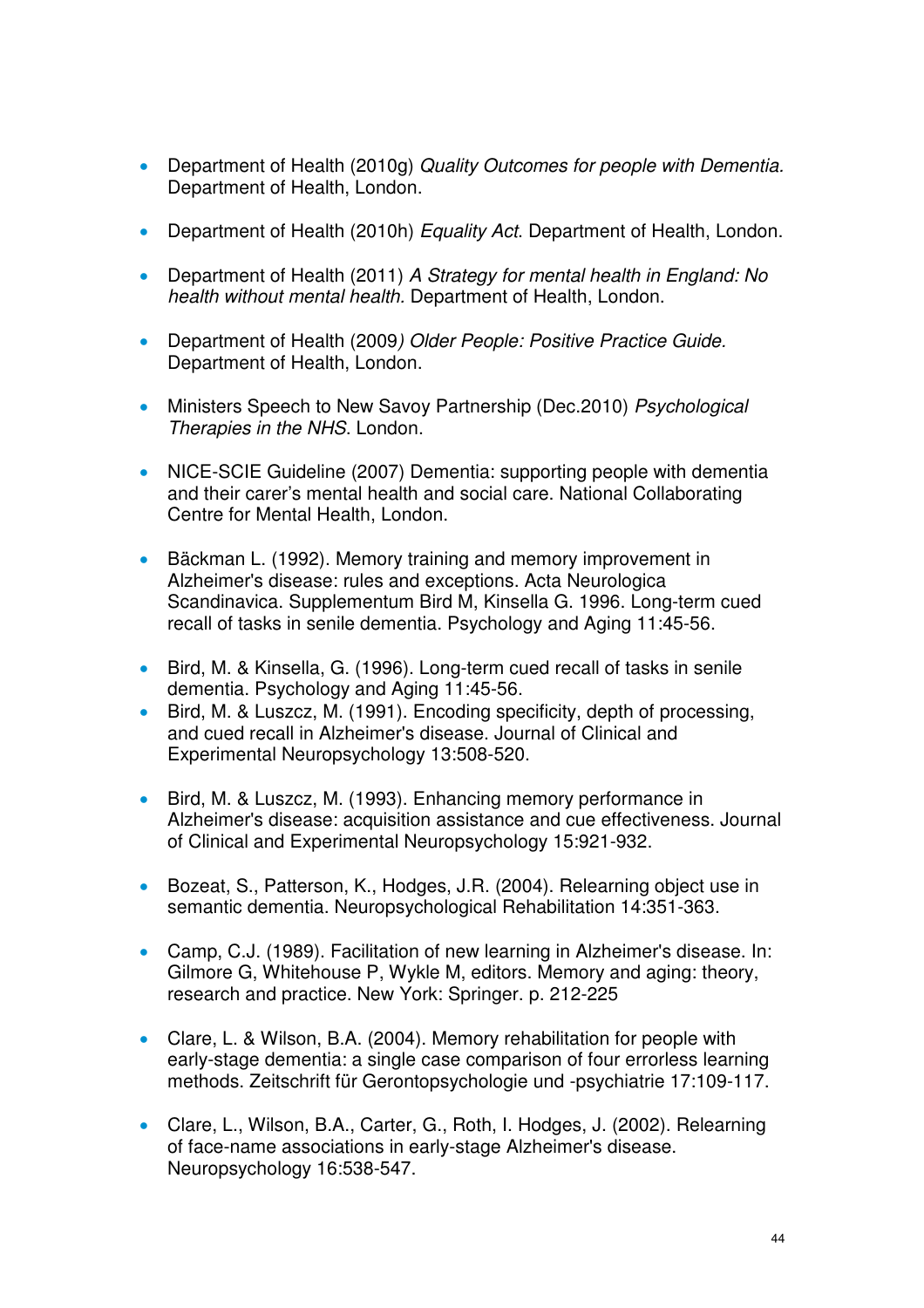- Clare, L., Wilson, B.A., Breen, K., & Hodges, J.R. (1999). Errorless learning of face-name associations in early Alzheimer's disease. Neurocase 5: 37-46.
- Clare, L. et al. (2000). Intervening with everyday memory problems in early Alzheimer's disease: an errorless learning approach. Journal of Clinical and Experimental Neuropsychology 22:132-146.
- Clare L. (2008). Neuropsychological rehabilitation and people with dementia. Hove: Psychology Press.
- Hutton, S., Sheppard, L., Rusted, J. M., Ratner, H.H. (1996). Structuring the acquisition and retrieval environment to facilitate learning in individuals with dementia of the Alzheimer type. Memory 4:113-130.
- Karlsson, T. et al. (1989). Memory improvement at different stages of Alzheimer's disease. Neuropsychologia 27:737-742.
- Kinsella, G.J. et al. (2009). Early intervention for mild cognitive impairment: a randomised controlled trial. Journal of Neurology, Neurosurgery and Psychiatry, 80, 730-736.
- Laidlaw, K. (2009). CBT with Older People: the evidence base. New Savoy Partnership presentation.
- Minister's Speech (2010) The Value of IAPT. Speech to the New Savoy Partnership 2nd December 2010.
- Pinquart, M., Duberstein, P. & Lyness, J. (2008) Treatments for later-life depressive conditions: A meta analytical comparison of pharmacotherapy and psychotherapy. American Journal of Psychiatry 163, 1493-1501.
- Positive Practice Guide (2009). IAPT: Older people: positive practice guide. NHS.
- Reilly, J., Martin, N., Grossman, M. (2005). Verbal learning in semantic dementia: is repetition priming a useful strategy? Aphasiology 19:329-339.
- Snowden, J., & Neary, D.S. (2002). Relearning of verbal labels in semantic dementia. Neuropsychologia 40: 1715-1728.
- Department of Health (2005). *New ways of working for psychiatrists: Enhancing effective, person-centred services through new ways of working in multidisciplinary and multiagency contexts.* London: Department of Health.
- Department of Health (2007). *Mental Health: New ways of working for everyone.* London, Department of Health.